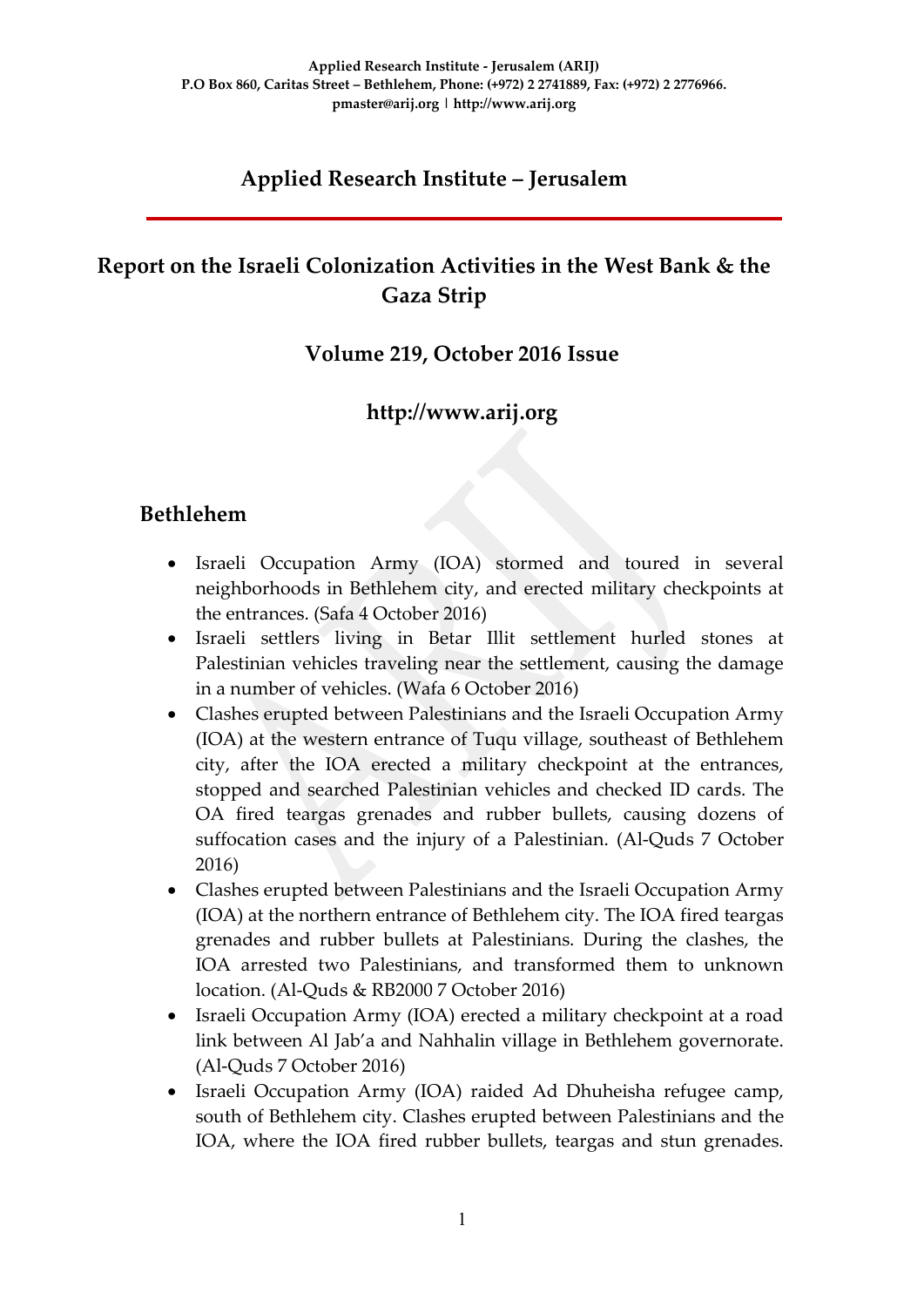During the operation, the IOA arrested a Palestinian. (Al-Quds & Maannews 8 October 2016)

- Israeli weekly newspaper "Kool Ha'ir" revealed that the Tsrvani Shomron company sold out all the housing units in the Tsrvani building project in Har Homa settlement, south of Jerusalem city. According to the newspaper, the project constructed on 4.5 dunums of land and consists of 142 housing units distributed on three buildings, each one consist of 9 floors. (Shasha News 8 October 2016)
- An Israeli settlers tried to kidnap a Palestinian child while he was leaving his school in Tuqu village, southeast of Bethlehem city. (Sama News 9 October 2016)
- Israeli Occupation Army (IOA) shoot and injured two Palestinian workers while they were at Wadi Al Humos area, near Al Nu'man and Al Khas villages, east of Bethlehem city. (Wafa 10 October 2016)
- Clashes erupted between Palestinians after the Israeli Occupation Army (IOA) at the northern entrance of Bethlehem city. The IOA fired teargas grenades and live bullets, causing the injury of two Palestinians. (Wafa 11 October 2016)
- Israeli Occupation Army (IOA) stormed and searched a gas station and a house in Tuqu village, southeast of Bethlehem city. The targeted structures are owned by: Adnan Ibrahim Hajahja and Awad Khalaf Suliman. (Wafa 11 October 2016)
- Israeli Occupation Army (IOA) invaded and searched tens of Palestinian houses in Beit Fajjar village, south of Bethlehem city, and threatened the residents. (Al-Quds 13 October 2016)
- A Palestinian was injured and dozens suffered gas inhalation during clashes that erupted between Palestinians and the Israeli Occupation Army (IOA) in Tuqu village, southeast of Bethlehem city. The IOA used rubber bullets and teargas grenades to attack Palestinians. (Quds Press 14 October 2016)
- Israeli Occupation Army (IOA) invaded and searched a number of Palestinian houses in Beit Jala town, west of Bethlehem city. Two of the targeted houses are owned by Khalid Ali Hamad and Iyad Sarasrah. (PNN 14 October 2016)
- Israeli Occupation Army (IOA) stormed Ayda refugee camp, north of Bethlehem city. Clashes erupted between Palestinians and the IOA, where the IOA fired teargas grenades at Palestinians and their houses, causing a number of suffocation cases. (Al-Quds 16 October 2016)
- Israeli Occupation Army (IOA) raided Nahhalin village, west of Bethlehem city, and erected a military checkpoint. The IOA stopped and searched Palestinian vehicles and checked ID cards. (Al-Quds 16 October 2016)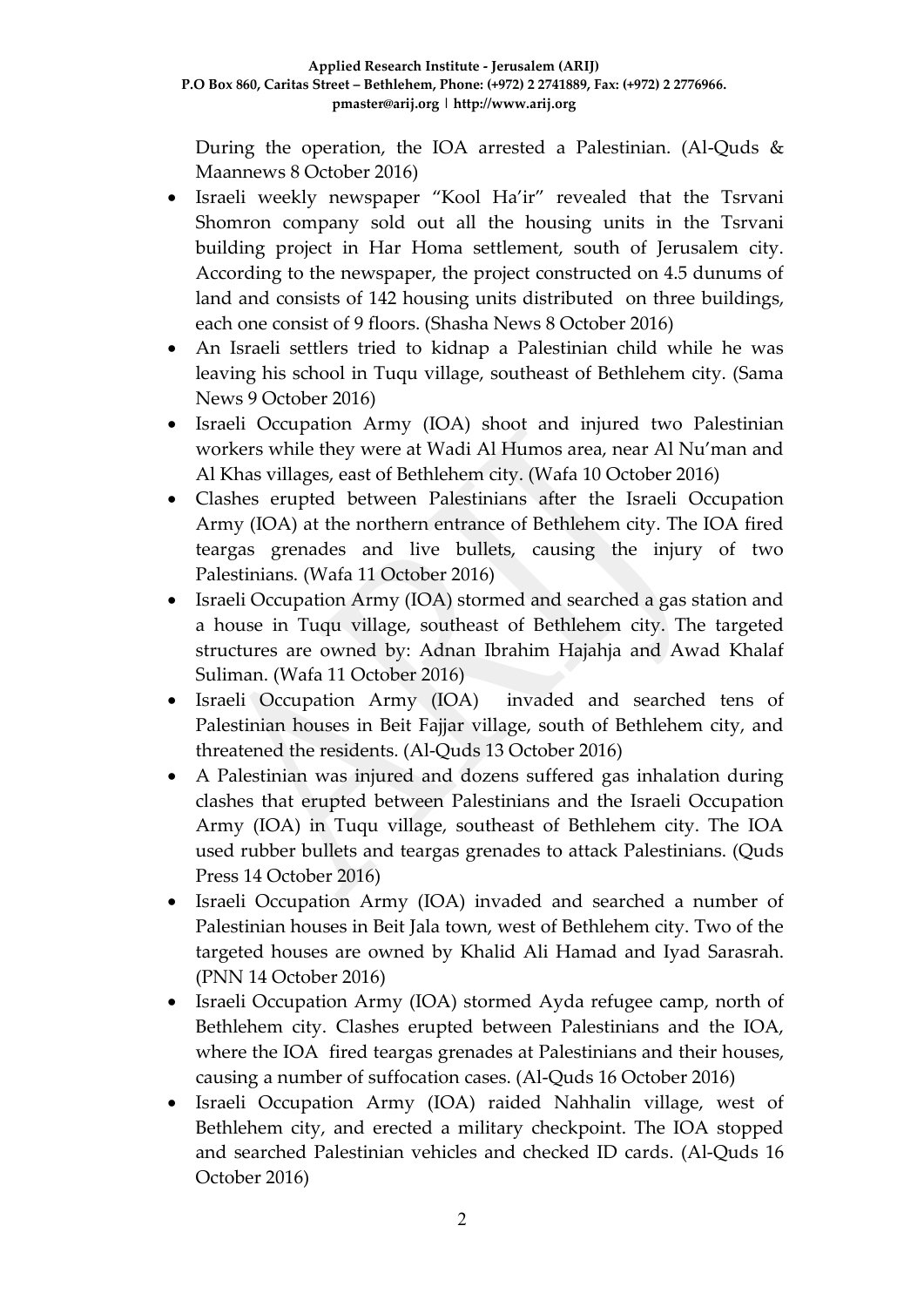- Israeli Occupation Army (IOA) erected a military checkpoint at the southern entrance of Al Khader village, southwest of Bethlehem city. The IOA stopped and searched Palestinian vehicles and checked ID cards. (Al-Quds 16 October 2016)
- Israeli Occupation Army (IOA) erected a military checkpoint at Qaber Hilwa area at the eastern entrance of Beit Sahour town, east of Bethlehem city. The IOA stopped and searched Palestinian vehicles and checked ID cards. (Al-Quds 16 October 2016)
- Israeli Occupation Army (IOA) stormed and searched a Palestinian house in Beit Fajjar village, south of Bethlehem city, and seized an amount of gold and Jewelries. The targeted house is owned by Mohammad Ali Issa Taqatiqah. (Wafa 18 October 2016)
- Israeli Occupation Army (IOA) invaded the old city of Al Khader village, southwest of Bethlehem city, and fired teargas and stun grenades at Palestinians and their houses, causing tens of suffocation cases. (Al-Quds 19 October 2016)
- Israeli Occupation Army (IOA) stormed and searched a number of Palestinian houses and stores in Husan village, west of Bethlehem city. (Al-Quds 19 October 2016)
- Israeli Occupation Army (IOA) stormed Al Khader village, southwest of Bethlehem city, and fired teargas and stun grenades at Palestinian students while they were leaving their schools, causing dozens of suffocation cases. (PNN 20 October 2016)
- Israeli settlers escorted by the Israeli Occupation Army (IOA) stormed Solomon pools area in Artas village, south of Bethlehem city, and performed Talmudic rituals. (RB2000 20 October 2016)
- Clashes erupted between Palestinians and the Israeli Occupation Army (IOA) in Tuqu village, southeast of Bethlehem city. The IOA fired teargas and stun grenades, causing tens of suffocation cases. (Pal Info 21 October 2016)
- Israeli Occupation Army (IOA) invaded Al Khader village, southwest of Bethlehem city and attacked a Palestinian wedding. The IOA fired teargas grenades at Palestinians, causing tens of suffocation cases. (Al-Quds 21 October 2016)
- Israeli Occupation Army (IOA) invaded and searched tens of Palestinian houses in Ash Shawawrah village, east of Bethlehem city. One of the targeted houses is owned by: Ahmed Ad Dar'awi. (Al-Quds & Wattan 22 October 2016)
- Israeli Occupation Army (IOA) invaded Al Masarah village, south of Bethlehem city, and erected military checkpoint at the entrances and in the village. The IOA stopped and searched Palestinian vehicles,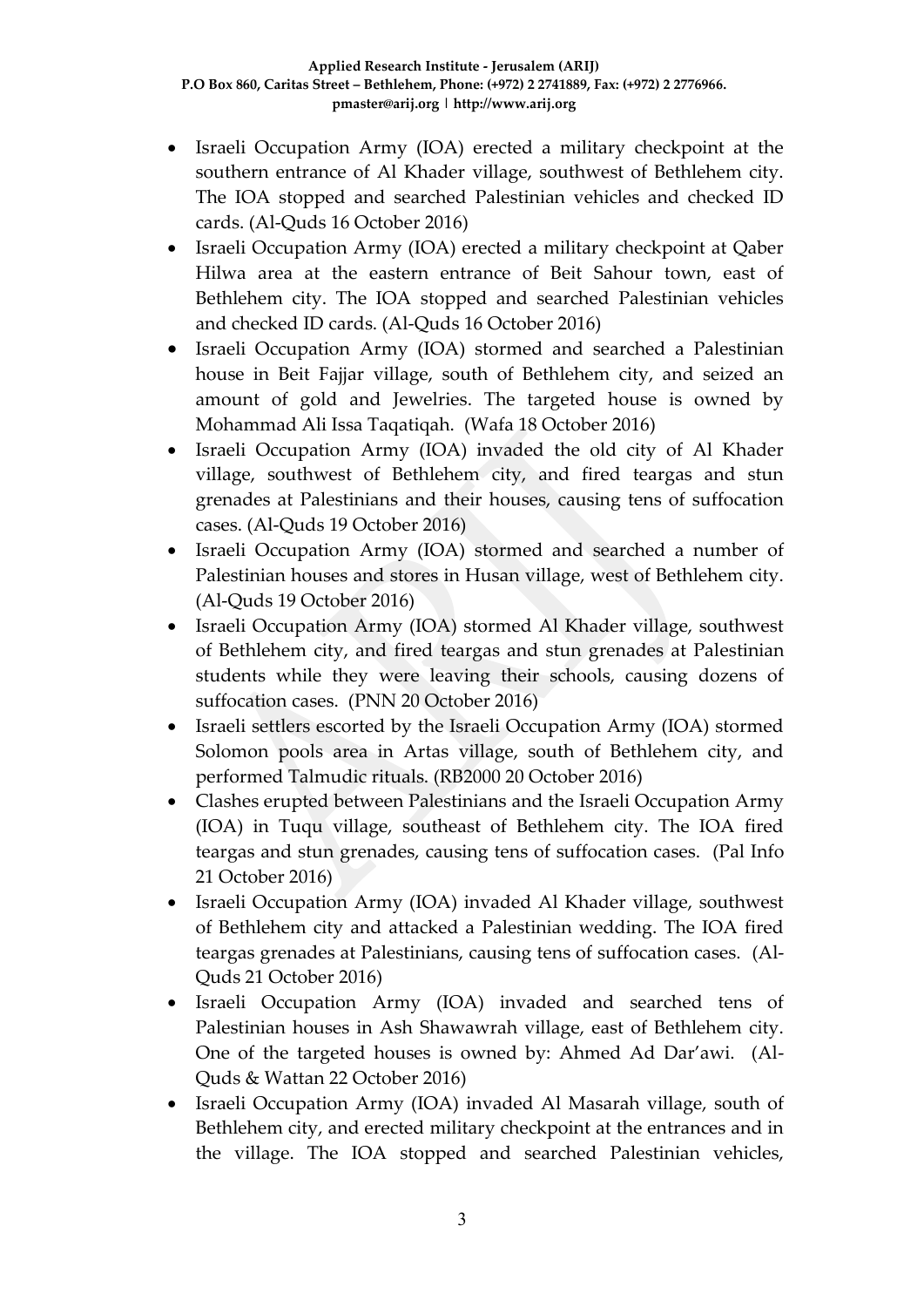checked ID cards, and questioned Palestinians. (Maannews 24 October 2016)

- Israeli Occupation Army (IOA) invaded and searched a number of Palestinian houses and commercial stores in Husan village, west of Bethlehem city. The IOA also, erected a military checkpoint at the entrance of the village, stopped and searched Palestinian vehicles and checked ID cards. (Orient FM 25 October 2016)
- Israeli Occupation Army (IOA) erected a military checkpoint in Al Mushahed area in Battir town, west of Bethlehem city. (Orient FM 25 October 2016)
- Israeli Occupation Army (IOA) erected military checkpoints at the southern and eastern entrances of Bethlehem governorate. (Orient FM & Safa 25 October 2016)
- Israeli Occupation Army (IOA) invade and searched a Palestinian house in Bethlehem city. The targeted house is owned by Basil Al 'Araj. (Wattan 26 October 2016)
- Israeli Occupation Army (IOA) sized an electronic bicycle from a Palestinian boy while he was playing with it at the eastern entrance of Ayda refugee camp, north of Bethlehem city. (RB2000 26 October 2016)
- Israeli Occupation Army (IOA) prevented Palestinian farmers from reaching their land in Beir Onah area in Beit Jala town, west of Bethlehem city, to harvest their olive trees. (NBPRS 27 October 2016)
- Israeli Occupation Army (IOA) occupied a Palestinian house in Al Khader village, southwest of Bethlehem city, and transformed it to a military base. The targeted house is owned is owned by Masour Riziq Issa. (NBPRS 27 October 2016)
- Israeli Occupation Army (IOA) opened fire at a Palestinian while he was near Tuqu village, southeast of Bethlehem city. (Quds Press & Raya 28 October 2016)
- Clashes erupted between Palestinians and the Israeli Occupation Army (IOA) in Ayda refugee camp, north of Bethlehem city. The IOA fired rubber bullets and teargas grenades, causing the injury of a Palestinian. (Quds Press 28 October 2016)
- Israeli settlers uprooted 18 olive trees in Wadi Al Hariq area in Nahhalin village, west of Bethlehem city. The targeted trees are owned by Ahmed Fanoun. (RB2000 29 October 2016)
- Israeli Occupation Army (IOA) stormed and searched tens of Palestinian commercial stores in Husan village, west of Bethlehem city, and checked the records of the security cameras. The IOA also, erected a military checkpoint at the western entrances, stopped and searched Palestinian vehicles and checked ID cards. (Al-Quds 30 October 2016)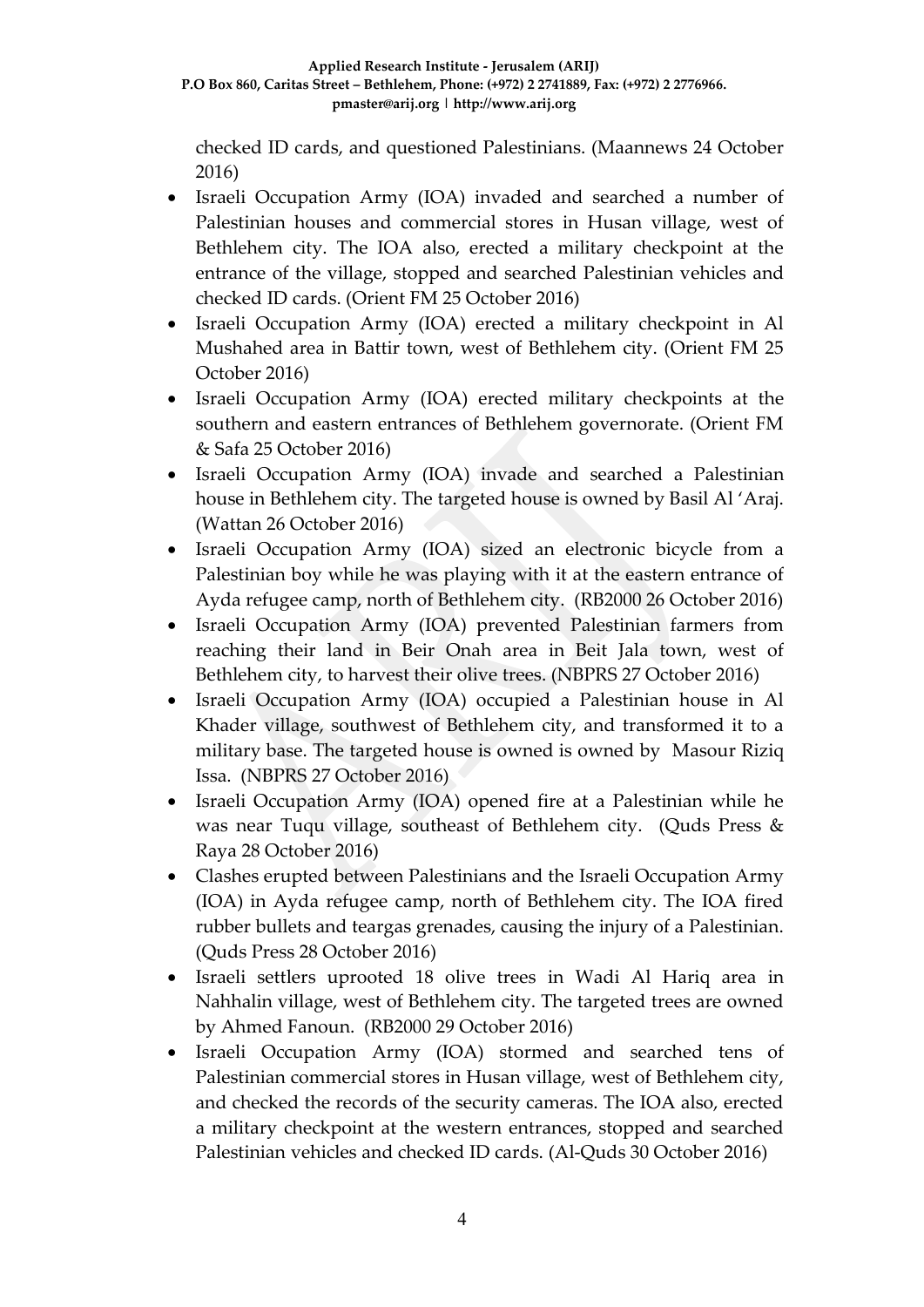• Israeli Occupation Army (IOA) closed with earth mounds two sub road in Marah Rabah village, south of Bethlehem city. (Wafa 31 October 2016)

# **Jenin**

- Clashes erupted between Palestinians and the Israeli Occupation Army (IOA) in Qabatiya village, south of Jenin city. The IOA fired teargas and stun grenades at Palestinians. The IOA also, stormed and searched the office of Jordan Bank and a commercial store (RB2000 6 October 2016)
- Israeli settlers escorted by the Israeli Occupation Army (IOA) invaded a hilltop in Ti'innik village, northwest of Jenin city, performed Talmudic rituals, and carried out provocative actions. During the operation, the IOA closed the area and detained a number of Palestinians. (Al-Quds & Wafa 7 October 2016)
- Clashes erupted between Palestinians and the Israeli Occupation Army (IOA) in Zabuba village, northwest of Jenin city. The IOA fired teargas grenades, causing tens of suffocation cases. (Orient FM 9 October 2016)
- Israeli Occupation Army (IOA) erected a military checkpoint at the entrance of Zabuba village, northwest of Jenin city. The IOA prevented Palestinians from entering or leaving the village, and detained dozens of them. (Wafa 9 October 2016).
- Israeli Occupation Army (IOA) erected a military checkpoint at the entrance of Zabuba village, northwest of Jenin city. The IOA stopped, questioned Palestinians and checked their ID cards and searched vehicles. (Wafa 11 October 2016)
- Israeli Occupation Army (IOA) invaded Zabuba village, northwest of Jenin city. Clashes erupted between Palestinians and the IOA, where the IOA fired teargas and stun grenades, and rubber bullets, causing tens of suffocation cases. During the clashes, the IOA erected a military checkpoint at the entrance of the village, and detained tens of Palestinians for hours. (Al-Quds 13 October 2016)
- Israeli Occupation Army (IOA) closed the main entrance at Zabuba village, northwest of Jenin city, and prevented Palestinians from entering or leaving the village. The IOA detained tens of vehicles, and questioned Palestinians and checked their ID cards. (Wafa 15 October 2016)
- Clashes erupted between Palestinians and the Israeli Occupation Army (IOA) in Qabatiya village, south of Jenin city. The IOA fired live bullets and teargas grenades, causing the injury of Amjad Mahmoud Kamel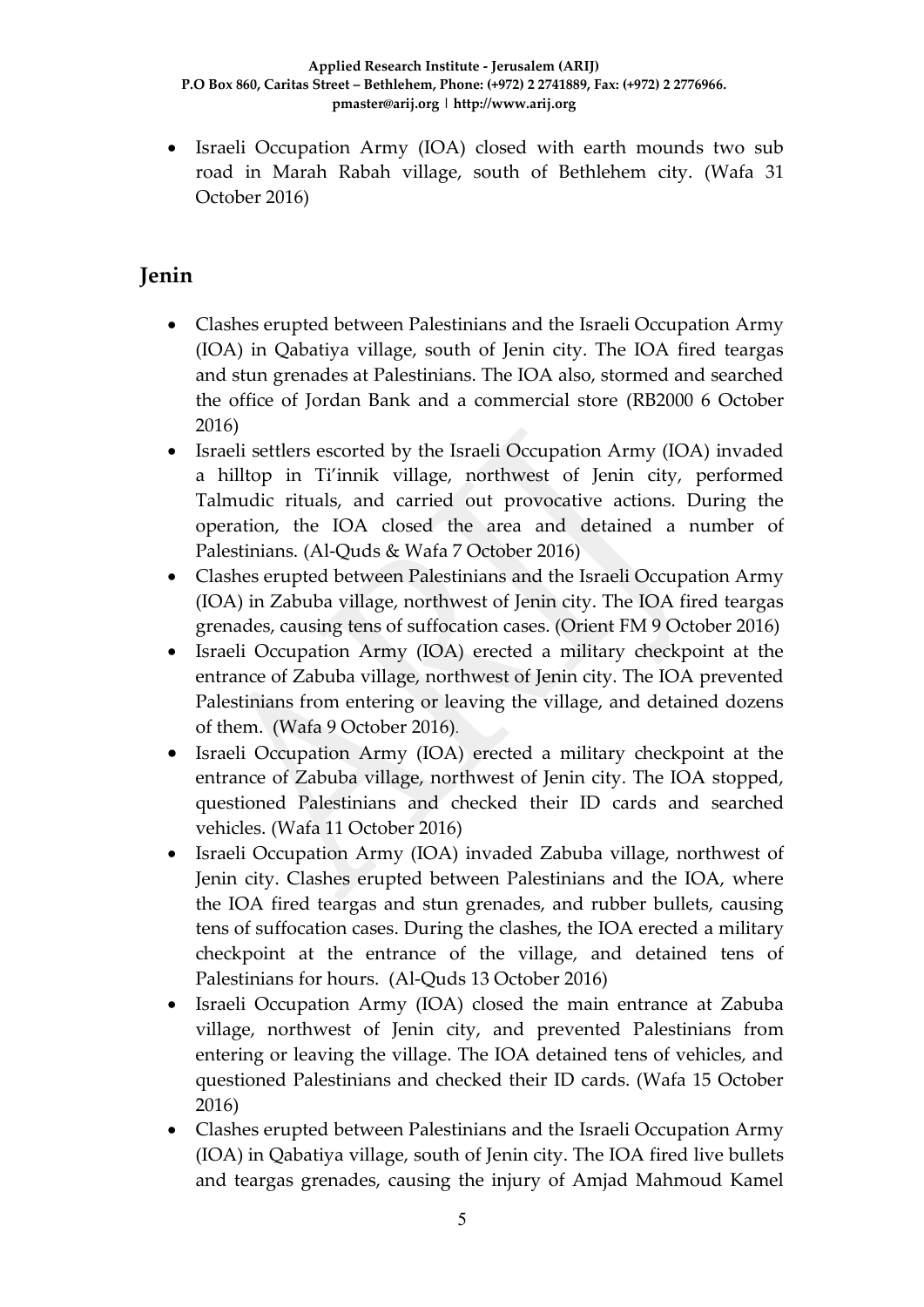(21 years) and Ahmed Omer Hamadah (17 years). During the clashes, the IOA arrested Amjad Kamel, after he was injured, and Majdi Al Qazaha. (Orient FM 16 October 2016)

- Israeli Occupation Army (IOA) erected a military checkpoint at the southern entrance of Jenin city. The IOA stopped and searched Palestinian vehicles and checked ID cards. (Wafa 17 October 2016)
- Israeli Occupation Army (IOA) stormed and searched a number of commercial stores and workshops in Jenin industrial area in Jenin city. One of the targeted structure is owned by Suliman Mustafah Jabareen (60 years). (Al-Quds 18 October 2016)
- Israeli Occupation Army (IOA) intensified its presence in Jabal Harish area in Jaba village, southwest of Jenin city. (Pal Info 20 October 2016)
- Israeli Occupation Army (IOA) erected a military checkpoint at Jenin-Haifa street near the entrance of Zabuba village, northwest of Jenin city. The IOA stopped and searched Palestinian vehicles and checked ID cards. (Pal Info 20 October 2016)
- Clashes erupted between Palestinians and the Israeli Occupation Army (IOA) in Qabatiya village, south of Jenin city, after the IOA invaded and toured in the village. (RB2000 23 October 2016)
- Israeli Occupation Army (IOA) attacked Palestinian farmers from Ar Rama village, south of Jenin city, while they were working in their land near the Israeli Segregation wall. (Wafa 25 October 2016)
- Israeli Occupation bulldozers razed tens dunums of Palestinian land in Al 'Araqa village, west of Jenin city, to expand Shaked settlement by constructing a new Israeli factory and road network. (Wafa 26 October 2016)
- Israeli Occupation Army (IOA) raided and toured in several areas and neighborhoods in Al 'Araqa village in Jenin governorate. Clashes erupted between Palestinians and the IOA, where the IOA fired teargas grenades, causing tens of suffocation cases. (Wafa 28 October 2016)
- Israeli Occupation Army (IOA) tightened its procedures around Al Jalamah and 'Arrana villages in Jenin governorate. (Safa 29 October 2016)
- Israeli Occupation Army (IOA) erected a military checkpoint near the entrance of Deir Abu Da'if village , east of Jenin city. The IOA stopped and searched Palestinian vehicles and checked ID cards. (Safa 29 October 2016)
- Israeli Occupation Army (IOA) invaded, toured and searched several areas and neighborhoods in Marka village in Jenin governorate, and erected a military checkpoint at the entrance of the village, where the IOA stopped and searched Palestinian vehicles and checked ID cards. (Safa 31 October 2016)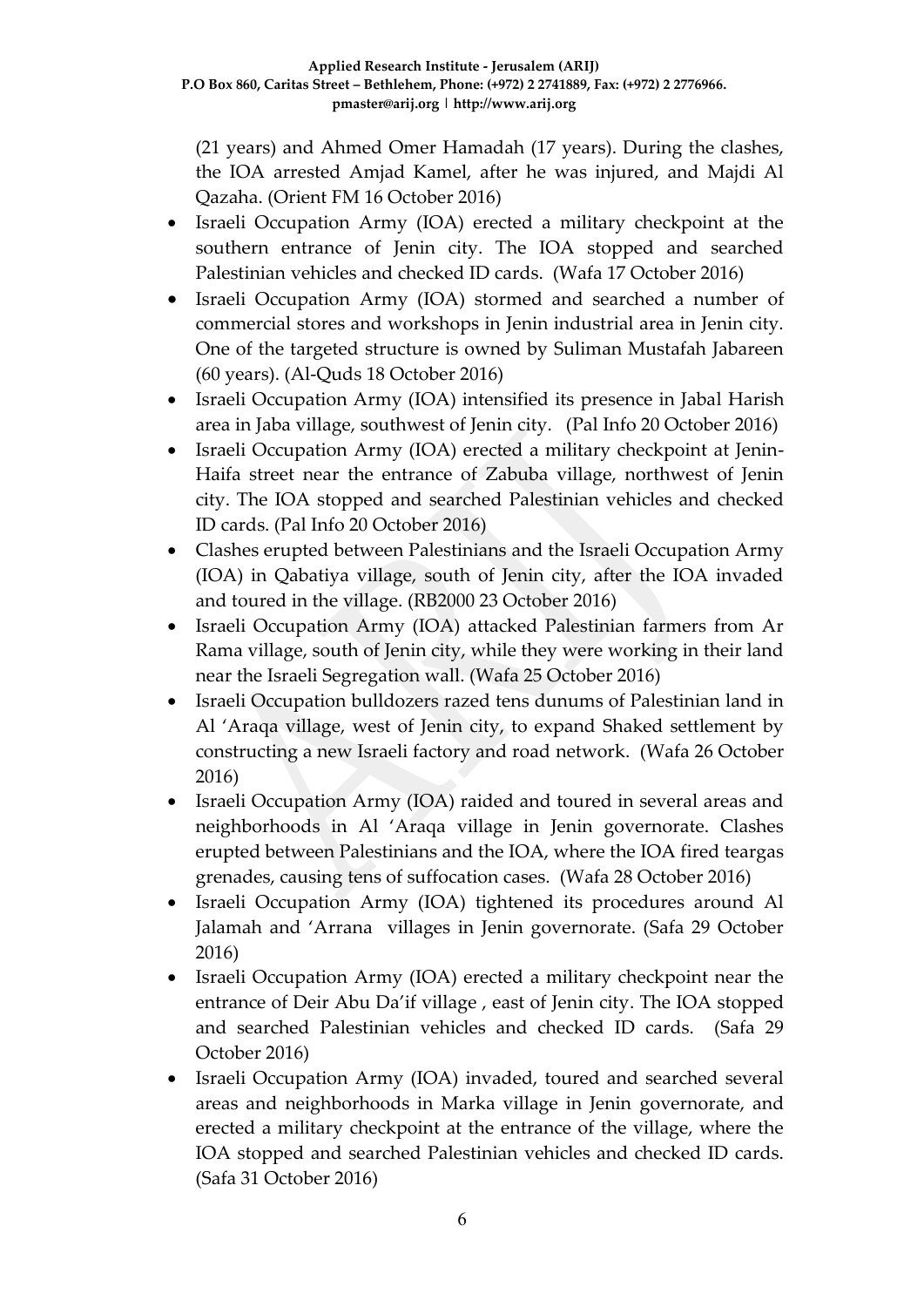• Israeli Occupation Army (IOA) tightened its procedures at the entrance of Jaba village, southwest of Jenin city. (Safa 31 October 2016)

## **Jerusalem**

- Israeli settlers escorted by the Israeli Occupation Army (IOA) stormed Al Aqsa mosque in Jerusalem city. (PNN 3 October 2016)
- Israeli settlers escorted by the Israeli Occupation Army (IOA) stormed Al Aqsa mosque in Jerusalem city, and toured in its courtyard. During the operation, the IOA prevented tens of Palestinians from entering the mosque. (Al-Quds & Maannews 4 October 2016)
- Israeli Municipality of Jerusalem forced Samir Idkik to demolish 30 square meters house in As Sa'diya neighborhood in the old city of Jerusalem. (Maannews 4 October 2016)
- Israeli Civil Administration stormed Abu An Nawar Bedouin community, east of Al Eaziriya town, east of Jerusalem city, and seized a tent used as "classroom". (Safa 5 October 2016)
- Clashes erupted between Palestinians and the Israeli Occupation Army (IOA) in Al Eaziriya town, east of Jerusalem city. The IOA fired teargas and stun grenades, causing tens of suffocation cases. (Wafa 5 October 2016)
- Clashes erupted between Palestinians and the Israeli Occupation Army (IOA) in Abu Dis town, east of Jerusalem city. The IOA fired teargas and stun grenades, causing tens of suffocation cases. (Wafa 5 October 2016)
- Israeli settlers performed Talmudic rituals in front of Al Jaded gate one of Al Aqsa mosque' gates in the old city of Jerusalem. (Wattan 6 October 2016)
- Israeli settlers escorted by the Israeli Occupation Army (IOA) stormed AL Aqsa mosque in Jerusalem city and toured in its courtyard. (Wafa 5 October 2016)
- Israeli Occupation Army (IOA) dismantled and seized three residential barracks in Tablas area in Hizma town, northeast of Jerusalem city. The targeted barracks area owned by Hassa 'Ararrah. (Pal Info 6 October 2016)
- Israeli Occupation Army (IOA) invaded and searched tens of Palestinian houses and commercial stores in Abu Dis town, east of Jerusalem city. Five of the targeted structure are owned by: Loay Qari', Samir 'Ayad, Mazen Arabiya, Mohammad Halabiyah and Mohammad Badir. (Pal Info 9 October 2016)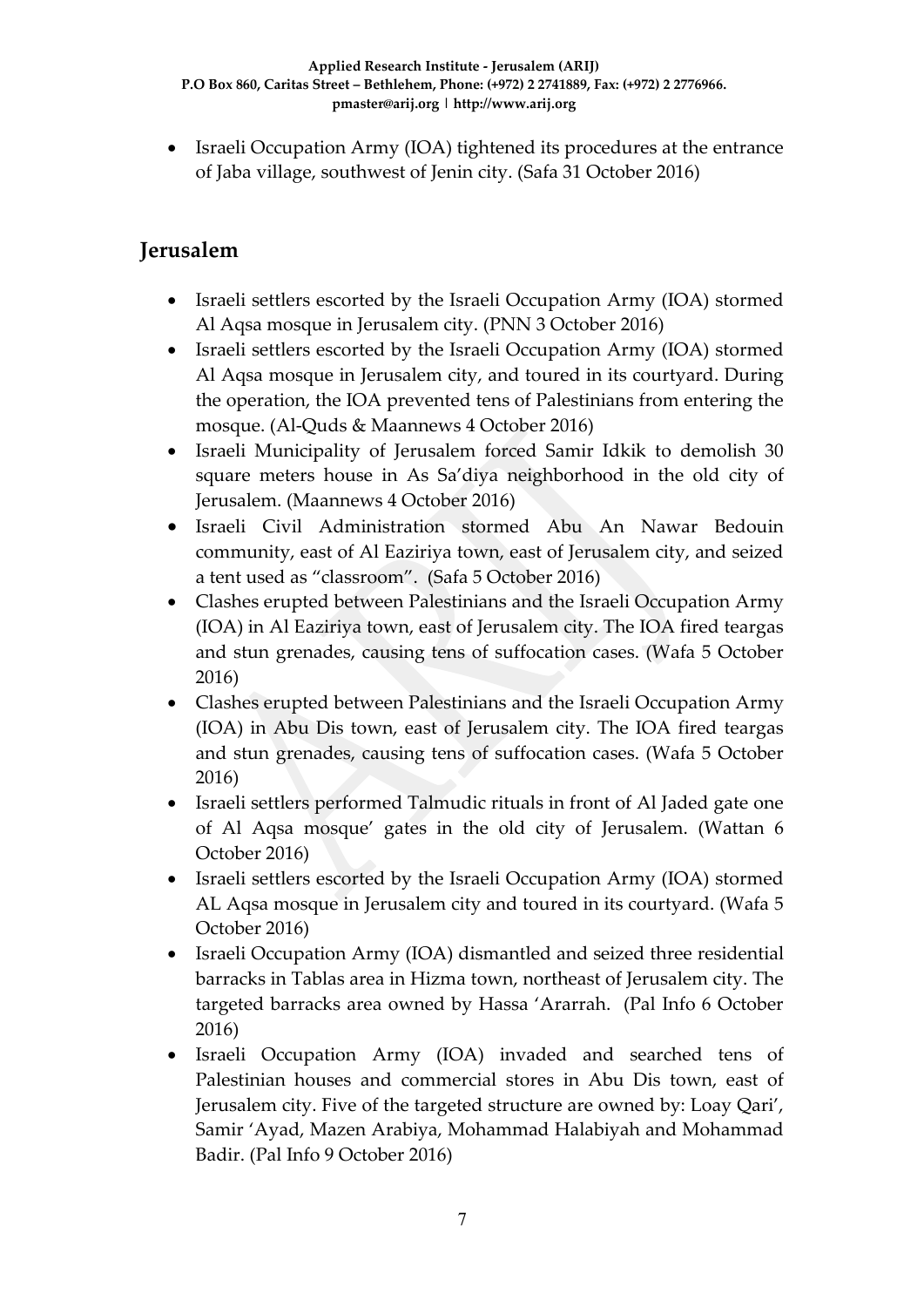- Israeli Occupation Army (IOA) invaded the campus of Al Quds University in Abu Dis town, east of Jerusalem city, and fired teargas grenades and rubber bullets at the students, causing dozens of suffocation cases. (Wafa 9 October 2016)
- Clashes erupted between Palestinians and the Israeli Occupation Army (IOA) in Ein Al Louza neighborhood in Silwan town in Jerusalem city. The IOA fired teargas and stun grenades, and rubber bullets, causing the injury of two Palestinians. (SilwanIC 9 October 2016)
- Israeli Occupation Army (IOA) shoot and killed Musbah Abu Sobeh (39 years) from Silwan town while he was in Ash Sheikh Jarrah neighborhood, north of Jerusalem city. (Safa 9 October 2016)
- Clashes erupted between Palestinians and the Israeli Occupation Army (IOA) in At Tur town in Jerusalem city. During the clashes, undercover Israeli army kidnapped two Palestinians. (Wafa 9 October 2016)
- Clashes erupted between Palestinians and the Israeli Occupation Army (IOA) in Al Issawiya town in Jerusalem city. The IOA fired teargas and stun grenades, causing a number of suffocation cases. (Wafa 9 October 2016)
- Clashes erupted between Palestinians and the Israeli Occupation Army (IOA) in Ar Ram town, north of Jerusalem city, after the IOA invaded and searched a Palestinian house owned by the family of the Palestinian martyr; Musbah Abu Sobeh. The IOA fired teargas grenades, and live and rubber bullets, causing tens of suffocation cases and the injury of 7 Palestinians. Noted that the IOA arrested Azz Adiyn and Sobeh Abu Sobeh (the sons of the martyr) and his brother Tasysir Abu Sobeh. Furthermore, the IOA arrested two Palestinians related to the martyr while they were in Al Aqsa mosque in Jerusalem city. The arrestees were identified as: Nabeh and Mu'amar Abu Sobeh. (Safa & Maannews 9 October 2016)
- Israeli settlers escorted by the Israeli Occupation Army (IOA) stormed Al Aqsa mosque in Jerusalem city and toured in its courtyard. (Wafa 9 October 2016)
- Israeli bulldozers along with staff from the Israeli Civil Administration escorted by the Israeli Occupation Army (IOA) stormed Al Khan Al Ahmar area (Al Kurshan area) near Ma'aleh Adumim settlement, east of Jerusalem city, and demolished 8 residential structures. (Orient FM 9 October 2016)
- Israeli Occupation Army (IOA) invaded and toured in the courtyard of Dar Al Aytam school in Jerusalem city, tried to storm the classrooms, and arrested three students. (Wafa & Maannews 10 October 2016)
- Israeli Occupation Army (IOA) stormed and searched a Palestinian house in Ar Ram town, north of Jerusalem city. The targeted house is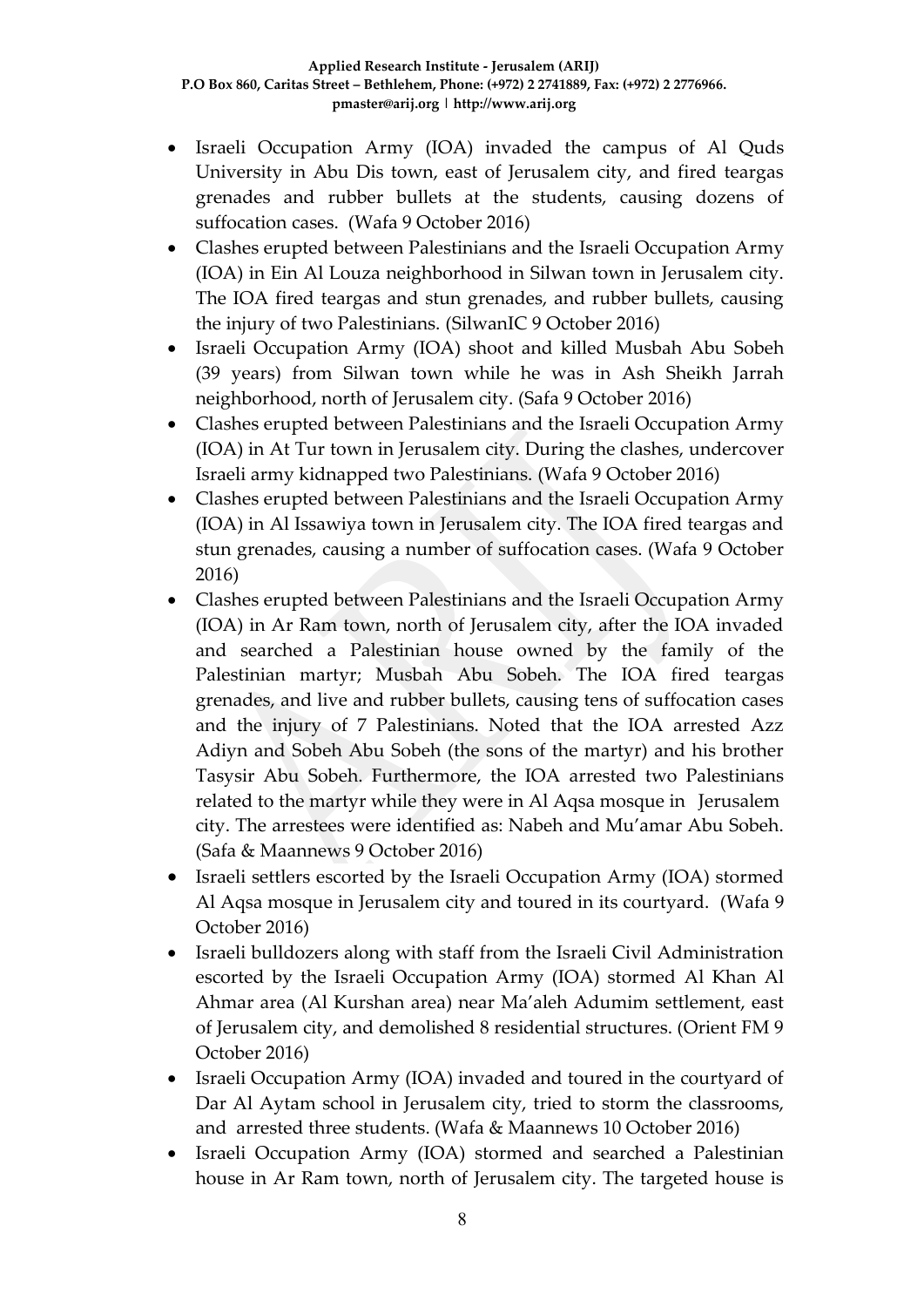owned by the family of the Palestinian martyr; Musbah Abu Sobeh. (Al-Quds 10 October 2016)

- Israeli settlers escorted by the Israeli Occupation Army (IOA) stormed Al Aqsa mosque in Jerusalem city and toured in its courtyard. (Wafa 10 October 2016)
- Ali Ateaf Ash Shuokhi (20 years) was killed during clashes that erupted between Palestinians and the Israeli Occupation Army (IOA) in Silwan town in Jerusalem city. The IOA used teargas and stun grenades, and live and rubber bullets to attack Palestinians, causing tens of suffocation cases. (Wafa 11 October 2016)
- Clashes erupted between Palestinians and the Israeli Occupation Army (IOA) at the eastern entrance of Ar Ram town, north of Jerusalem city. The IOA fired live bullets and teargas grenades, causing dozens of suffocation cases and the injury of 4 Palestinians. Noted that the IOA aimed to fire teargas grenades at Palestinian houses. During the clashes, the IOA arrested three Palestinians, two of them were identified as: Mahmoud As Salaimah, Ahmed Al 'aqabi. The IOA also, closed commercial stores owned by the family of the martyr; Musbah Abu Sobeh, and issued a close order until the 12<sup>th</sup> of November 2016. (Maannews & Wafa 11 October 2016)
- Israeli settlers escorted by the Israeli Occupation Army (IOA) stormed Al Aqsa mosque in Jerusalem city, toured its courtyard, and tried to perform Talmudic rituals. During the operation, the IOA arrested Mufed Ghaith while he was in the courtyard of the mosque. (Wafa 11 October 2016)
- Israeli Occupation Authorities transformed Jerusalem city to military base, after closing all the streets and areas, and forced the residents to close their commercial stores, to allow Israeli settlers to celebrate "Yom Kippur". (Wafa 11 October 2016)
- Clashes erupted between Palestinians and the Israeli Occupation Army (IOA) in Ar Ram town, north of Jerusalem city. The IOA fired teargas and stun grenades, causing tens of suffocation cases, and the injury of a Palestinian. During the clashes, the IOA arrested Mohammad Nadi Al Hashalmun and Ghadir Jamjum (35 years). (Maannews & Wafa 12 October 2016)
- Israeli settlers escorted by the Israeli Occupation Army (IOA) stormed Al Aqsa mosque in Jerusalem city, toured in its courtyard, and tried to perform Talmudic rituals. (PNN 12 October 2016)
- Clashes erupted between Palestinians and the Israeli Occupation Army (IOA) in As Sawana and Wadi Al Joz neighborhoods in Jerusalem city. The IOA used teargas and stun grenades to attack Palestinians. (Wafa 13 October 2016)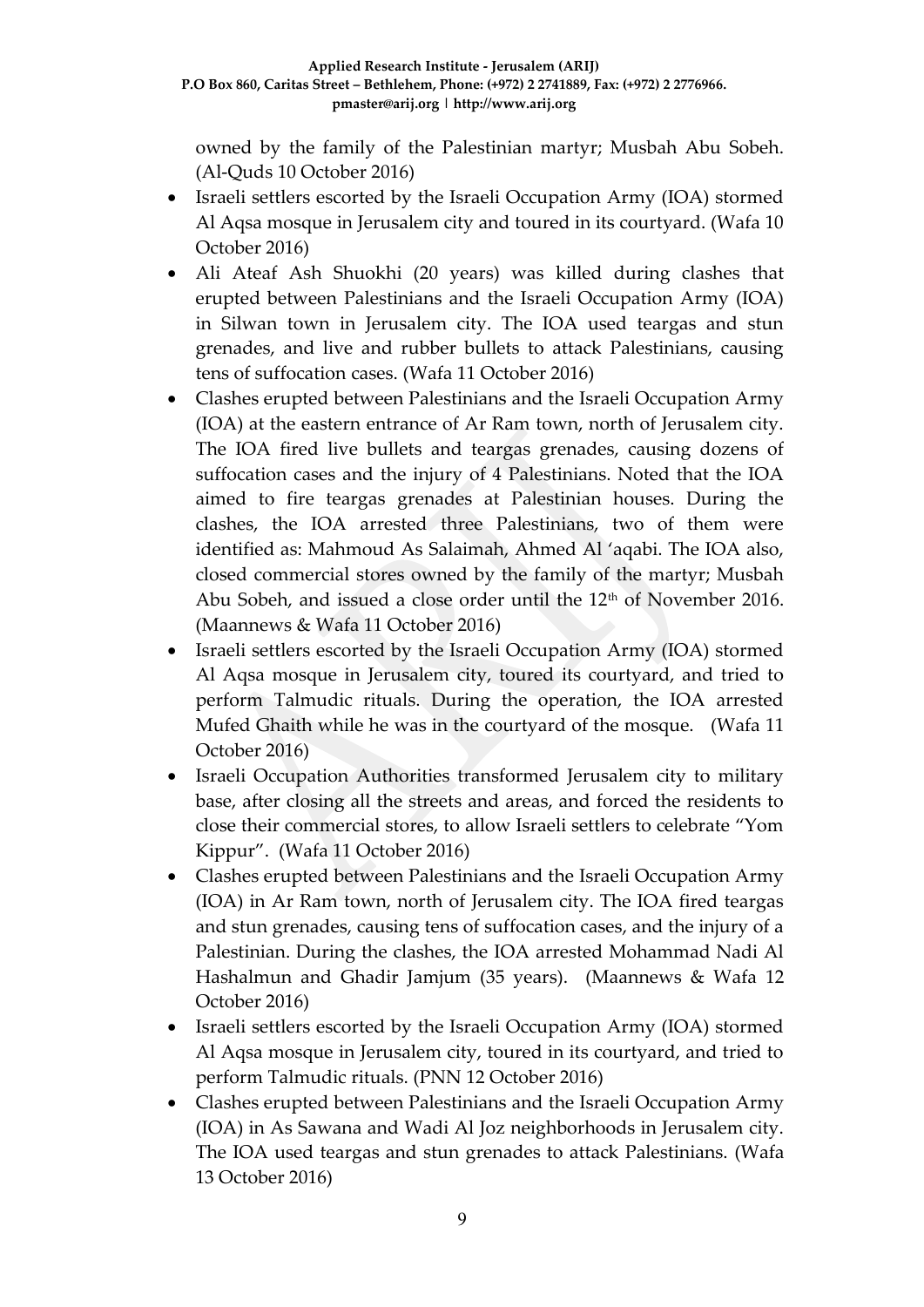- Clashes erupted between Palestinians and the Israeli Occupation Army (IOA) in Jabal Al Mukabir town, south of Jerusalem city. (Wafa 13 October 2016)
- Clashes erupted between Palestinians and the Israeli Occupation Army (IOA) in Al Eaziriya and Abu Dis towns, east of Jerusalem city. The IOA fired teargas and stun grenades at Palestinians. (Wafa 13 October 2016)
- Israeli Occupation Army (IOA) raided and toured in several areas and neighborhoods in Silwan town in Jerusalem city. (SilwanIC & Maannews 13 October 2016)
- Clashes erupted between Palestinians and the Israeli Occupation Army (IOA) in Al Issawiya town in Jerusalem city. The IOA fired teargas and stun grenades, and rubber bullets, causing a number of suffocation cases. During the clashes, the IOA closed with cement blocks the entrance of the town. The IOA also, arrested 6 Palestinians. Five of the arrestees were identified as: Ahmed Salah Mohammad Mustafah (20 years), Mohammad Haitham Mustafah (14 years), Mohammad Bakir Mustafah (18 years), Mohammad Adnan Mustafah (16 years), and Mohammad Bakir Mustafah. (SilwanIC 13 October 2016)
- Israeli settlers escorted by the Israeli Occupation Army (IOA) stormed a Palestinian in Ath Thawri neighborhood in Silwan town in Jerusalem city, and tried to attack the residents. The targeted house is owned by Nuhdi Abu Nijmah. (Safa & Al Wattan Voice 13 October 2016)
- Israeli settlers escorted by the Israeli Occupation Army (IOA) stormed Al Aqsa mosque in Jerusalem city, and toured in its courtyard, and tried to perform Talmudic rituals. During the operation, the IOA arrested a Palestinian girl. (Wafa 13 October 2016)
- Clashes erupted between Palestinians and the Israeli Occupation Army (IOA) in Al Isswaiya town in Jerusalem city. The IOA fired teargas and stun grenades, and rubber bullets at Palestinians and their houses. (Quds Press 14 October 2016)
- Clashes erupted between Palestinians and the Israeli Occupation Army (IOA) in Ras Qabsa area in Al Eaziriya town, east of Jerusalem city. During the clashes, the IOA occupied the roofs of a number of houses and building and fired teargas and stun grenades at Palestinians. (Quds Press 14 October 2016)
- Clashes erupted between Palestinians and the Israeli Occupation Army (IOA) in Anata town, northeast of Jerusalem city. The IOA used teargas grenades and rubber bullets to attack Palestinians. (Quds Press 14 October 2016)
- Clashes erupted between Palestinians and the Israeli Occupation Army (IOA) in Umm Ash Sharait neighborhood, south of Ramallah city. The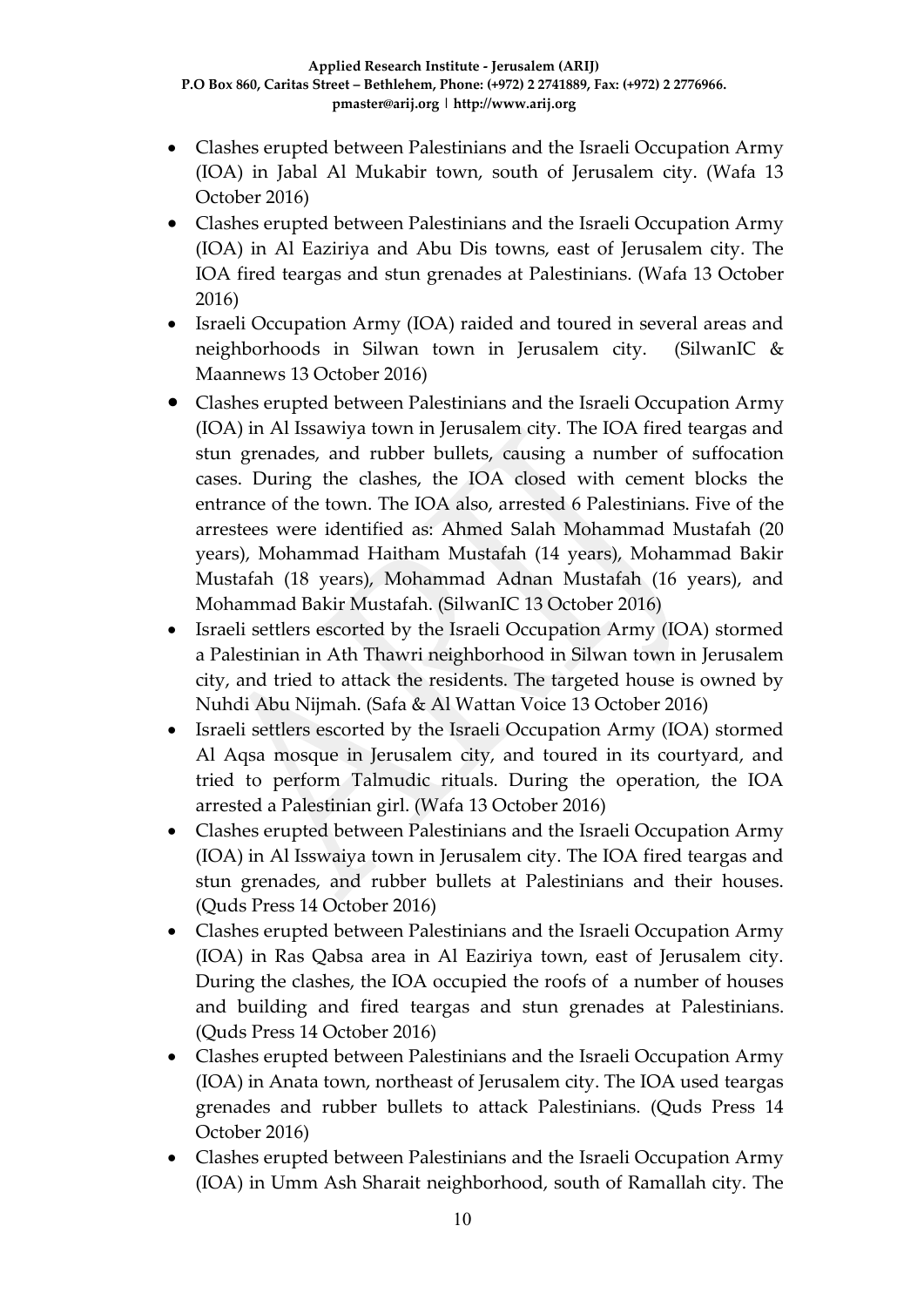IOA fired teargas and stun grenades at Palestinians and their houses. (Quds 14 October 2016)

- Clashes erupted between Palestinians and the Israeli Occupation Army (IOA) at the entrance of Ar Ram town, north of Jerusalem city. The IOA fired rubber bullets and teargas grenades, causing tens of suffocation cases. During the clashes, the IOA arrested four Palestinians. (Wattan 14 October 2016)
- Clashes erupted between Palestinians and the Israeli Occupation Army (IOA) in Silwan town in Jerusalem city. The IOA fired teargas and stun grenades at Palestinians and their houses, causing five suffocation cases. (Orient FM 14 October 2016)
- Israeli Occupation Army (IOA) stopped and searched Palestinians while they were in the courtyard of Al Aqsa mosque in Jerusalem city, and checked their ID cards. (Orient FM 14 October 2016)
- Israeli Occupation Army (IOA) raided and searched tens of Palestinian houses in Batan Al Hawa neighborhood in Silwan town in Jerusalem city, and assaulted the residents. (RB2000 16 October 2016)
- Clashes erupted between Palestinians and the Israeli Occupation Army (IOA) in Beit Surik village, northwest of Jerusalem city. The IOA fired teargas grenades and rubber bullets causing tens of suffocation cases and the injury of others. During the clashes, the IOA closed the entrance of the village, and prevented Palestinians from entering or leaving the village. (Orient FM 16 October 2016)
- Israeli settlers escorted by the Israeli Occupation Army (IOA) stormed Al Aqsa mosque in Jerusalem city and toured in its courtyard. (NBPRS 16 October 2016)
- Israeli settlers assaulted and injured Mohammad Khalil Al Razem (26 years) from Silwan town in Jerusalem city, while he was driving his motorcycle in Jerusalem city. (NBPRS 16 October 2016)
- Israeli Occupation Army (IOA) closed Qalandiya military checkpoint, north of Jerusalem city. (Wattan 16 October 2016)
- Israeli Occupation Army (IOA) invaded Dar Al Aytam school in the old city of Jerusalem, and arrested Samir Jubrail; the Director of Education in Jerusalem. (Maannews & RB2000 17 October 2016)
- Israeli settlers escorted by the Israeli Occupation Army (IOA) stormed Al Aqsa mosque in Jerusalem city and toured in its courtyard. During the operation, the IOA assaulted and arrested a Palestinian while he was in the courtyard of the mosque. (Maannews & Wafa 17 October 2016)
- Israeli settlers escorted by the Israeli Occupation Army (IOA) toured in Suq Al Qataneen area in the old city of Jerusalem and performed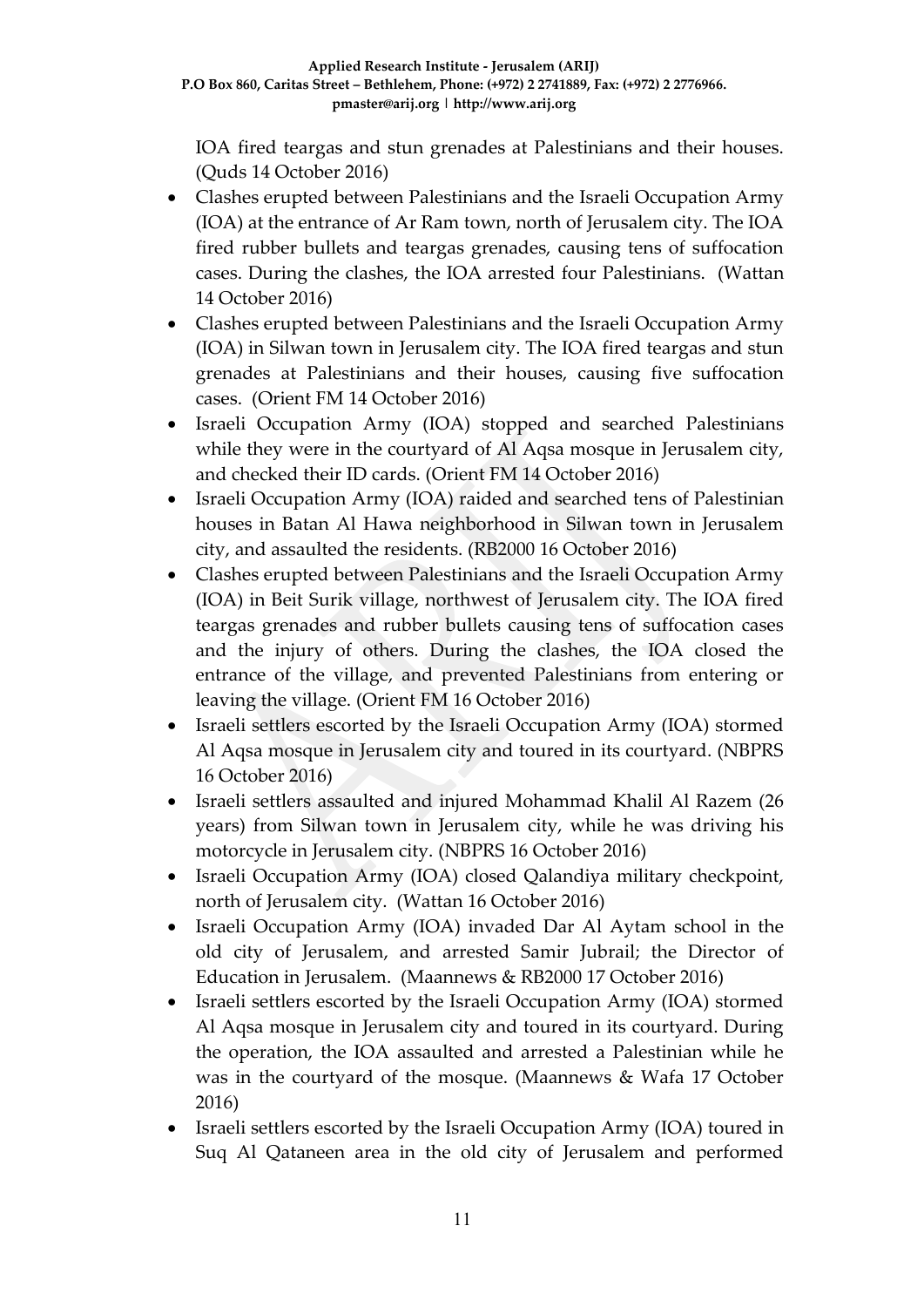Talmudic rituals. During the operation, the IOA prevented Palestinians from opening their commercial stores. (Raya 17 October 2016)

- Clashes erupted between Palestinians and the Israeli Occupation Army (IOA) in Anata town, northeast of Jerusalem city. The IOA fired teargas and stun grenades at Palestinians and their houses. (Quds Press 18 October 2016)
- Israeli Occupation Army (IOA) erected security cameras on Salah Ad Diyn street in Jerusalem city. (Wafa 18 October 2016)
- Israeli Occupation Army (IOA) stormed Abu Dis town, east of Jerusalem city, and stationed near the campus of Al Quds University. The IOA fired teargas and stun grenades at Palestinian students and the nearby houses, causing tens of suffocation cases. (Al-Quds 18 October 2016)
- Israeli settlers escorted by the Israeli Occupation Army (IOA) stormed Al Aqsa mosque in Jerusalem city, and toured in its courtyard. (Pal Info 18 October 2016)
- An Israeli settler stormed Al Aqsa mosque in Jerusalem city and raised the Israeli flag. (Wafa 18 October 2016)
- Israeli Occupation Army (IOA) raided and searched a number of Palestinian houses in Qatanna village, northwest of Jerusalem city. (Safa 19 October 2016)
- More than 290 Israeli settlers escorted by the Israeli Occupation Army (IOA) stormed Al Aqsa mosque in Jerusalem city, toured n its courtyard, and performed Talmudic rituals. The Israeli settlers also, preformed Talmudic rituals at the entrance of the mosque. During the operation, the IOA stopped and searched Palestinians at the entrances of the mosque and detained their ID cards. (Maannews 19 October 2016)
- Israeli Occupation Army (IOA) erected a military checkpoint at the western entrance of Al Issawiya town in Jerusalem city. (Safa 19 October 2016)
- Clashes erupted between Palestinians and the Israeli Occupation Army (IOA) at the entrance of Al Quds University campus in Abu Dis town, east of Jerusalem city. The IOA fired rubber bullets and teargas grenades, causing tens of suffocation cases, and the injury of 8 Palestinians. (Pal Info & PNN 20 October 2016)
- Israeli Occupation Army (IOA) stormed and searched a Palestinian print shop in Ar Ram town, north of Jerusalem city, and confiscated all the equipment. The targeted structure was owned by the Palestinian martyr; Musbah Abu Sobeh. During the operation, the IOA arrested a Palestinian. (Maannews & Wattan 20 October 2016)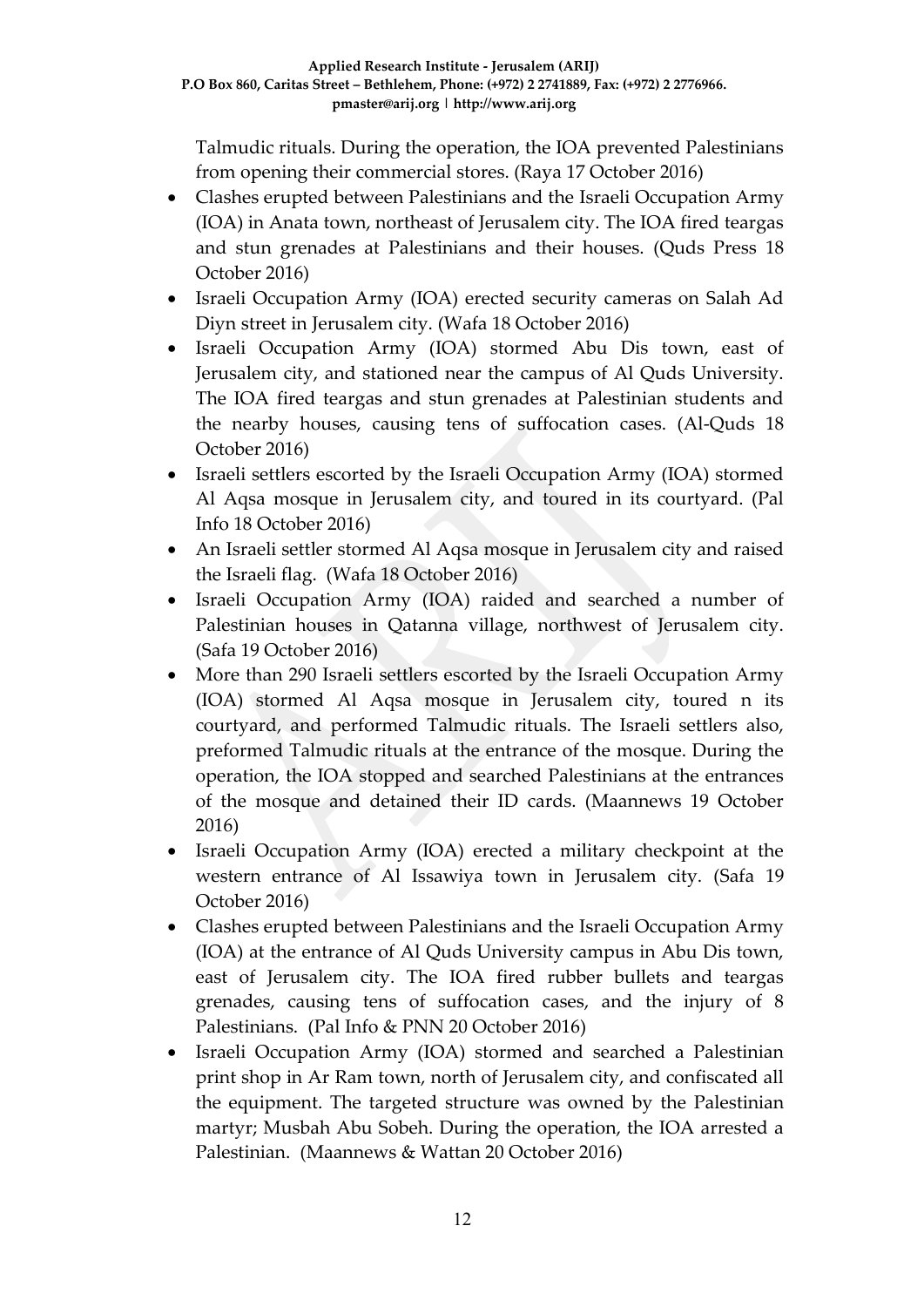- Israeli settlers escorted by the Israeli Occupation Army (IOA) stormed Al Aqsa mosque in Jerusalem city, and toured in its courtyard. (Raya 20 October 2016)
- Israeli settlers carried out the Talmudic celebration near Ein Silwan mosque in Silwan town in Jerusalem city, and demonstrated from Silwan town to a courtyard in the old city of Jerusalem. (RB2000 20 October 2016)
- Israeli Occupation Army (IOA) closed Bab Al Amoud area in Jerusalem city, with iron gates. (ARN 20 October 2016)
- Clashes erupted between Palestinians and the Israeli Occupation Army (IOA) in Abu Dis town, east of Jerusalem city. The IOA fired teargas and stun grenades at Palestinians. (Quds Press 21 October 2016)
- Clashes erupted between Palestinians and the Israeli Occupation Army (IOA) in Ar Ram town, north of Jerusalem city. The IOA fired metal bullets and teargas grenades, causing tens of suffocation cases and the injury of a Palestinian. (Pal Info 21 October 2016)
- Israeli settlers escorted by the Israeli Occupation Army (IOA) stormed Al Aqsa mosque in Jerusalem city, and toured in its courtyard. (NBPRS 23 October 2016)
- Staff from the Israel Antiquities Authority escorted by the Israeli Occupation Army (IOA) stormed Bab Ar Rahma cemetery, which located at the eastern part of the old city of Jerusalem, and demolished two graves. During the operation, the IOA arrested Samed 'Asliyah. (Maannews 23 October 2016)
- Israeli settlers escorted by the Israeli Occupation Army (IOA) stormed Al Aqsa mosque in Jerusalem city, and toured in its courtyard. (Wafa 24 October 2016)
- Israeli settlers escorted by the Israeli Occupation Army (IOA) carried out a protest in the old city of Jerusalem and around the entrances of Al Aqsa mosque, and performed Talmudic rituals. (Wafa 24 October 2016)
- Israeli Occupation Army (IOA) tightened its procedures around Bab Al Amoud area in Jerusalem city. The IOA stopped, searched and questioned Palestinians and checked their ID cards. (Wafa 25 October 2016)
- Israeli Occupation Army (IOA) invaded and searched a Palestinian house in Ar Ram town, north of Jerusalem city. The targeted house is owned by the family of the Palestinian martyr; Musbah Abu Sobeh. (Wafa 25 October 2016)
- Israeli Occupation Army (IOA) seized 11 Palestinian vehicles from Wadi Al Humos area, east of Jerusalem city. (Maannews 25 October 2016)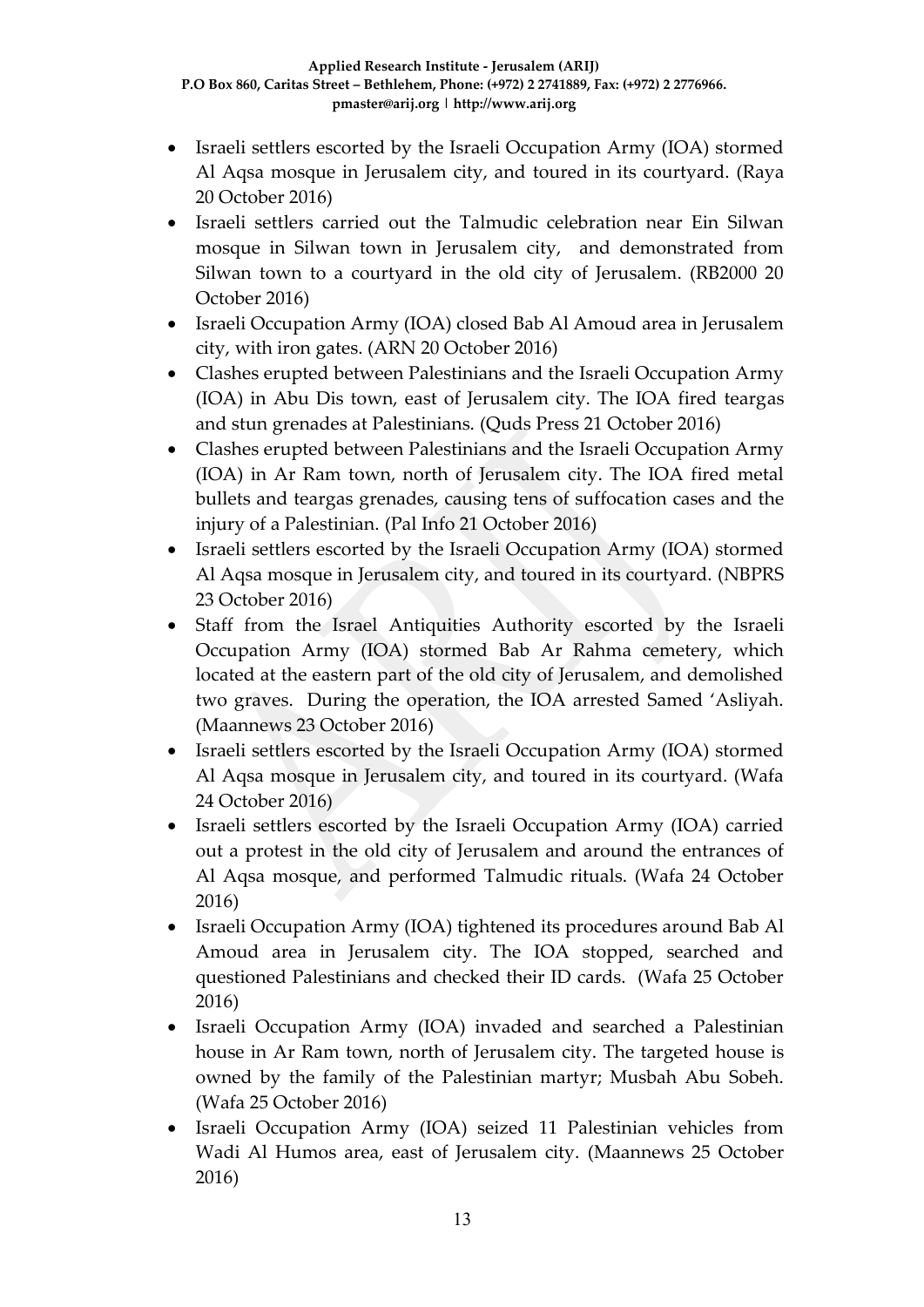- Staff from the Israeli Antiquities Authority escorted by the Israeli Occupation Army (IOA) stormed Bab Ar Rahma cemetery in the old city of Jerusalem, and prevented Palestinians from entering it. (Safa 25 October 2016)
- Israeli settlers escorted by the Israeli Occupation Army (IOA) stormed Al Aqsa mosque in Jerusalem city, and toured in its courtyard. (Orient FM 25 October 2016)
- Israeli settlers escorted by the Israeli Occupation Army (IOA) carried out provocative actions in the old city of Jerusalem, and chanted anti-Palestinian slogans and demanded to demolish Al Aqsa mosque. Clashes erupted between Palestinian and the IOA. During the operation, the IOA tightened its procedures in the old city of Jerusalem. (Wafa 25 October 2016)
- Clashes erupted between Palestinians and the Israeli Occupation Army (IOA) in Al Issawiya town in Jerusalem city, after the IOA invaded the town, and stopped and questioned Palestinians. The IOA used rubber bullets and teargas grenades to attack Palestinians. During the operation, the IOA arrested Muhannad Ma'mun Abu 'Asab (13 years). (Maannews & SilwanIC 26 October 2016)
- Israeli Occupation Army (IOA) invaded and searched a number of Palestinian houses in the African neighborhood in the old city of Jerusalem. (Wafa 26 October 2016)
- Israeli settlers escorted by the Israeli Occupation Army (IOA) stormed Al Aqsa mosque in Jerusalem city and toured in its courtyard. (NBPRS 26 October 2016)
- Israeli Occupation bulldozers demolished a Palestinian residential building, consist of two floors with 4 apartments (each one area about 125 square meters), in Al Jeser area in Silwan town in Jerusalem city. the targeted building is owned by Issa Ja'afrah and his mother Fatma and three brothers; Musa, Bassam and Ahmed. Noted that the targeted building inhabited by 30 family members. (SilwanIC 26 October 2016)
- Israeli Occupation bulldozers demolished three Palestinian houses in Ash Shqariya neighborhood in Beit Hanina town, north of Jerusalem city. The targeted houses are owned by: Ahmed Abed Ar Raziq Siyam (owned a 95 square meters house inhabited 5 family members), Nasser Ar Rajabi (owned a 60 square meters house inhabited by 8 family members) and Thair Ismail Siyam. (Wafa & Maannews 26 October 2016)
- Clashes erupted between Palestinians and the Israeli Occupation Army (IOA) in Shufat refugee camp, north of Jerusalem city. The IOA fired teargas grenades and rubber bullets, causing the injury of three Palestinians. (Pal Info 27 October 2016)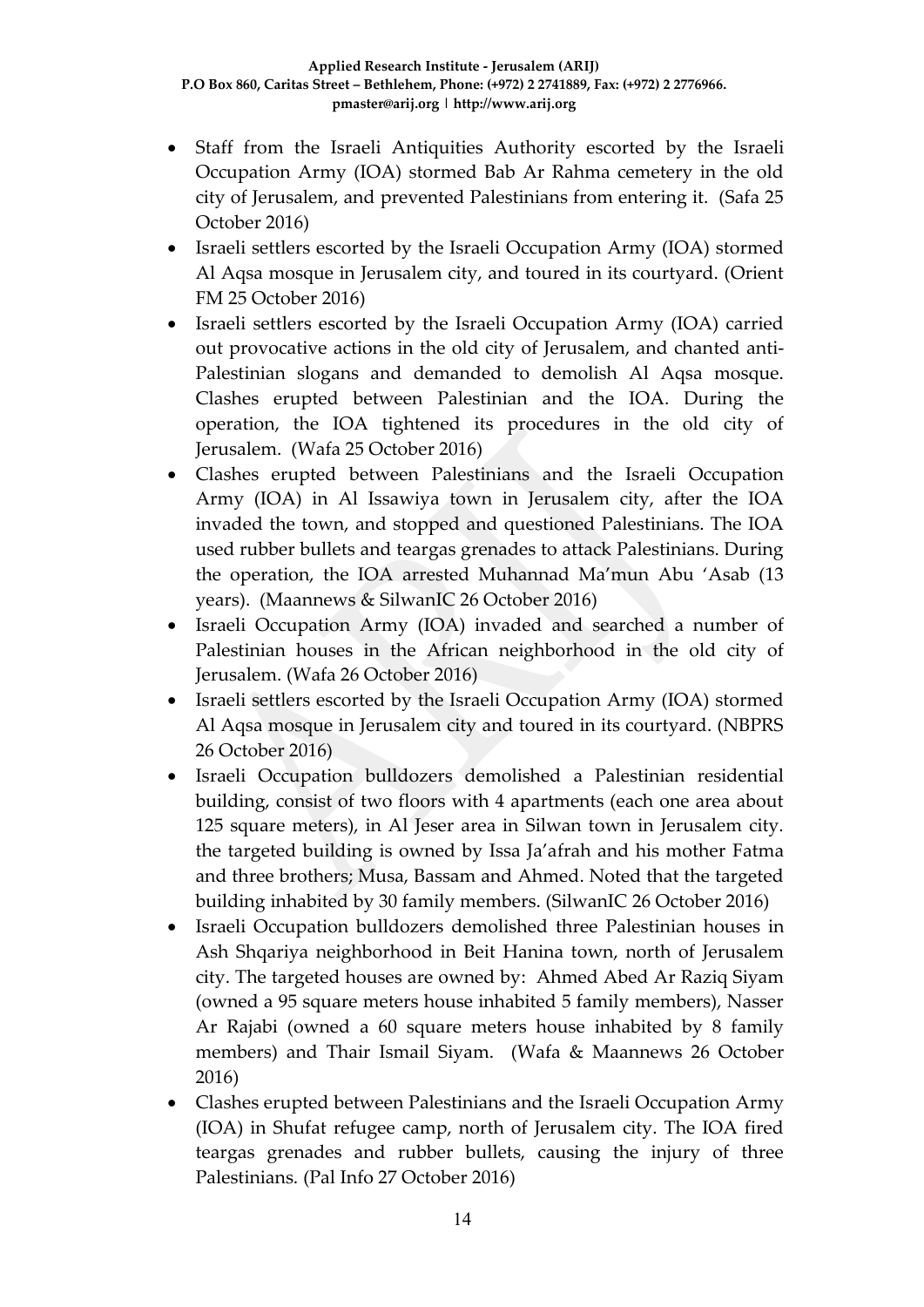- Clashes erupted between Palestinians and the Israeli Occupation Army in Ein Al Louza neighborhood in Silwan town in Jerusalem city. The IOA fired teargas and stun grenades, casing tens of suffocation cases. During the clashes the IOA arrested Abed Nedal Al Abbasi. (Wafa 27 October 2016)
- Israeli settlers escorted by the Israeli Occupation Army (IOA) stormed AL Aqsa mosque in Jerusalem city and toured in its courtyard. (NBPRS 27 October 2016)
- **Jerusalem to approve new construction.** Jerusalem to approve construction of more than 180 housing units in Gilo, a plan which has so far been avoided due to American pressure. The city of Jerusalem will approve new construction projects in areas located beyond the "Green Line", including 181 new housing units in the neighborhood of Gilo in the southern part of the city, *Channel 2 News* revealed on Wednesday. According to the report, the new projects will be approved by the subcommittee for building permits in the city of Jerusalem. The 181 units in question are several residential buildings to be built by a private developer. *Channel 2* further said that the Israeli government delayed the plans recently due to the signing of the Memorandum of Understanding with the American government on the defense aid to Israel, but these plans will now be implemented. The U.S. administration has repeatedly strongly condemned Israeli construction in Jerusalem in general, and specifically in Gilo. In July, the State Department **[described plans](http://www.israelnationalnews.com/News/News.aspx/215638)** to build in Gilo as "corrosive" to peace. Israel **[later rejected](http://www.israelnationalnews.com/News/News.aspx/215727)** the international criticism over its planned construction in Jerusalem as "lacking any factual basis". "The claim that the construction in Gilo undermines the solution of two states for two peoples is lacking any factual basis and diverts attention from the real obstacle to peace - the Palestinian refusal to recognize the Jewish state under any borders," it said. In addition to the Gilo construction, reported *Channel 2*, the subcommittee plans to approve a new organizational plan designed to promote further development of construction of other buildings in the area. The Jerusalem Municipality said in response to the report, "There is no change in the construction policy in the city. Building plans are promoted for both Jews and Arabs in all parts of the city." [\(Israel National News](http://www.israelnationalnews.com/News/News.aspx/219401) 27 October 2016)
- The Israeli Civil Administration submitted a building scheme in Al Quds Daily Newspaper for Public Review**<sup>1</sup>** . The Regional Plan No. (220/24) in Givat Ze'ev settlement, Mandate scheme RJ/5 , parts of

1

<sup>1</sup> It is the last step before approving the building scheme, after which, building permits and tenders may be issued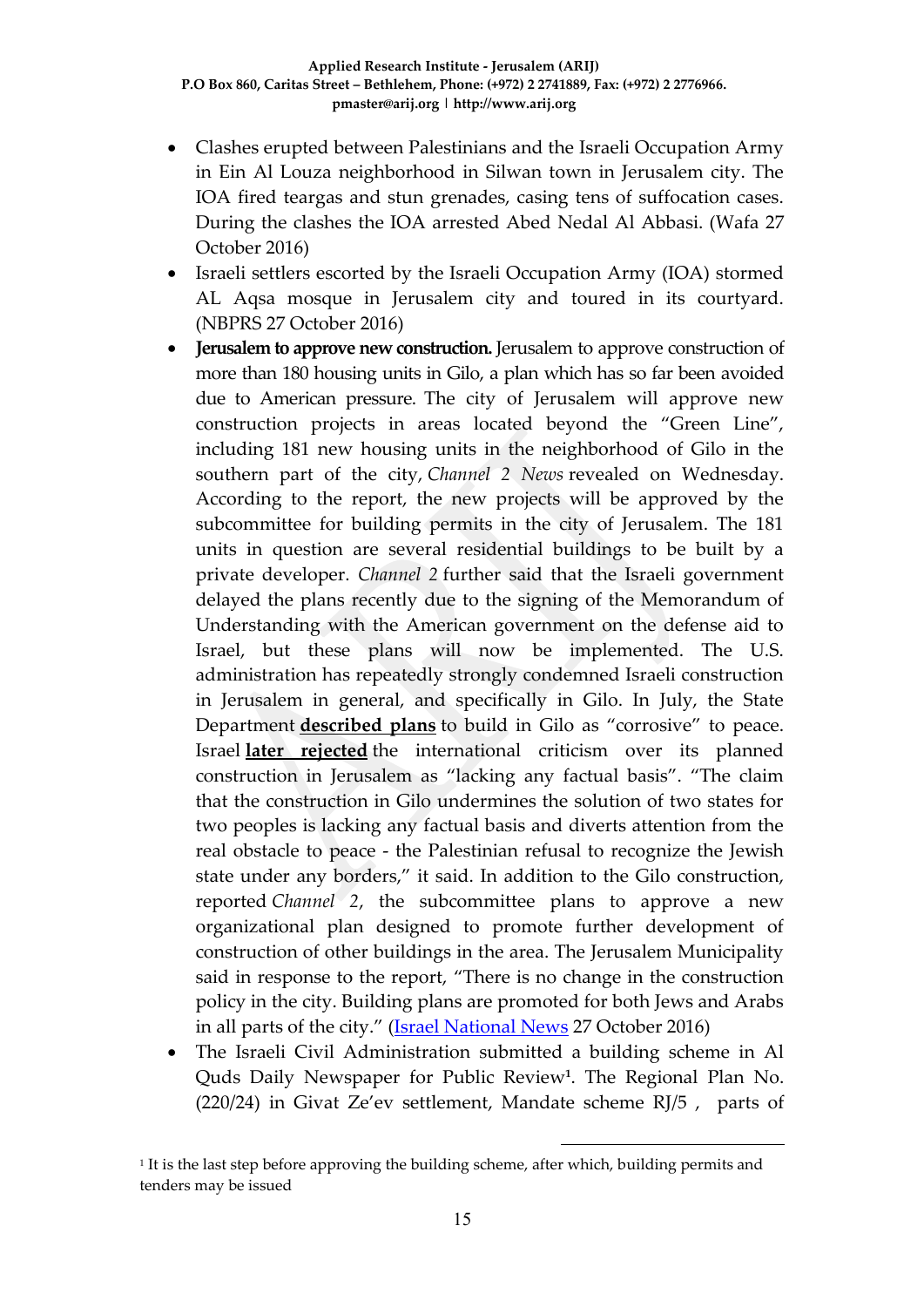basin number 26 in Beituniya town, south of Ramallah city. The new plan aims to change the status of land from agricultural to area used for the construction housing units, public buildings, open area, road networks, and sport area . (Al-Quds 27 October 2016)

- Israeli Occupation Army (IOA) stormed and toured in several areas and neighborhoods in Al Issawiya town in Jerusalem city. Clashes erupted between Palestinians and the IOA. (SilwanIC 28 October 2016)
- Clashes erupted between Palestinians and the Israeli Occupation Army (IOA) in Shufat refugee camp, north of Jerusalem city. The IOA fired rubber bullets and teargas grenades, causing dozens of suffocation cases and the injury of 10 Palestinians. (Al-Quds 28 October 2016)
- Israeli Municipality of Jerusalem handed out demolition orders that targeted a number of structures in Silwan town in Jerusalem city, and summoned the owners to interview the Municipality. (SilwanIC 28 October 2016)
- Israeli Occupation Army (IOA) closed with cement blocks Al Madares street in Jabal Al Mukabir town, south of Jerusalem city. (Orient FM 28 October 2016)
- Israeli Occupation Army (IOA) erected a military checkpoint at the western entrance of Al Issawiya town in Jerusalem city. The IOA stopped and searched Palestinian vehicles and checked ID cards. As a result, clashes erupted between Palestinians and the IOA. (RB2000 29 October 2016)
- Clashes erupted between Palestinian and the Israeli Occupation Army (IOA) in Al Issawiya town in Jerusalem city, after the IOA invaded Al Jabal and Abed neighborhoods. The IOA fired teargas and stun grenades, and rubber bullets at Palestinians and their houses. During the operation, the IOA erected a sudden checkpoint at the western entrance of the town. The IOA stopped and searched Palestinian vehicles and checked ID cards. (Safa 30 October 2016)
- Israeli Occupation Army (IOA) raided and toured in Batan Al Hawa neighborhood in Silwan town in Jerusalem city, and fired stun grenades at Palestinian houses. (Safa 30 October 2016)
- Israeli Occupation Army (IOA) assaulted and injured Adnan Jamal Amro (10 years) while he was leaving his school in Ath Thawri neighborhood in Silwan town in Jerusalem. (Maannews & Pal Info 30 October 2016)
- Israeli settlers escorted by the Israeli Occupation Army (IOA) stormed Al Aqsa mosque in Jerusalem city , toured in its courtyard and tried to perform Talmudic rituals. (NBPRS 30 October 2016)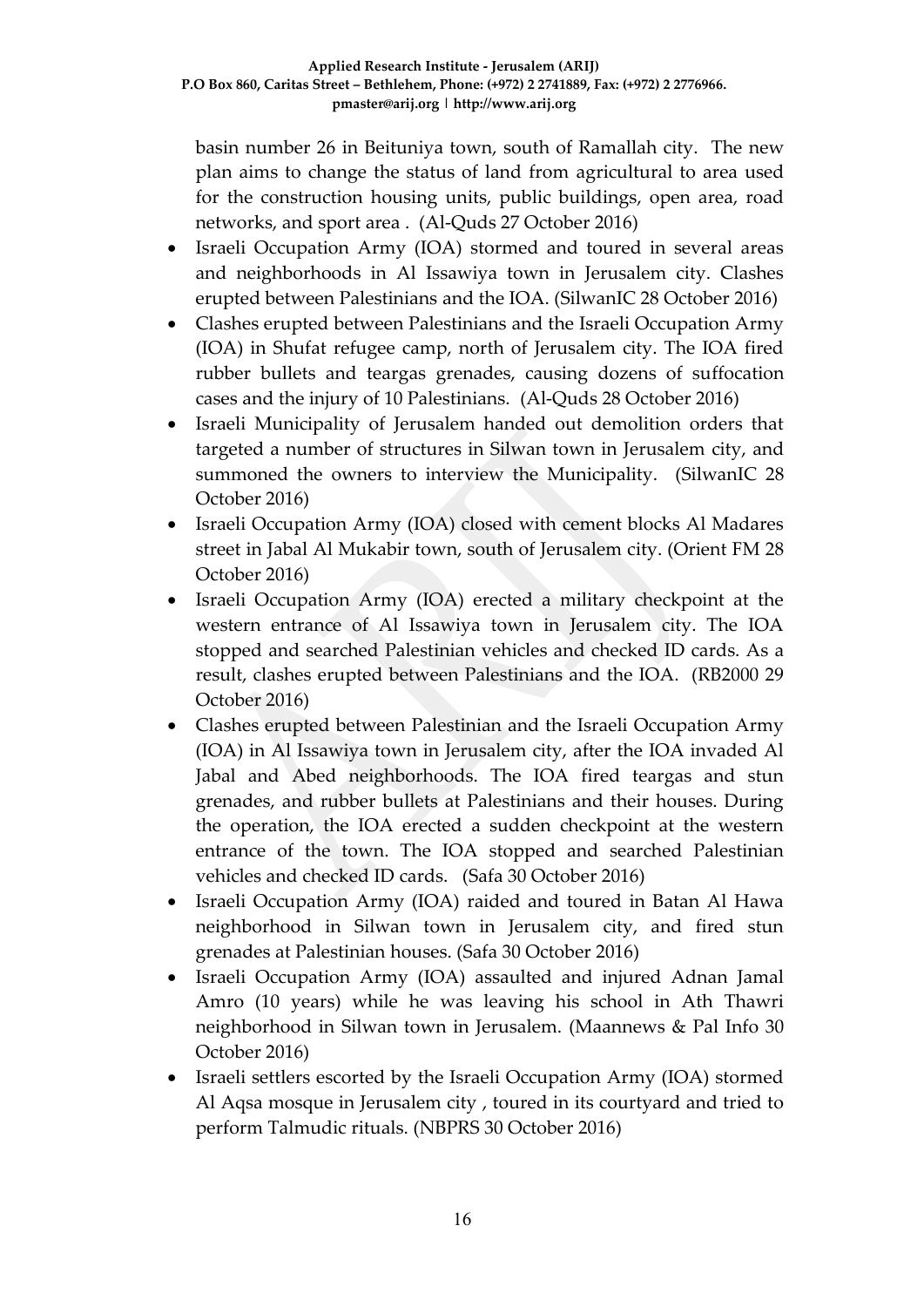- An Israeli settler assaulted and injured Qusai Jadalla Ar Rajabi (6 years) while he was near his house in Batan Al Hawa neighborhood in Silwan town in Jerusalem city. (Maannews 30 October 2016)
- Israeli Occupation Army (IOA) invaded Silwan school for boys in Ras Al Amoud neighborhood in Silwan town in Jerusalem city, and summoned Salah Al 'Awar; the head master of the school, and Samer Al Ghoul, to interview the Israeli Intelligence Police. (Maannews 31 October 2016)
- Israeli settlers escorted by the Israeli Occupation Army (IOA) stormed Al Aqsa mosque in Jerusalem city and toured in its courtyard. (NBPRS 31 October 2016)

# **Hebron**

- Israeli settlers escorted by the Israeli Occupation Army (IOA) stormed the Ibrahimi mosque in the old city of Hebron, and performed Talmudic rituals. (Orient FM 2 October 2016)
- Israeli Occupation Army (IOA) handed out a military order to stop the construction of a Palestinian house in Khallit Al Hajar area, east of Yatta town, south of Hebron city. The targeted house is owned by Mahmoud Al 'Azazmah. (Wafa 2 October 2016)
- Israeli Occupation Authorities decided the closure of the Ibrahimi mosque in the old city of Hebron as follows: on the 3<sup>rd</sup>, 4<sup>th</sup>, 6<sup>th</sup>, 12<sup>th</sup>, 18<sup>th</sup> and 19th of October 2016, where the Palestinians are preventing from entering it. (Al-Quds 2 October 2016)
- Israeli Occupation Army (IOA) tightened its procedures in Tal Ar Rumida neighborhood in Hebron city. The IOA prevented Palestinians from leaving their houses which located near the Israeli outpost of Ramat Yashi. (Wattan 3 October 2016)
- Israeli Occupation Army (IOA) closed the Ibrahimi mosque in the old city of Hebron in the face of the Palestinians and it will open it for the Israeli settlers. (RB2000 3 October 2016)
- Israeli settlers escorted by the Israeli Occupation Army (IOA) attacked a Palestinian family while they were harvesting olive trees in Tal Ar Rumida neighborhood in Hebron city. (Maannews 4 October 2016)
- Israeli bulldozers escorted by the Israeli Army stormed 'Atous area in Beit Ula town, west of Hebron city, and razed 28 dunums of Palestinian land and uprooted 615 olive trees. The targeted land is owned by As Saraheen family. (LRC & Al-Quds 5 October 2016)
- Israeli Occupation Army (IOA) erected a military checkpoint at Frush Al Hawa area at the entrance of Hebron city. The IOA stopped and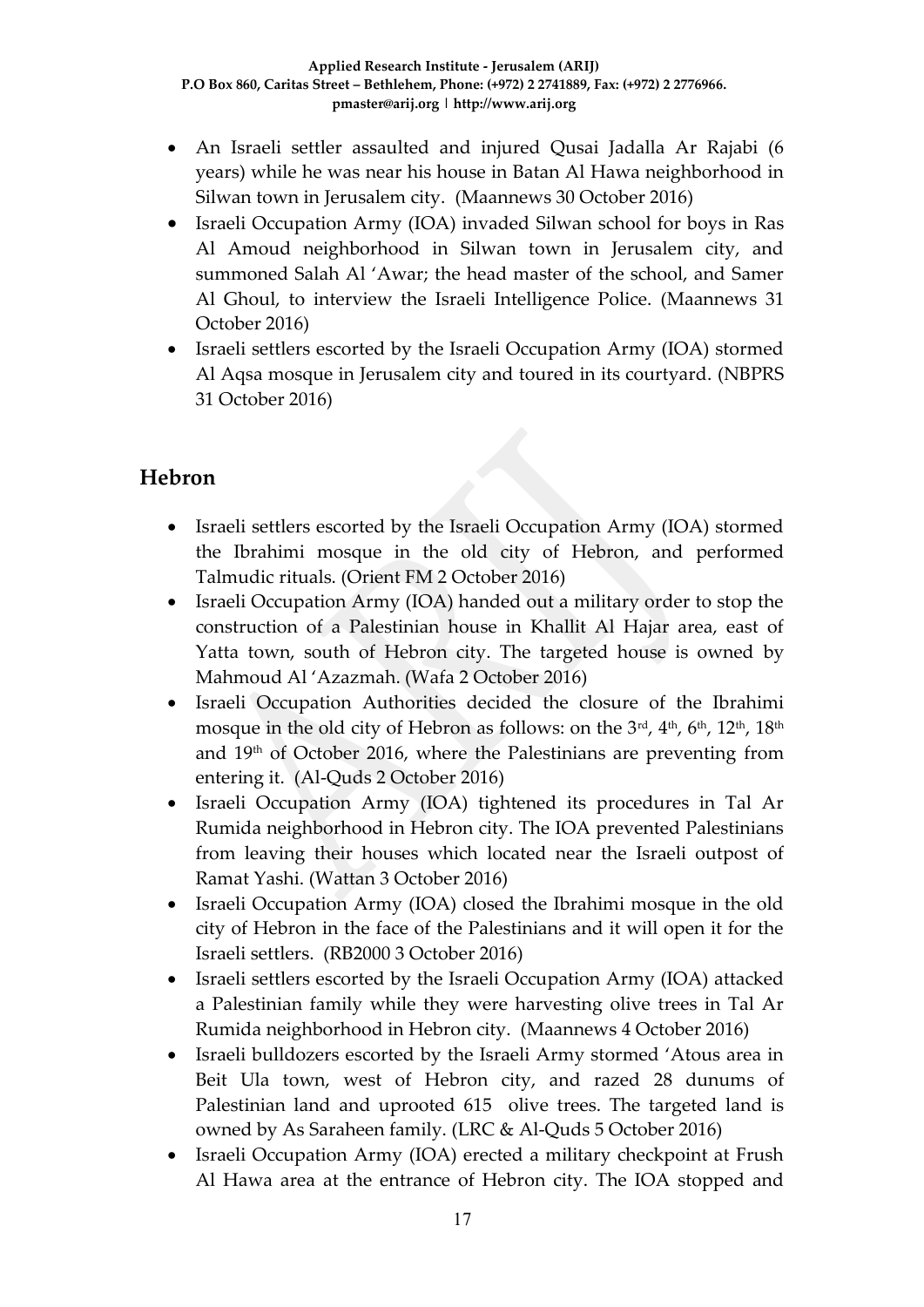searched Palestinian vehicles and checked ID cards. (Wafa 5 October 2016)

- Israeli Occupation bulldozers razed 40 dunums of Palestinian agricultural land in At Tass area, west of Kharas village, northwest of Hebron city, and uprooted 100 trees, and demolished a number of water wells. The targeted land is owned by Qdimat, Halilah and Said families. (Wafa & Pal Info 6 October 2016)
- Israeli Occupation Army (IOA) invaded Khursa village, southwest of Hebron city, and occupied the roofs of a number of houses. (Wafa 7 October 2016)
- Israeli settlers attacked and sprayed wastewater at Palestinians and international activists while they were touring near Ar Rajabi house in Hebron city. (Wattan & NBPRS 9 October 2016)
- Israeli Occupation Army (IOA) closed Sad Al Fahes area at the southeastern entrance of Hebron city. During the operation, the IOA arrested Fahed Abu Asobeh. (Pal Info 9 October 2016)
- Israeli Occupation Army (IOA) demolished an agricultural room in Ad Dirat area, east of Yatta town, south of Hebron city. The targeted structure is owned by Musa Mahmoud Al 'Adrah. During the operation, the IOA handed out halt construction order that targeted a Palestinian house owned by Mahmoud Ahmed Al 'Adrah. Also, the IOA prevented Jamal Ali Al 'Adrah from working in his land and handed him an order prevent him from working in his land. (Wafa 10 October 2016)
- Israeli Occupation Army (IOA) erected military checkpoints at the northern and southern entrance of Hebron city, and at the main entrance of Idhna town and AL Fawar refugee camp in Hebron Governorate. The IOA stopped and searched Palestinian vehicles and checked ID cards. (Wafa 10 October 2016)
- Israeli Occupation Army (IOA) closed with the iron gate the road link between Ad Dhahiriya and As Samu' towns, south of Hebron city. (Wafa 10 October 2016)
- Israeli Occupation Army (IOA) erected military checkpoint at the entrances of Al Fawar refugee camp, and at the southern entrance of Dura town, in Hebron governorate. The IOA stopped and searched Palestinian vehicles and checked ID cards. (Wafa 11 October 2016)
- Israeli settlers escorted by the Israeli Occupation Army (IOA) stormed the Ibrahimi mosque in the old city of Hebron, after the Israeli Authorities closed it in the face of the Palestinians. (Maannews 12 October 2016)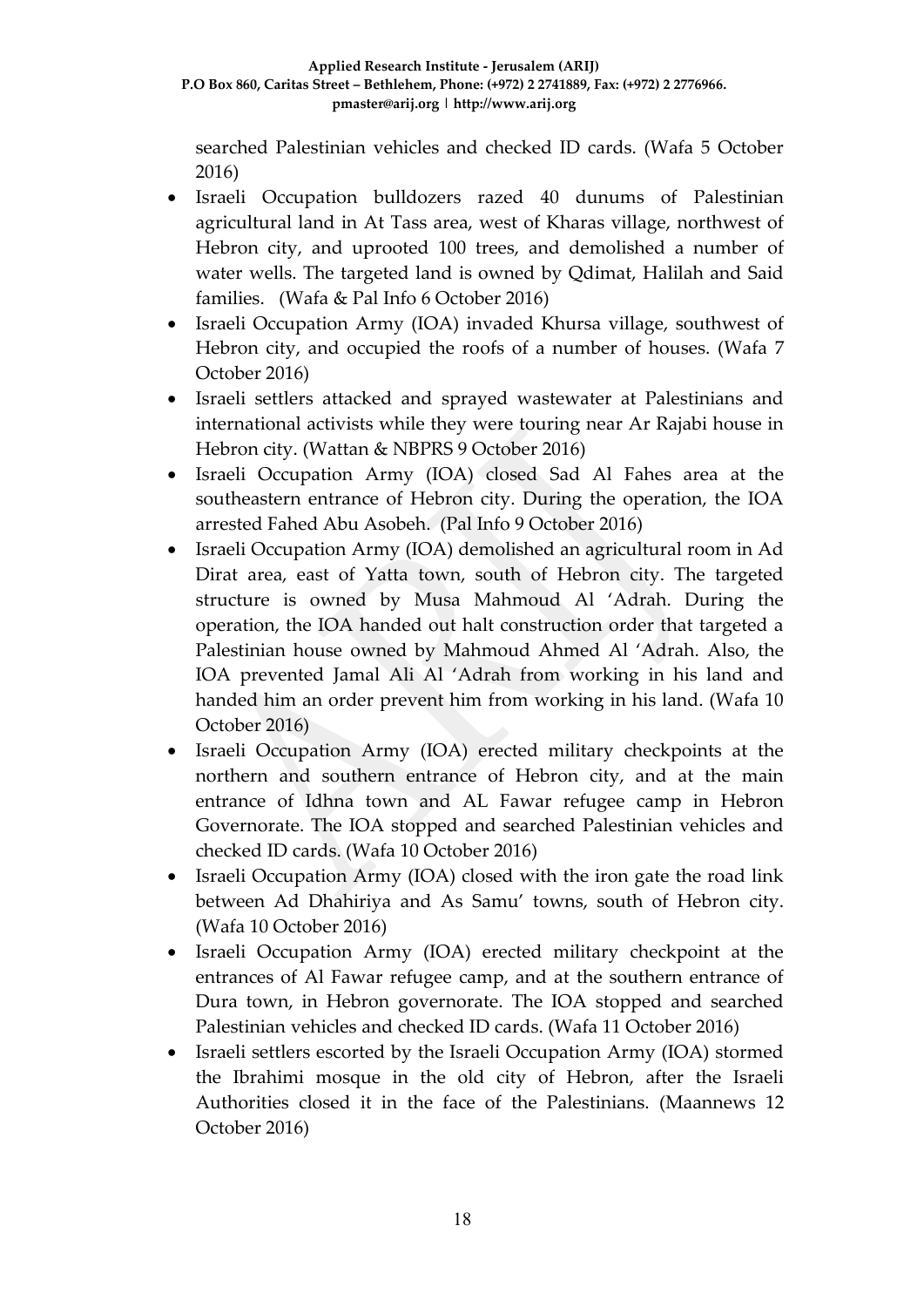- Israeli Occupation Army (IOA) closed with an iron gate the main entrance of Beit Ummer town, north of Hebron city, and prevented Palestinians from entering or leaving the town. (Wafa 12 October 2016)
- Israeli Occupation Army (IOA) raided and searched tens of Palestinian houses in Beit 'Awa town, west of Hebron city, and seized a vehicle owned by Nayef Al Masalmah. During the operation, the IOA arrested a Palestinian. (Safa 14 October 2016)
- Israeli Occupation Army (IOA) stormed the consolation house for the Palestinian martyr; Musbah Abu Sobeh, in Hebron city, and seized pictures and flyers. (ARN 14 October 2016)
- Israeli Occupation Army (IOA) invaded and searched a Palestinian house in Ash Shuyyukh village, north of Hebron city, questioned the residents and stole 20 thousand Shekel. The targeted house is owned by Hussen Ash Shalaldah. (Wafa 15 October 2016)
- Israeli Occupation Army (IOA) stormed and searched a Palestinian commercial store in Beit Ummer town, north of Hebron city, destroyed all the store' contents. The targeted store is owned by: Ibrahim Khalil Kamel Akhalil. (Safa 15 October 2016)
- Israeli Occupation Army (IOA) stormed and searched Infinite, Al 'Arabi and Al Qaisi print shops in Hebron city and seized all the equipment. (Al-Quds & Orient FM 16 October 2016)
- Israeli Occupation Army (IOA) invaded and searched tens of Palestinian houses in Sair town, north of Hebron city, and seized thousands of Shekls. (Orient FM 16 October 2016)
- Israeli Occupation Army (IOA) erected military checkpoints at the entrances of Sair and Halhul towns, at an the northern entrance of Hebron city. The IOA stopped and searched Palestinian vehicles and checked ID cards. (Wafa 17 October 2016)
- Israeli Occupation Army (IOA) stormed Souq Al Qazazeen area in Hebron city, and forced Palestinians to close their commercial stores and leave the area, to allow the Israeli settlers to raid the area. During the operation, the IOA assaulted and injured a number of Palestinians; two of them were identified as: Mohammad Salem An Natsha (17 years) and Khalawi Al Batash (19 years). (Pal Info 18 October 2016)
- Israeli settlers living in Adora settlement escorted by the Israeli Occupation Army (IOA) set up a tent in Ein Far'a area, which located between Dura and Taffuh towns, west of Hebron city. (Wafa 18 October 2016)
- Israeli settlers escorted by the Israeli Occupation Army (IOA) invaded a Palestinian house in Tal Ar Rumida neighborhood in Hebron city, and assaulted the residents while they were harvesting the olive trees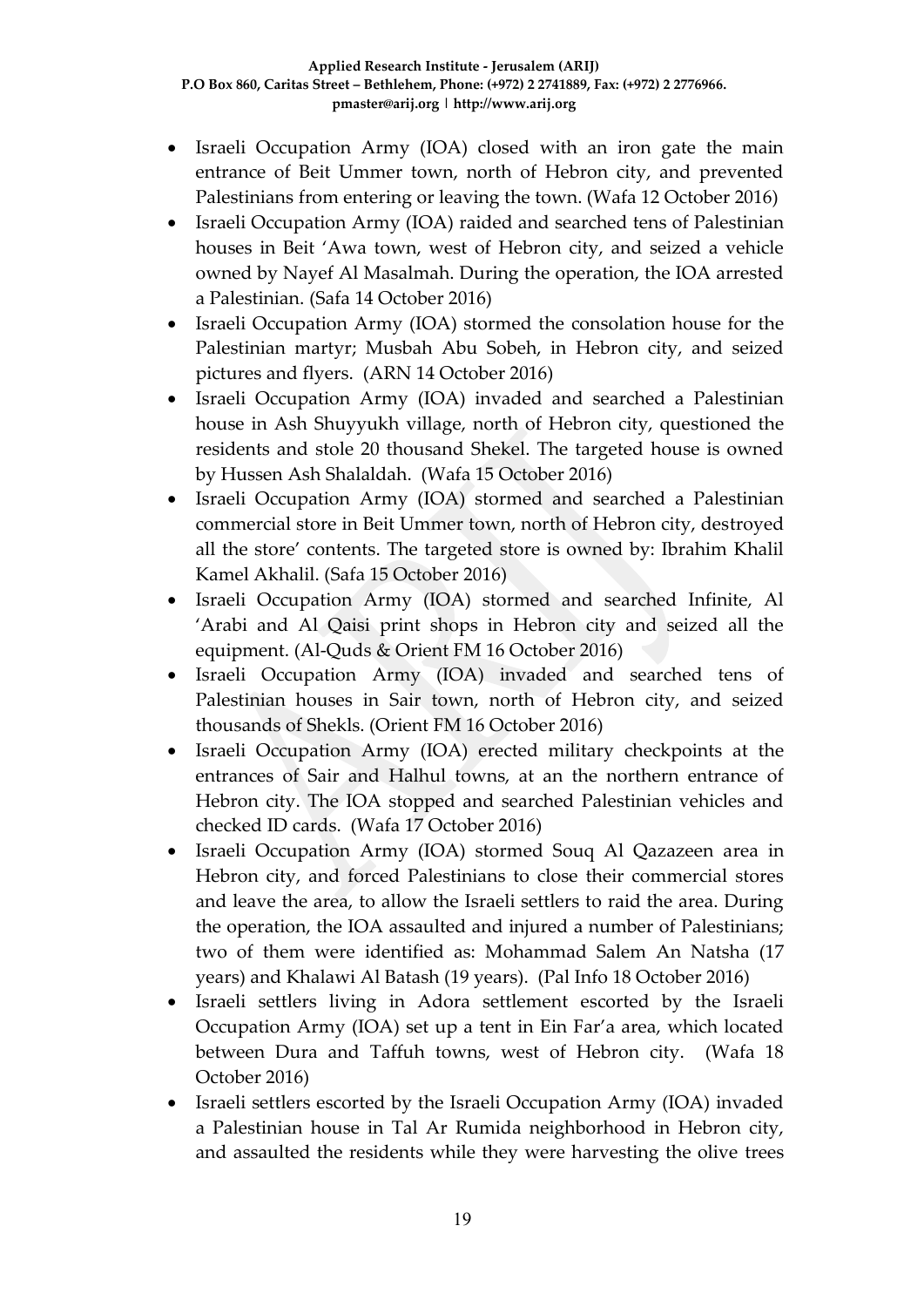in the courtyard of the house. The targeted house is owned by Abed Al Fatah Mahmoud At Tamimi. (Pal Info 18 October 2016)

- Israeli Occupation Army (IOA) erected military checkpoint at the entrances of Sair and Halhul towns and at the northern entrance of Hebron city. The IOA stopped and searched Palestinian vehicles and checked ID cards. (Wafa 18 October 2016)
- Israeli Occupation Army (IOA) closed with cement blocks a road link between Jabal Johar and Al Kasarah areas at the southern part of Hebron city. (Wafa 18 October 2016)
- Israeli settlers set up three tents in Ein Far'a area near Adora settlement, east of Idhna town, west of Hebron city, preformed Talmudic rituals, and forced Palestinian farmers to leave the area. (Wafa 19 October 2016)
- Israeli settlers escorted by the Israeli Occupation Army (IOA) stormed Bab Az Zawiya area in Hebron city, and performed Talmudic rituals in front of an archeological house. During the operation, the IOA closed the area and prevented Palestinians from reaching their houses and stores in Tal Ar Rumida neighborhood and Ash Shuhada street. (Wafa 19 October 2016)
- Israeli settlers escorted by the Israeli Occupation Army (IOA) stormed a Palestinian park in Al Karmel village, east of Yatta town, south of Hebron city, and performed Talmudic rituals. During the operation, the IOA closed the area. (Wafa 19 October 2016)
- Israeli Occupation Army (IOA) invaded Al Arroub refugee camp, north of Hebron city, and fired teargas and stun grenades at Palestinians and their houses. (Quds 21 October 2016)
- Clashes erupted between Palestinians and the Israeli Occupation Army (IOA) at Bab Az Zawiya area in Hebron city. The IOA fired teargas and stun grenades at Palestinians and their houses. (Quds 21 October 2016)
- Bahar Khalid Ahmed Bahar (16 years) was killed after the Israeli Occupation Army (IOA) opened fire at him while he was at the entrance of Beit Ummer town, north of Hebron city. As a result, clashes erupted between Palestinians and the IOA, where the IOA fired teargas grenades causing dozens of suffocation cases. (Orient FM & RB2000 21 October 2016)
- Israeli Occupation Army (IOA) stormed and searched a Palestinian house is As Samu' town, south of Hebron city, and questioned the residents. The targeted house is owned by Rasmi Al Mahariq. (Orient FM 21 October 2016)
- Israeli Occupation Army (IOA) erected military checkpoints at the northern and southern entrance of Hebron city. The IOA stopped and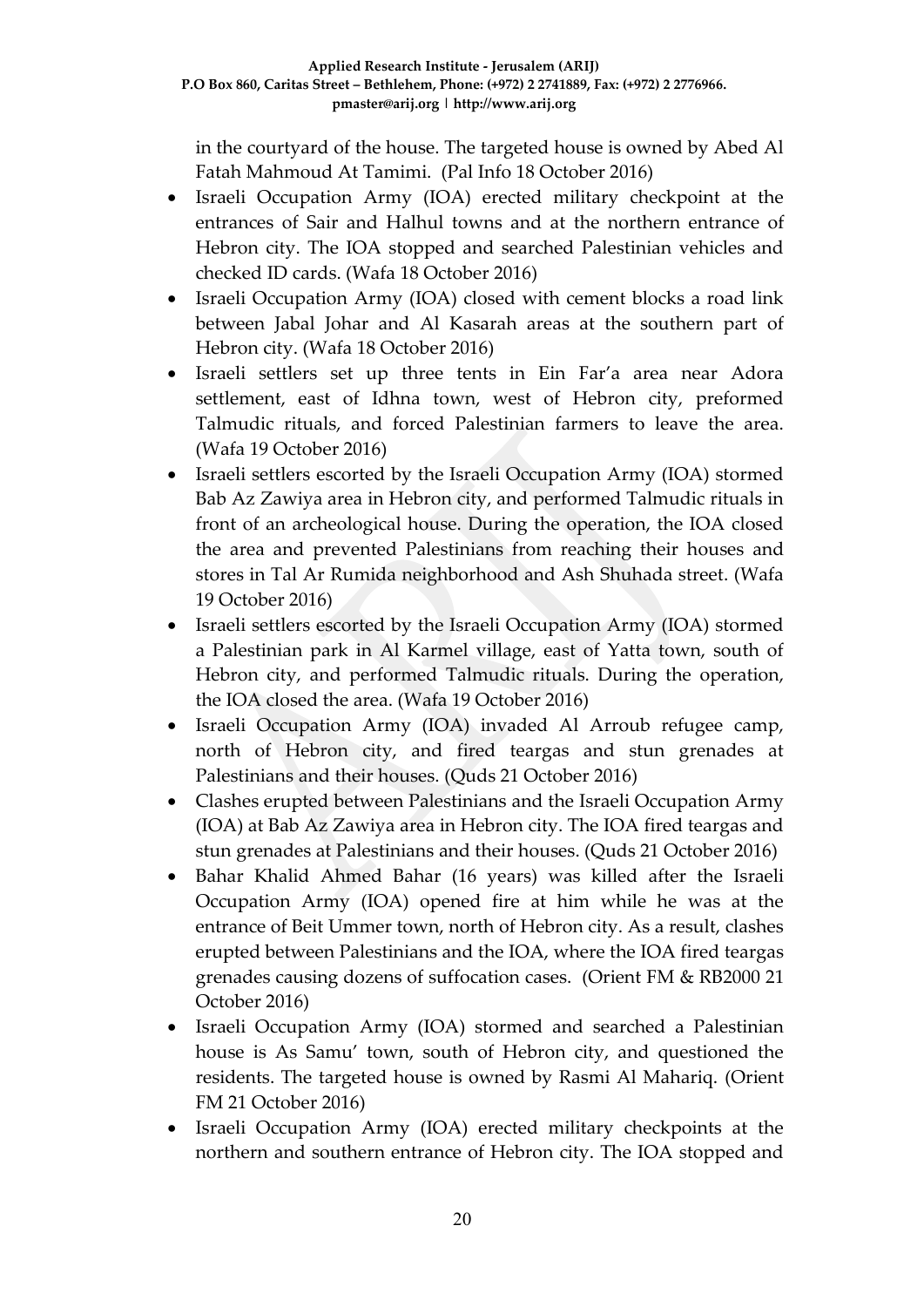searched Palestinian vehicles and checked ID cards. (Wafa 22 October 2016)

- Israeli Occupation Army (IOA) stormed the headquarter of "Colonization & Wall Resistance Commission" in Hebron city. (Orient FM 23 October 2016)
- Israeli settlers escorted by the Israeli Occupation Army (IOA) erected a number of residential tents and mobile houses on the hilltop in Jabal Jwiehan area in Beit Einun village, northeast of Hebron city. and preformed Talmudic rituals. (NBPRS & Orient FM 23 October 2016)
- Israeli Occupation Army (IOA) stormed and searched a Palestinian house in Sair town, north of Hebron city, and seized a vehicle. The targeted house is owned by the family of the Palestinian martyr; Moayyad Awni Al Jabareen (20 years). (Wafa 24 October 2016)
- Israeli Occupation Army (IOA) erected military checkpoint at the northern entrance of Hebron city, and at the main entrances of Sair and Halhul towns in Hebron Governorate. The IOA stopped and searched Palestinian vehicles and checked ID cards. (Wafa 24 October 2016)
- Israeli Occupation Army (IOA) invaded and searched a Palestinian house in Hebron city. The targeted house is owned by the family of the Palestinian prisoner in the Israeli Jail; Jad Sultan At Tamimi (28 years). During the operation, the IOA fired teargas and stun grenades at Palestinian houses, causing tens of suffocation cases. (Wafa & Maannews 25 October 2016)
- Israeli Occupation Army (IOA) erected military checkpoint at the northern entrance of Hebron city, and at the main entrances of Sair and Halhul towns. The IOA stopped and searched Palestinian vehicles and checked ID cards. (Wafa 25 October 2016)
- Israeli Occupation Army (IOA) stormed and searched a number of Palestinian houses in Ad Dhahiriya town, south of Hebron city. One of the targeted houses is owned by: Ayad Thabit Abu Sharikh. (Wafa 27 October 2016)
- Israeli Occupation Army (IOA) invaded and searched two Palestinian houses in Surif village, northwest of Hebron city. The targeted houses are owned by the families of the two Palestinian prisoners in the Israeli Jail; Mohammad and Mahmoud Ghnimat. (Wafa 27 October 2016)
- Israeli Occupation Army (IOA) tightened its procedures at Bab Az Zawiya area in Hebron city. (Pal Info 28 October 2016)
- Two Palestinians were injured and dozens suffered gas inhalation after the Israeli Occupation Army (IOA) attacked a non-violent protest in Beit Ummer town, north of Hebron city. The IOA used rubber bullets and teargas grenades to attack Palestinians. (Wafa 28 October 2016)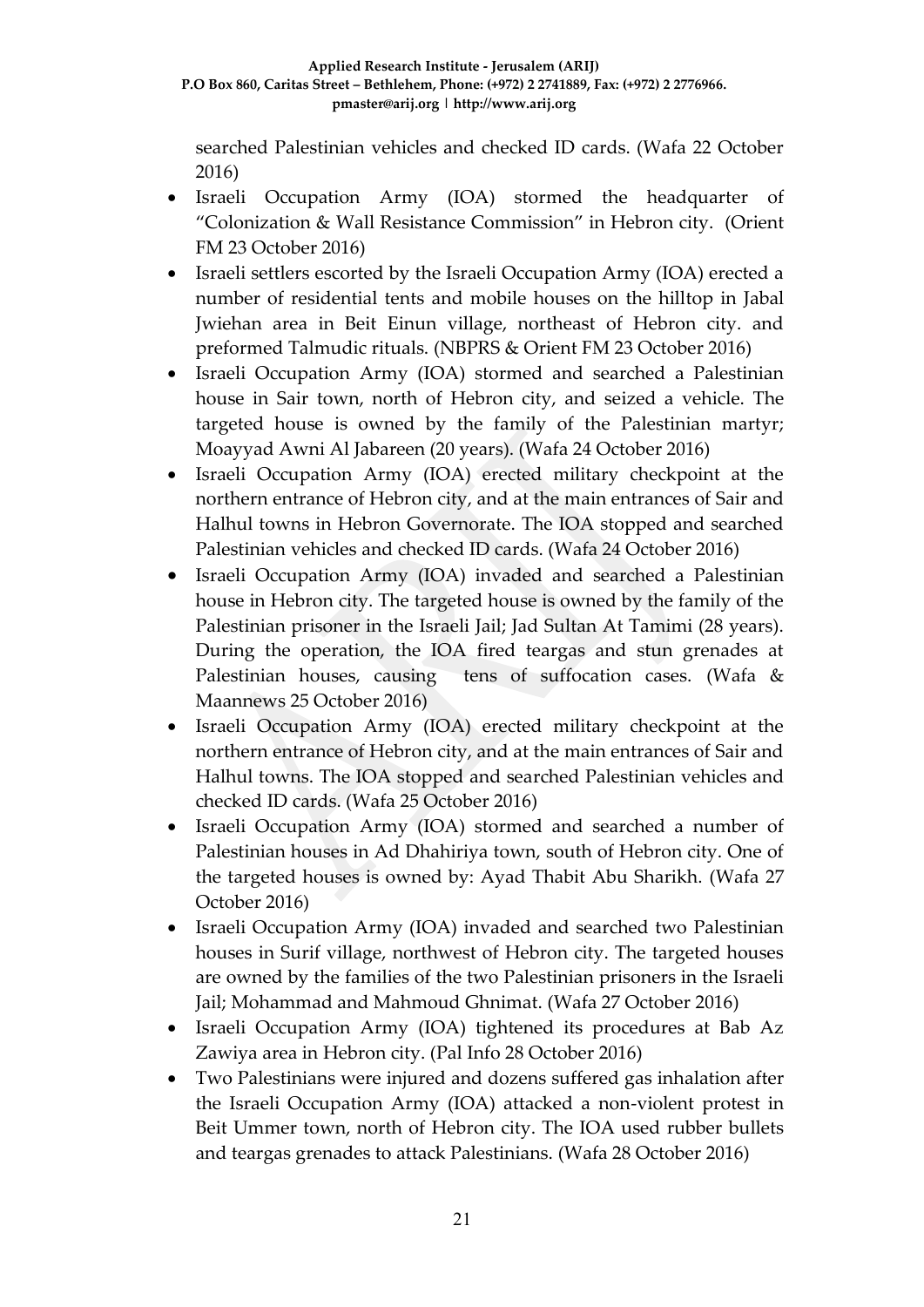- Israeli Occupation Army (IOA) stormed and searched five of Palestinian houses in Ad Dhahir, Khallit Al Ein and Al Biyadah areas in Beit Ummer town, north of Hebron city. The targeted houses are owned by: Iyad and Rami Bassam Khalil Za'aqiq, Wahed Hamed Zamel Abu Mariya, Mohammad Kamal Hussen Za'aqiq and Mahmoud Ayad Issa Awad. (Wafa 28 October 2016)
- Israeli Occupation Army (IOA) erected a military checkpoint at Halhul Bridge near Ras Al Jora area at the northern entrance of Hebron city. The IOA stopped and searched Palestinian vehicles and checked ID cards. (Pal Info 28 October 2016)
- Israeli Occupation Army (IOA) erected military checkpoints at Sad al Fahes area at the southern entrance of Hebron city, and near the entrance of Beit Hajja settlement. The IOA stopped and searched Palestinian vehicles and checked ID cards. (Pal Info 28 October 2016)
- Israeli Occupation Army (IOA) erected military checkpoints at the northern entrance of Hebron city, and at the main entrance of Halhul and Sair towns. The IOA stopped and searched Palestinian vehicles and checked ID cards. (RB2000 29 October 2016)
- Khalid Ahmed Akhalil (23 years) was killed after the Israeli Occupation Army (IOA) stationed at the entrance of Beit Ummer town, north of Hebron city, opened fire at him while he was crossing the entrance of the town. As a result, the IOA closed the area. Al-Quds & RB2000 30 October 2016)
- Israeli Occupation Authorities handed out a halt construction order that targeted an under construction house in Wad Al 'Amiyrah area, south of Yatta town, south of Hebron city. The targeted house is owned by Mohammad Issa Abu Qabitah. (Al-Quds 30 October 2016)

# **Qalqilyah**

- Israeli Occupation Army (IOA) closed the main entrance of Azzun village, east of Qalqiliyah city, and prevented Palestinians from entering or leaving it. (Safa 5 October 2016)
- Israeli Occupation Army (IOA) invaded and toured in several areas in Qalqiliyah city. (Safa 6 October 2016)
- Israeli Occupation Army (IOA) erected a military checkpoint at the entrance of Jit village, east of Qalqiliyah city. The IOA stopped and searched Palestinian vehicles and checked ID cards. (Safa 6 October 2016)
- Israeli Occupation Army (IOA) raided and toured in several areas in Qalqiliyah city, and confiscated two vehicles. (Wattan 7 October 2016)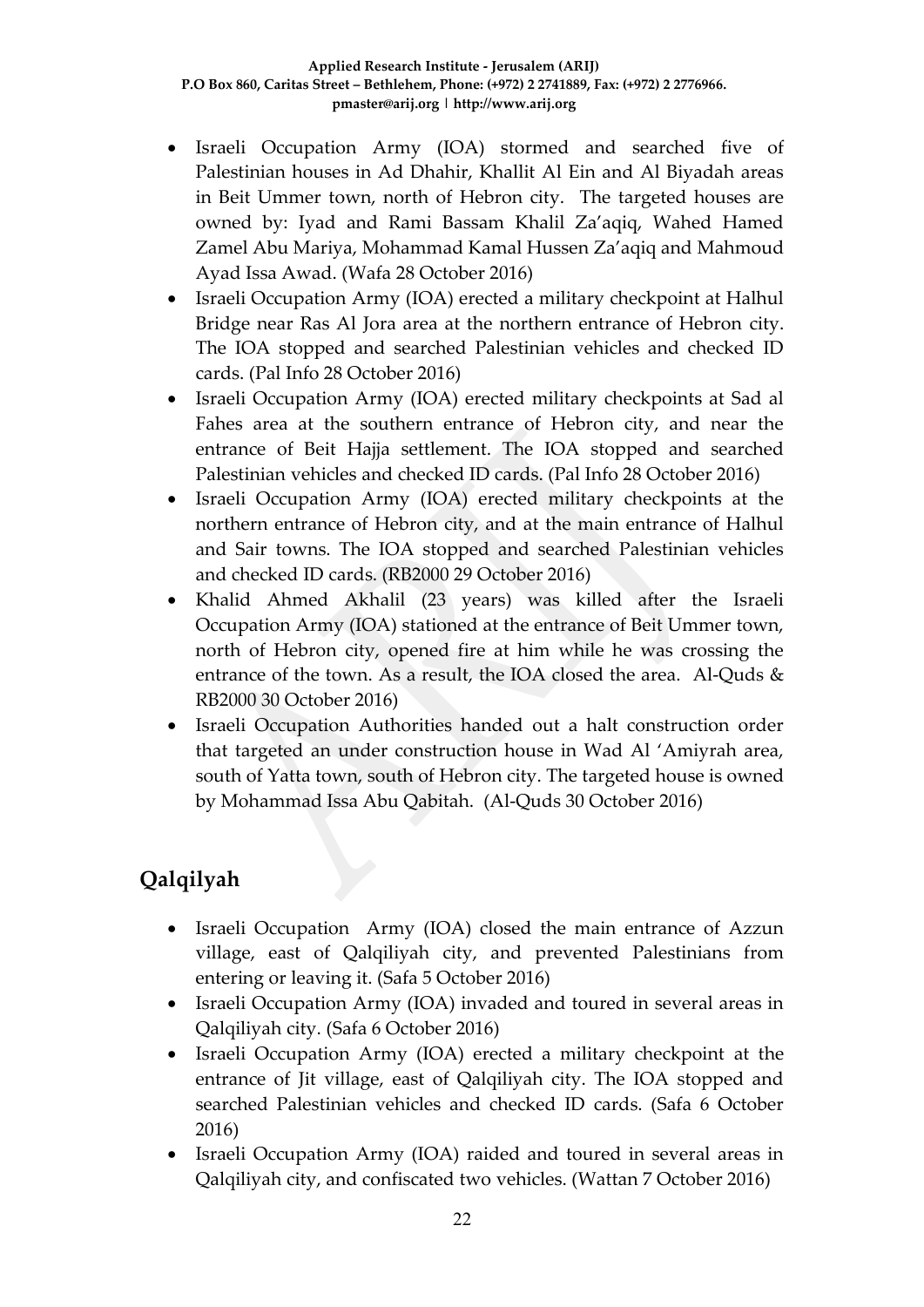- Israeli Occupation Army (IOA) attacked the weekly non-violent protest against the Segregation wall and settlements in Kafr Qaddum village, east of Qalqiliyah city. The IOA used stun grenades to attack participants. (Al-Quds 7 October 2016)
- Israeli settlers escorted by the Israeli Occupation Army (IOA) carried out provocative actions in Fara'ta village, east of Qalqiliyah city, and prevented Palestinian farmers from harvesting the olive trees. (LRC 8 October 2016)
- Israeli Occupation Army (IOA) attacked the weekly non-violent protest against the Segregation wall and Settlements in Kafr Qaddum village, east of Qalqiliyah city. (Al-Quds & ARN 14 October 2016)
- Israeli Occupation Army (IOA) invaded Kafr Qaddum village, east of Qalqiliyah city, and fired teargas and stun grenades at Palestinian land, causing the torch of 23 olive trees. The targeted trees are owned by: Adnan and Abed As Salam Abed Al Muhdi Ali Shtiwi. (LRC 14 October 2016)
- Israeli settlers living in Givat Gilad outpost attacked Palestinian farmers while they were harvesting olive trees in their land in Jit village, east of Qalqiliyah city. (Al-Quds 16 October 2016)
- Israeli Occupation Army (IOA) closed the main entrance of Azzun village, east of Qalqiliyah city, and prevented Palestinians from entering or leaving the village. During the operation, the IOA fired teargas and stun grenades at Palestinians and the nearby houses. (Safa 16 October 2016)
- Israeli Occupation Army (IOA) invaded Izbet At Tabib village, east of Qalqiliyah city, and opened fire at Palestinian land planted with olive trees. (Wattan 18 October 2016)
- Israeli Occupation Army (IOA) stormed and searched several areas in Azzun village, east of Qalqiliyah city, and fired teargas grenades at Palestinian houses, causing tens of suffocation cases. During the operation, the IOA erected a military checkpoint at the entrance of the village, stopped and searched Palestinian vehicles and checked ID cards. (Safa 21 October 2016)
- An Israeli settler hit by his vehicle a Palestinian (Mohammad Daoud) and his wife and son while they were at the eastern entrance of Qalqiliyah city. Noted that Mr. Daoud was seriously injured. (Wafa & Wattan 25 October 2016)
- A Palestinian was injured after an Israeli jeep ran over him while he was near Azzun village, east of Qalqiliyah city. (Pal Today & Raya 26 October 2016)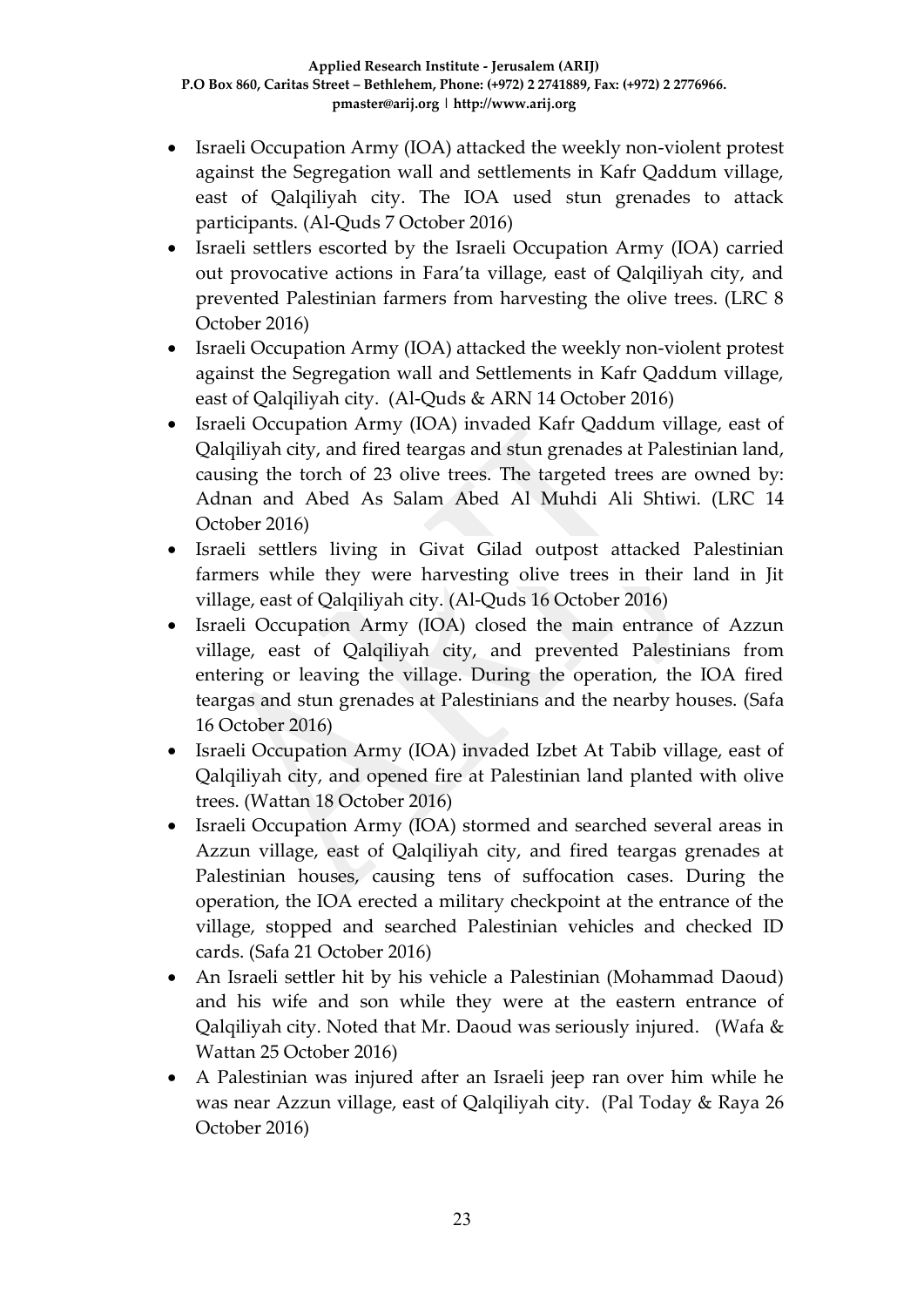- Israeli Occupation Army (IOA) tightened its procedures around Jayyus and Azzun villages, east of Qalqilyah governorate. (RB2000 26 October 2016)
- Mohammad Daoud Othman Daoud (60 years) died of wounds he sustained after an Israeli settler hit him by his vehicle at the entrance of Qalqiliyah city. (NBPRS 27 October 2016)
- Israeli Occupation Army (IOA) stormed and toured in several areas and neighborhoods in Azzun village, east of Qalqiliyah city. The IOA also, closed the gate at the entrance of the village, and prevented Palestinians from entering it. During the operation, the IOA arrested Ramzi Zahran Swidan after stopping him at the entrance of Azzun. (Safa 30 October 2016)
- Israeli Occupation Army (IOA) stormed Al Mahjar area in Azzun village, east of Qalqiliyah city, and fired stun grenades at Palestinian houses and lands, causing the torch of a number of olive trees. (Safa 31 October 2016)

### **Tubas**

- Israeli Occupation Army (IOA) prevented Mahmoud Awad from erecting a residential tent in Khirbet Tal Al Hama area in the northern of Jordan valley. Noted that the IOA demolished his residential tents few days ago. (Wafa 2 October 2016)
- Israeli Occupation Army (IOA) detained 54 Palestinian journalists while they were during a field visit in Ein As Sakout area in the northern of Jordan valley. (Al-Quds 4 October 2016)
- Clashes erupted between Palestinians and the Israeli Occupation Army (IOA) in Al Far'a refugee camp in Tubas governorate. The IOA fired teargas grenades, causing tens of suffocation cases. During the clashes, the IOA arrested Thair Odeh. (RB2000 6 October 2016)
- Clashes erupted between Palestinians and the Israeli Occupation Army (IOA) in Al Far'a refugee camp in Tubas governorate. The IOA fired rubber and live bullets, causing the injury of three Palestinians. During the clashes, the IOA arrested Hani Hussen Sobeh (22 years) and Bassam Basim Shawish (25 years). (Wafa 7 October 2016)
- Israeli Occupation Army (IOA) demolished 10 residential tens, 17 animal sheds in Ar Ras Al Ahmar area in the northern of Jordan valley. The targeted structures are owned by: Mohammad Fahed Mohammad Bani Odeh, Aref Jaber Tubasi, Ali Azzat Yousif Bani Odeh, Mohammad Khadir Faid Bani Odeh, Thair Abdalla Hussen Basharat, Mustafah Abdalla Hussen Basharat, Fayed Khader Fauad Bani Odeh,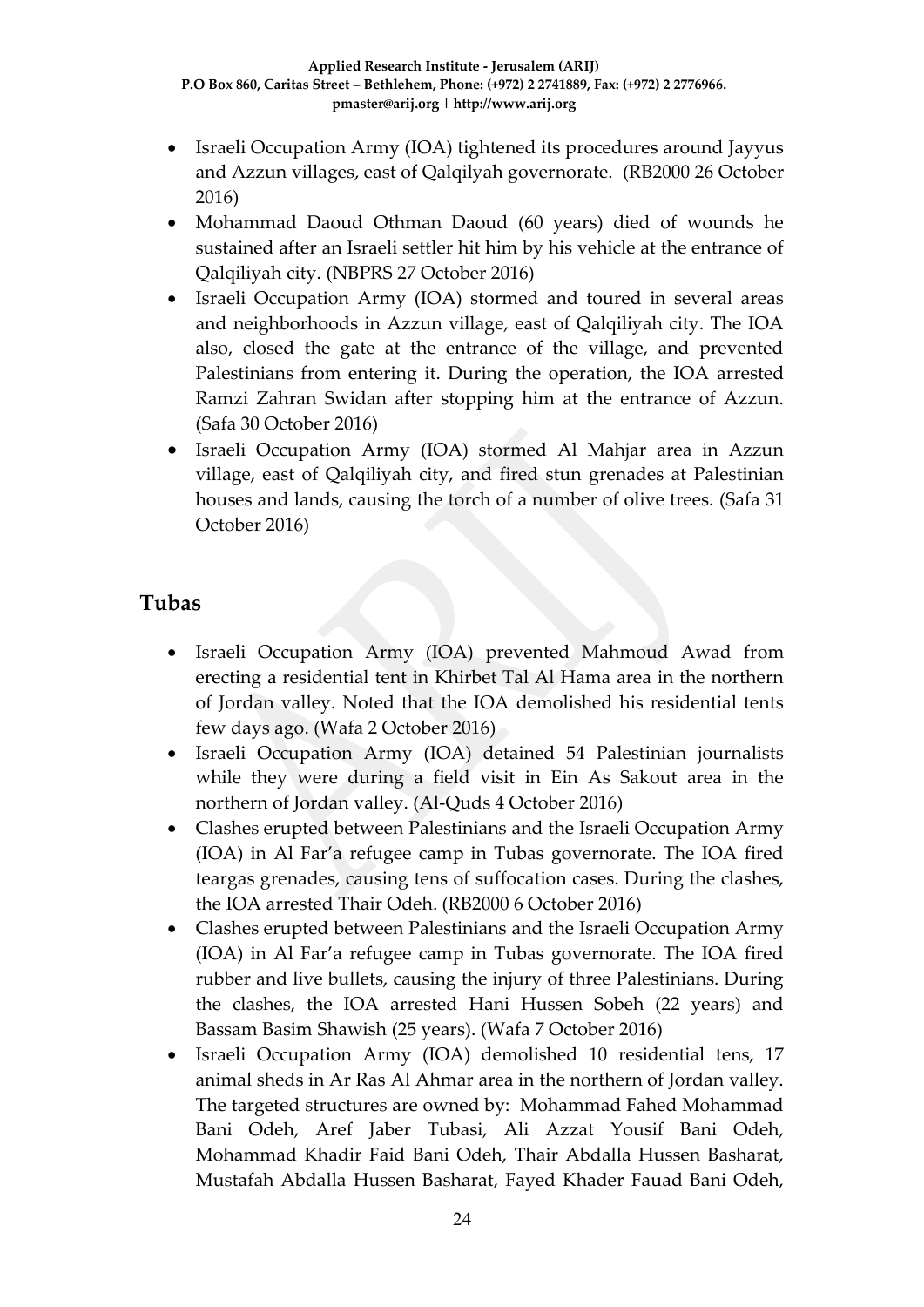Saied Yousif Ahmed Basharat, and Abdalla Huseen Basharat. ([B'Tselem](http://www.btselem.org/planning_and_building/20161009_demolitions) & Wafa 9 October 2016)

- Israeli settlers living in Givat Salit outpost occupied vast area of Palestinian land in Khirbet Tell Al Himma area in the northern of Jordan valley and erected a number of barracks and structures. The targeted land located 300 meters away from the Palestinian tents and one kilometer away from the outpost. (Wafa & Safa 11 October 2016)
- Israeli Occupation Army (IOA) destroyed a 2 kilometers road led to Khirbet Al Hadidiya in the northern of Jordan valley. (Wafa 13 October 2016)
- Israeli settlers living in Mehola settlement and Giv'at Sal'it outpost occupied Palestinian land in Khirbet Tell Al Himma area, in the northern of Jordan valley, and erected the foundations of mobile houses and structures and link the new outpost with water and electricity lines.(Wafa 20 October 2016)
- Israeli settlers living in Mehola settlement and Giv'at Sal'it outpost occupied Palestinian land (300 dunums ) in Khirbet Tel Al Himma area in the northern of Jordan Valley, and during the past few days, the Israeli settlers erected the foundations of the mobile houses and link the area with the water and electricity networks. (Al-Quds 22 October 2016)
- Israeli settlers carried out party between Palestinian houses in Al Farisiya area in the northern of Jordan valley. (NBPRS 23 October 2016)
- Israeli settlers erected new four tents in the newly location of the Israeli outpost in Khirbet Tal Al Himma area in the northern of Jordan valley. (Wafa 25 October 2016)
- Israeli setters carried out provocative actions in Khirbet Tell Al Himma area in the northern of Jordan valley, and closed the main entrance. (Wafa 25 October 2016)
- Israeli Civil Administration issued evacuation orders that targeted nine Palestinian families in Khirbet Ar Ras Al Ahmar in the northern of Jordan valley, under the claim that the Israeli Army will carry out military trainings in the aforementioned area. According to the orders the Palestinian families will evacuate the area starting from 4:00 p.m. on the 1st of November 2016, until the 2nd of November 2016 at 11:00 a.m. The targeted families identified as: Abdalla Hussen Bsharat, Thair Abdalla Bsharat, Rashid Abdalla Bsharat, Ali Azzat Bani Odeh, Ali Khader Fayad Bani Odeh, Jamel Suliman Bani Odeh, Suliman Jamel Suliman Bani Odeh, Saqer Azzat Bani Odeh and 'Afo Saqer Azzat Bani Odeh. (Orient FM 26 October 2016)
- Israeli Occupation Authorities issued military orders to evacuate four Palestinian families from their houses in Humsa Al Fuqa area in the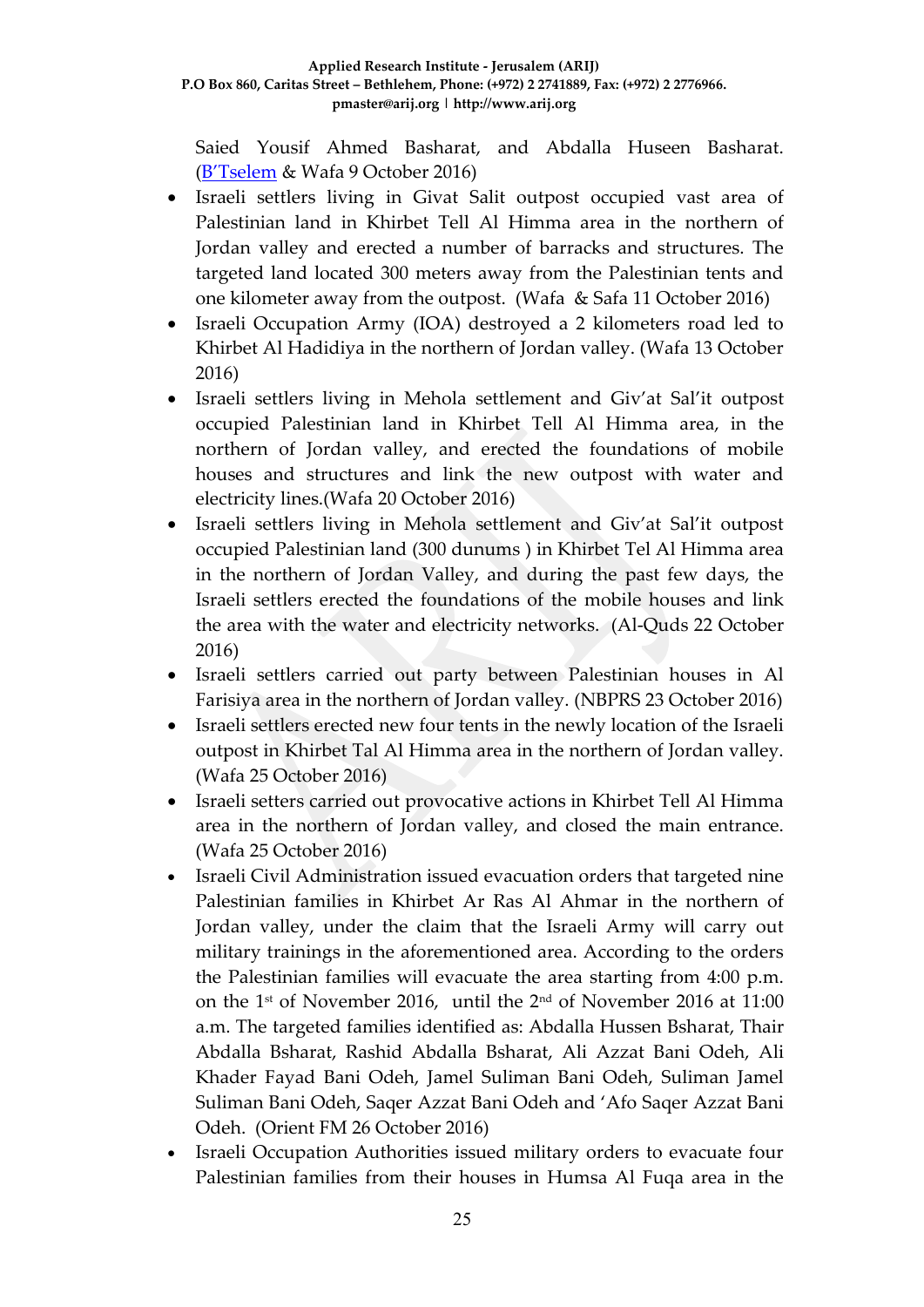northern of Jordan valley, under the claim of the Israeli Military trainings. (Wafa 26 October 2016)

- Israeli Occupation Army (IOA) stormed Khallit Hamad in the northern or Jordan valley and threatened the residents. (Wafa 27 October 2016)
- Clashes erupted between Palestinians and the Israeli Occupation Army (IOA) in Tubas city. The IOA fired stun grenades and rubber bullets at Palestinians and assaulted a number of them. During the clashes, undercover Israeli Army kidnapped Abadah Daraghmah and Salah Musa'ied. (Safa 28 October 2016)
- Israeli Occupation Army (IOA) seized five agricultural tractors from Ar Ras Al Ahmar area in the northern of Jordan valley. The targeted tractors are owned by: Saqir Azzat Bani Odeh, Ali Azzat Bani Odeh, Thair Abdalla Bsharat, Rashid Abdalla Bsharat and Ali Fayad Bani Ordeh. (Maannews & RB2000 31 October 2016)
- Israeli Occupation Army (IOA) demolished 3 residential tents and eight structures used as livestock pens in Khirbet Ad Dair in the northern of Jordan valley. The targeted structures are owned by: Iyad Zamel, Nedal Zamel and Mahmoud Zamel. (B'[Tselem](http://www.btselem.org/planning_and_building/20161031_demolition) & RB2000 31 October 2016)
- Israeli Occupation Army (IOA) handed out the residents of Ar Ras Al Ahmar area in the northern of Jordan valley, military orders to evacuate the area on the 1st and 2nd of November 2016, under the claim of military trainings. (Maannews 31 October 2016)

## **Ramallah**

- Israeli Occupation Army (IOA) torched 30 olive trees in Silwad town, northeast of Ramallah city. The targeted trees are owned by Mohammad Bakir Hamed. (Wattan 1 October 2016)
- Israeli Occupation Army (IOA) raided Silwad town, northeast of Ramallah city, and fired teargas grenades at Palestinians and their houses and commercial stores. (Safa 4 October 2016)
- Israeli Occupation Army (IOA) attacked the weekly non-violent protest against the Segregation Wall and settlements in Bilin village, northwest of Ramallah city. The IOA assaulted the participants, and confiscated a vehicle owned by Mohammad Al Khateb. (Al-Quds 7 October 2016)
- Israeli Occupation Army (IOA) tightened its procedures at the main road link between Deir Ibza' and Ras Karkar villages, west of Ramallah city. (Safa 9 October 2016)
- Israeli Occupation Army (IOA) closed Beit Sira military checkpoint, west of Ramallah city. (ARN 9 October 2016)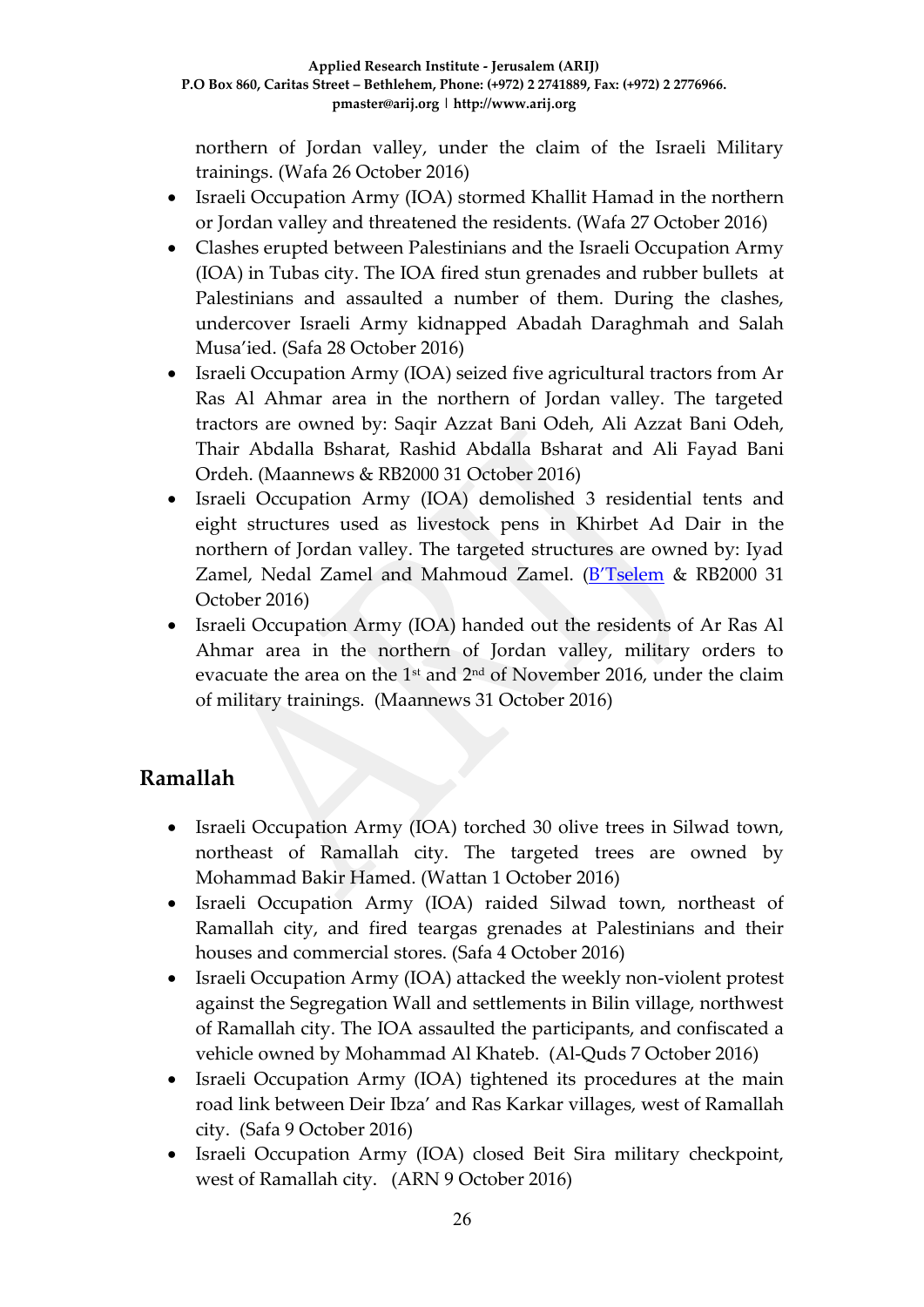- Israeli Occupation Army (IOA) closed the main entrance of Ras Karkar village in Ramallah governorate. The IOA prevented Palestinians from entering or leaving the village. (Wafa 9 October 2016)
- Clashes erupted between Palestinians and the Israeli Occupation Army (IOA) at 'Atara military checkpoint, north of Ramallah city. The IOA fired teargas and stun grenades, and rubber bullets at Palestinians. (Safa 11 October 2016)
- Israeli Occupation Army (IOA) closed with earth mounds the main entrance of Deir Nidham village, north of Ramallah city, and prevented Palestinians from entering or leaving the village. (Wafa 11 October 2016)
- Israeli Occupation Army (IOA) closed the main entrance of Nilin village, west of Ramallah city, and prevented Palestinians from entering or leaving the village. The IOA also, invaded the village, and fired rubber bullets, causing the damage in a number of vehicles. (Al-Quds 11 October 2016)
- Clashes erupted between Palestinians and the Israeli Occupation Army (IOA) in Nilin village, west of Ramallah city. The IOA fired rubber bullets, teargas and stun grenades, causing tens of suffocation cases. during the clashes, the IOA arrested four Palestinians, identified as: Mutaz Salah Al Khawajah, Hamzah Hazim Al Khawajah, Barakat Ali Nafe' and Zuhdi Ali Nafe'. The IOA transferred the arrestees to unknown location. (Safa & Al-Quds 12 October 2016)
- Clashes erupted between Palestinians and the Israeli Occupation Army (IOA) at the main entrance of Al Jalazoun refugee camp, north of Ramallah city. The IOA used rubber bullets and teargas grenades to attack Palestinians. (Wafa 12 October 2016)
- Clashes erupted between Palestinians and the Israeli Occupation Army (IOA) in Al Jalazoun refugee camp, north of Ramallah city. (Al Wattan Voice 13 October 2016)
- Clashes erupted between Palestinians and the Israeli Occupation Army (IOA) at the entrance of Al Jalazoun refugee camp, north of Ramallah city. The IOA fired teargas grenades at Palestinians and their houses. (Wattan 14 October 2016)
- Israeli Occupation Army (IOA) attacked the weekly non-violent protest against the Segregation wall and Settlements in Bilin village, west of Ramallah city. During the protest, the IOA declared the village as "Closed military area", and perverted Palestinians to entre it. (Al-Quds 14 October 2016)
- Clashes erupted between Palestinians and the Israeli Occupation Army (IOA) at the entrance of Al Jalazoun refugee camp, north of Ramallah city. The IOA fired live bullets, and teargas grenades, causing tens of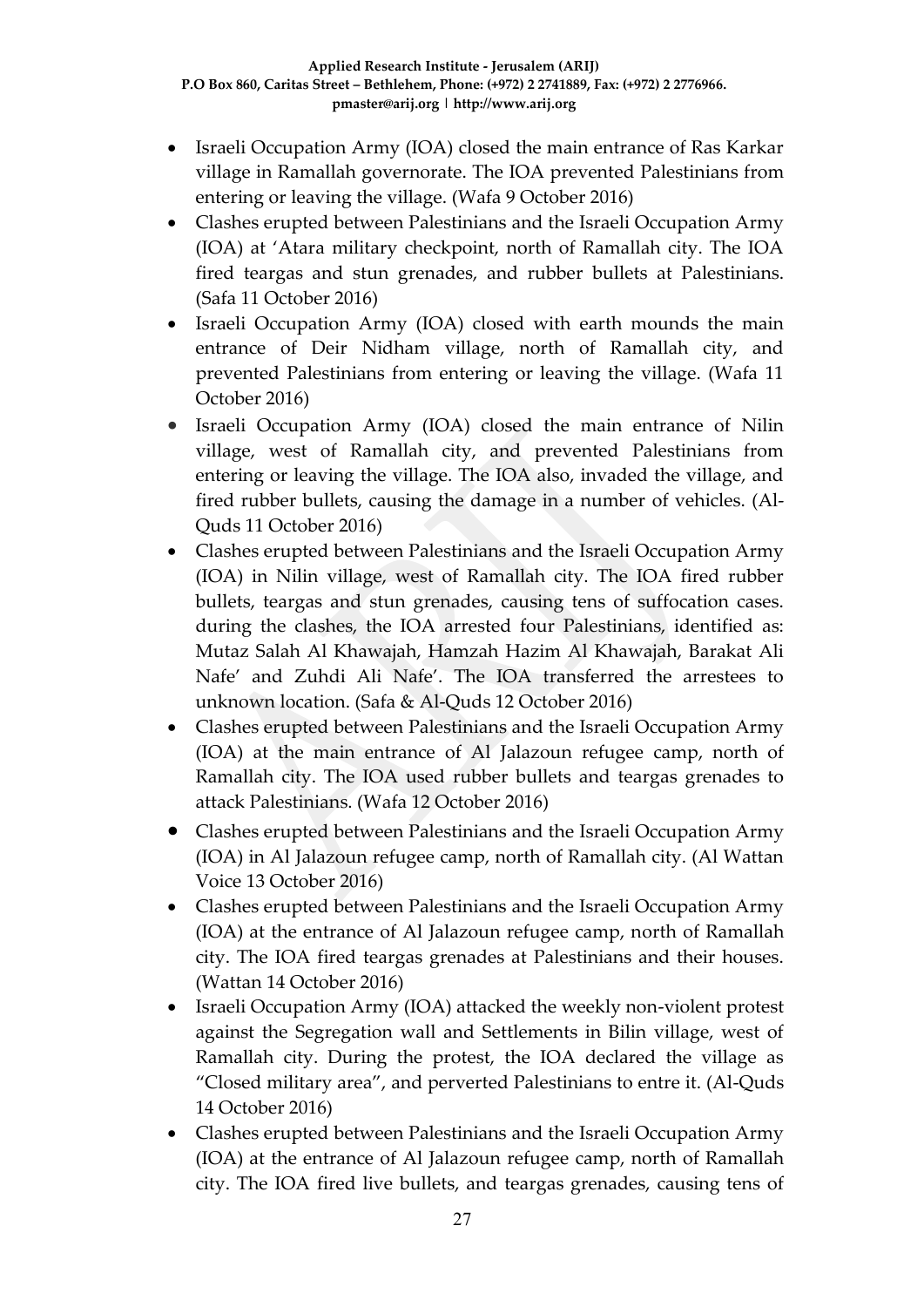suffocation cases and the injury of four Palestinians. (Wattan & Orient FM 16 October 2016)

- Clashes erupted between Palestinians and the Israeli Occupation Army (IOA) at the entrance of Al Jalazoun refugee camp, north of Ramallah city. (Quds 21 October 2016)
- Clashes erupted between Palestinians and the Israeli Occupation Army (IOA) in Nilin village, northwest of Ramallah city. The IOA fired teargas and stun grenades at Palestinians and their houses. (Quds Press 21 October 2016)
- Two Palestinian were injured after the Israeli Occupation Army (IOA) opened fire at them while they were near the border fence of Beit El settlement in Ramallah city. (Al-Quds 23 October 2016)
- Israeli Occupation Army (IOA) erected military checkpoints at the entrances of Ein Siniya and 'Atara villages, north of Ramallah city. The IOA stopped and searched Palestinian vehicles and checked ID cards. (Raya 23 October 2016)
- Israeli Occupation Army (IOA) closed the entrance of Silwad town, northeast of Ramallah city. (Wattan 23 October 2016)
- Israeli Occupation Army (IOA) closed all the entrance of Deir Jarir village, north of Ramallah city, prevented Palestinians from entering or leaving the villages, and declared it as "Closed military area", after clashes erupted between Palestinians and the IOA. (Maannews 23 October 2016)
- Israeli Occupation Army (IOA) stormed and searched tens of Palestinian houses in Al Jalazoun refugee camp, north of Ramallah city. (Wattan 26 October 2016)
- Israeli Occupation Army (IOA) closed with cement blocks and earth mounds the western entrance of Um Safa village, north of Ramallah city. The IOA also, tightened its procedures at the eastern entrance. (Wattan 26 October 2016)
- Clashes erupted between Palestinians and the Israeli Occupation Army (IOA) in An Nabi Saleh village, north of Ramallah city. The IOA fired teargas grenades and lie bullets, causing tens of suffocation cases. During the operation, the IOA erected a military checkpoint at the eastern entrance of the village, stopped and searched Palestinian vehicles, checked ID cards and questioned Palestinians. (RB2000 27 October 2016)
- Israeli Occupation Army (IOA) invaded Beit Sira village, west of Ramallah city, and fired teargas and stun grenades at Palestinian houses. During the operation, the IOA arrested Mohammad Khatab. (Quds Press 28 October 2016)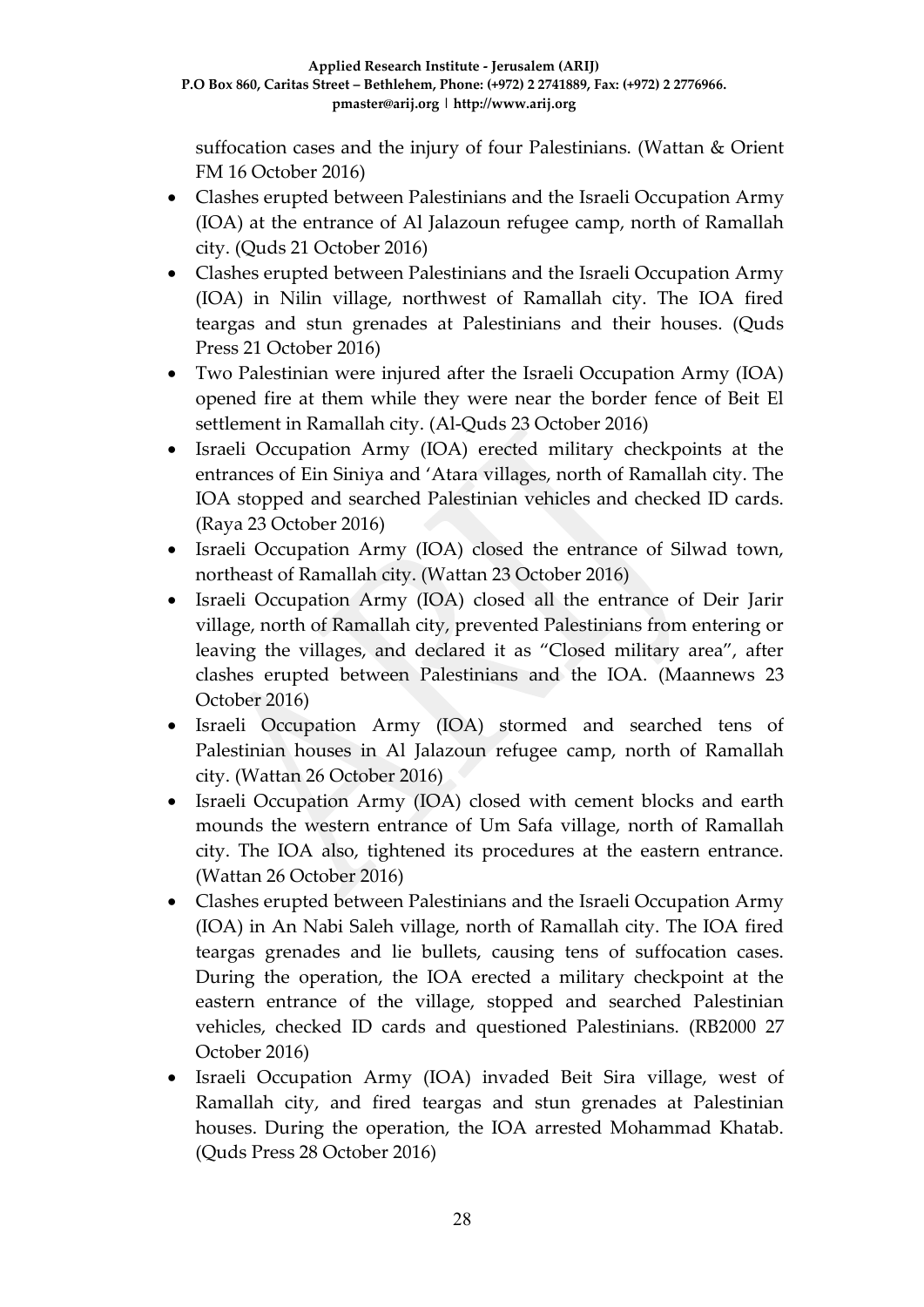- Israeli Occupation Army (IOA) attacked the weekly non-violent protest against the Segregation wall and settlements in Bilin village, northwest of Ramallah city. The IOA fired teargas and stun grenades, causing a number of suffocation cases. (Wafa 28 October 2016)
- Israeli Occupation Army (IOA) attacked the weekly non-violent protest against the Segregation wall and Settlements in Nilin village, northwest of Ramallah city. The IOA fired teargas grenades at the participants. (Quds Press 28 October 2016)
- Israeli Occupation Army (IOA) shoot and injured Malek Ahmed Hamed (19 years) from Silwad town, northeast of Ramallah city, while he was near Ofra settlement. The IOA arrested Mr. Hamed after he was injured. (Al-Quds 29 October 2016)
- Israeli Occupation Army (IOA) closed the DCO military checkpoint near Beit El settlement. (Wattan 29 October 2016)
- Israeli Occupation Army (IOA) invaded Beituniya town, south of Ramallah city. Clashes erupted between Palestinians and the IOA, During the clashes, the IOA assaulted and injured a Palestinian child. (Wattan 30 October 2016)

# **Jericho**

 Israeli Occupation Army (IOA) dismantled and confiscated a number of residential barracks in Arab Al Milehat Bedouin community, west of Jericho city. The targeted barracks are owned by Ali Suliman Melihat and Mohammad Ali Melihat. (Wafa & Raya 13 October 2016)

# **Salfit**

- Israeli settlers continued razing the Palestinian land in Deir Ballut village, west of Salfit city, for the expansion of the illegal Israeli settlements in the area. (NBPRS 1 October 2016)
- Israeli settlers living in Pedu'el settlement pumped wastewater at Palestinian agricultural land located between Kafr Ad Dik and Deir Ballit villages, west of Salfit city. (Maannews 3 October 2016)
- Israeli Occupation Army (IOA) invaded and searched five Palestinian houses in Qarawat Bani Hassan village in Salfit governorate. One of the targeted houses is owned by Mujahed Adnan Mar'i. . (Wafa 6 October 2016)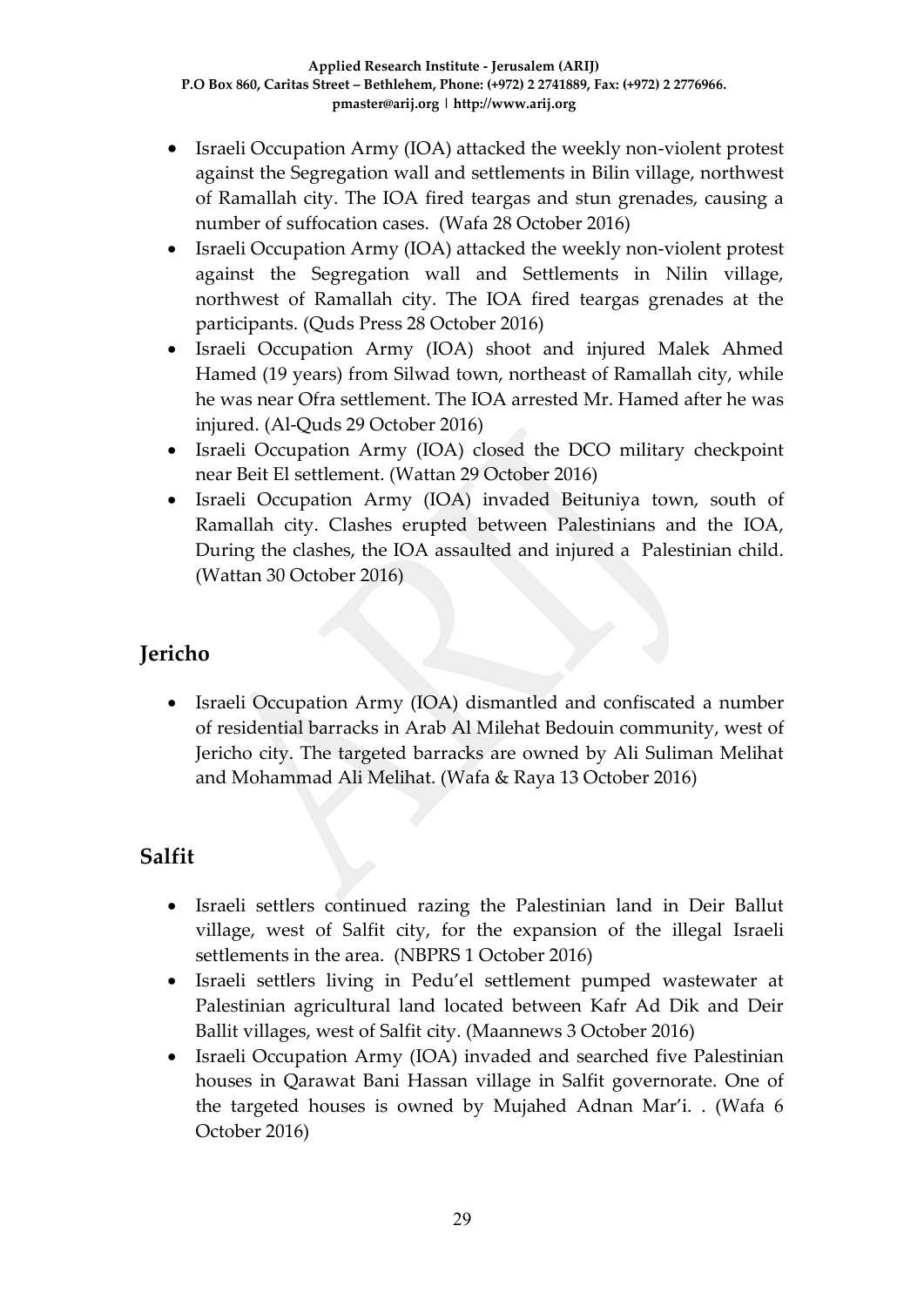- Israeli occupation bulldozers razed land in Batan Al Hamam area, west of Salfit city, for the expansion of Ariel Industrial area. (Al-Quds 10 October 2016)
- Israeli bulldozers razed Palestinian land in Deir Istiya village in Salfit governorate, for the expansion of Revava settlement. (Al-Quds 10 October 2016)
- Israeli settlers stole 2.5 tons of olive wood owned by Ashraf Darouq Bani Nimrah (47 years) from Salfit city, after he put it near an Israeli bypass road behind the Segregation wall. (NBPRS 16 October 2016)
- Israeli settlers living in Ariel settlement digging new graves on Palestinian land in Abed Ar Rahma area, north of Salfit city. The number of graves in the settlement reach to 180. (NBPRS 17 October 2016)
- Israeli Occupation Army (IOA) handed a military order to stop the construction on a road located at the northern entrance of Az Zawiya village, west of Salfit city. (Maannews 17 October 2016)
- An Israeli settler living in Kfar Tapuah settlement set up a tent on 24 dunums of land located at the northeastern part of Yasuf village, northeast of Salfit city. (LRC 18 October 2016)
- Israeli settlers living in Alei Zahav settlement occupied Palestinian agricultural land in Dhahir Sobeh area, north of Kafr Ad Dik village, west of Salfit city. (NBPRS 23 October 2016)
- Israeli settlers living in Alei Zahav settlement planted olive trees on Palestinian land located in Dhahir Sobeh area, north of Kafr Ad Dik village, west of Salfit city. (Safa 24 October 2016)
- Israeli Occupation Army (IOA) invaded Kafl Haris village, north of Salfit city, and closed all the entrances, where the IOA stopped and searched Palestinian vehicles and checked ID cards. (Wafa 30 October 2016)
- Israeli settlers escorted by the Israeli Occupation Army (IOA) invaded an Islamic tomb in Kafl Haris village, north of Salfit city, and preformed Talmudic rituals. (Safa 31 October 2016)
- Israeli Occupation Bulldozers continued razing Palestinian land in Bab Al Marj area, in Deir Ballut village, west of Salfit city, for the construction of Leshem settlement. (Orient FM 31 October 2016)

## **Tulkarem**

 Israeli Occupation Army (IOA) invaded and toured between Palestinian houses in Qaffin village in Tulkarm governorate, and erected a military checkpoint at the northern entrance. The IOA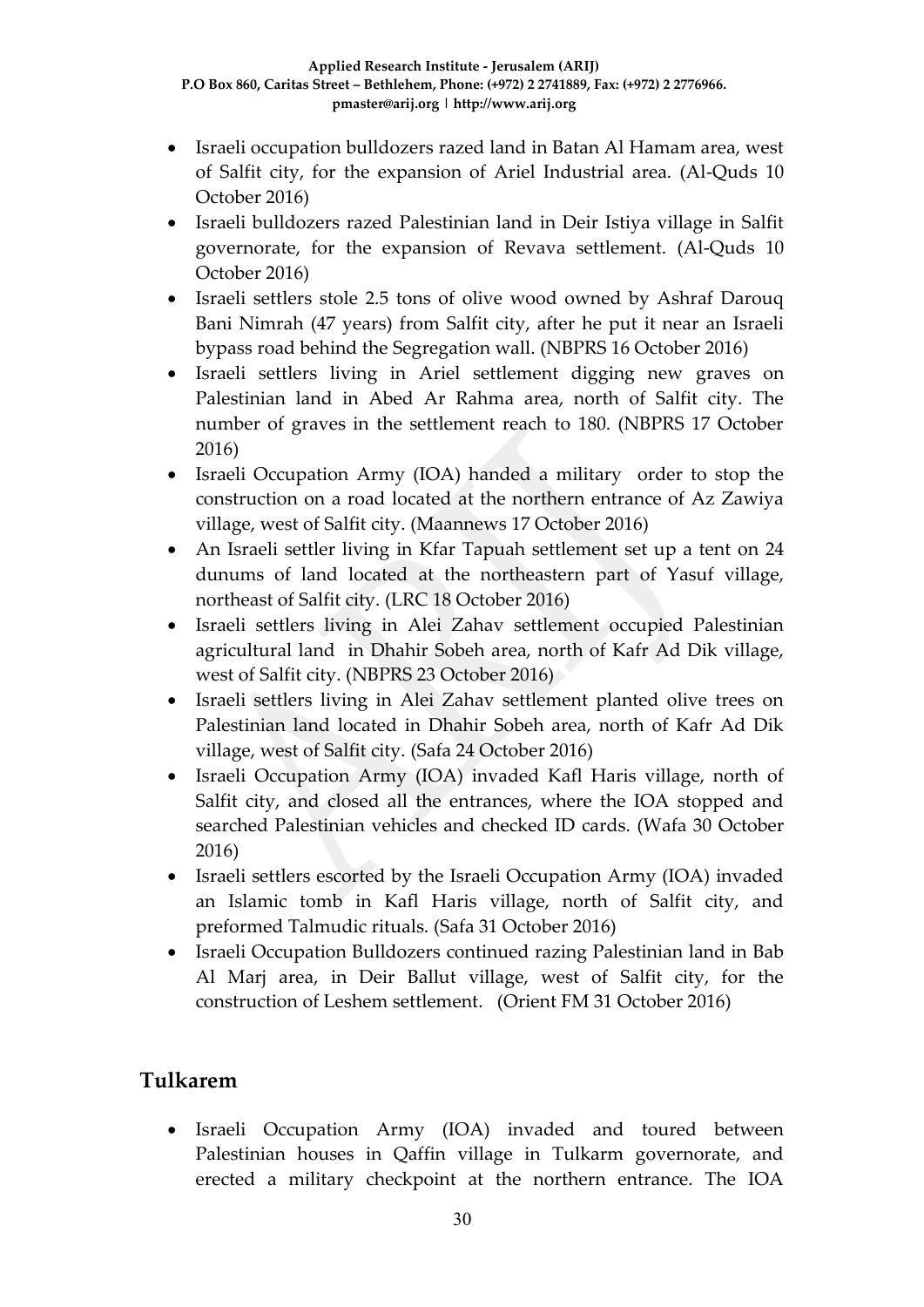stopped and searched Palestinian vehicles, checked ID cards and questioned Palestinians. (RB2000 1 October 2016)

- Clashes erupted between Palestinians and the Israeli Occupation Army (IOA) in Tulkarm refugee camp in Tulkarm governorate. The IOA fired teargas and stun grenades, causing tens of suffocation cases. (RB2000 10 October 2016)
- Israeli Occupation Army (IOA) invaded and searched tens of Palestinian houses in Dhinnaba village, east of Tulkarm city, and erected a military checkpoint. (Safa 11 October 2016)
- Israeli Occupation Army (IOA) stormed and toured in several areas in Far'un village, south of Tulkarm city. (Pal Today 16 October 2016)

# **Nablus**

- Israeli Occupation Army (IOA) invaded Al Bayadir area, an Archaeological area, in Sabestiya village, north of Nablus city, and erected a military tent. (ARN 2 October 2016)
- Israeli Occupation Army (IOA) closed Huwara military checkpoint, south of Nablus city. (Pal Info 2 October 2016)
- Israeli Occupation Army (IOA) invaded and toured in several areas and neighborhoods in Qaryut village, south of Nablus city. (Q Press 4 October 2016)
- Israeli Occupation Army (IOA) stormed and toured in several areas in Sabastiya village, north of Nablus city. (Q Press 4 October 2016)
- Israeli settlers escorted by the Israeli Occupation Army (IOA) invaded Siloun spring in Qaryut village, south of Nablus city, and preformed Talmudic rituals. (Q Press 4 October 2016)
- Israeli settlers escorted by the Israeli Occupation Army (IOA) raided an Archaeological area in Sabastiya village, north of Nablus city, and performed Talmudic rituals. (RB2000 6 October 2016)
- Israeli settlers escorted by the Israeli Occupation Army (IOA) stormed Joseph tomb, east of Nablus city, and performed Talmudic rituals. Clashes erupted between Palestinians and the IOA, where the IOA fired rubber bullets, and teargas and stun grenades, causing tens of suffocation cases. (RB2000 6 October 2016)
- Israeli Occupation Army (IOA) closed Nablus-Tulkarm road, near the entrance of Deir Sharaf village in Nablus governorate. (Pal Info 6 October 2016)
- Israeli Occupation Army (IOA) closed the western entrance of Aqraba village, south of Nablus city. (Pal Info 6 October 2016)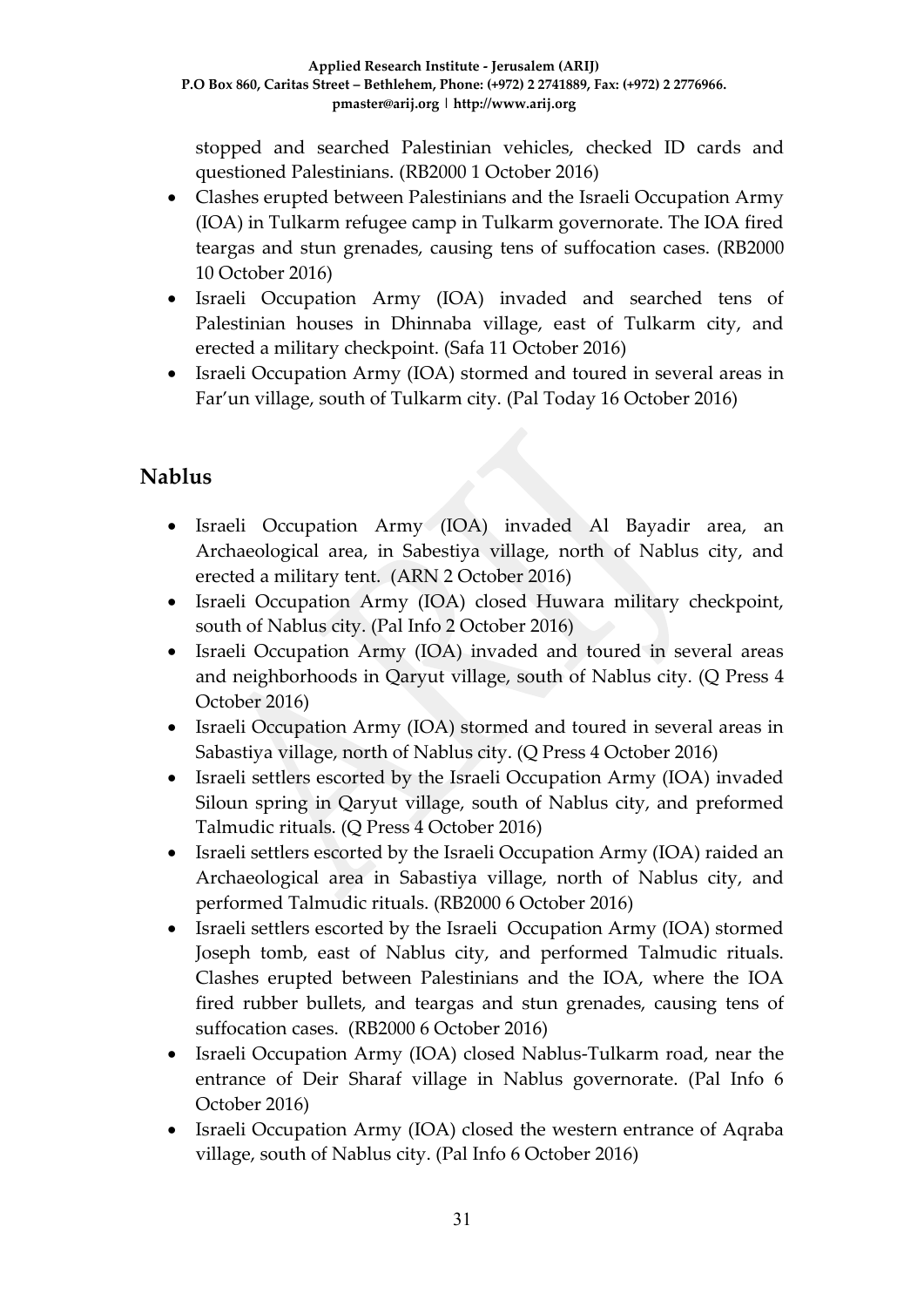- Israeli Occupation Army (IOA) forced Palestinian to close all their commercial stores in Huwara village, south of Nablus city. (RB2000 7 October 2016)
- Israeli Occupation Army (IOA) erected a military checkpoint at Beita junction, south of Nablus city. (RB2000 7 October 2016)
- The Israeli Civil Administration submitted a building scheme in Al Quds Daily Newspaper for Public Review**<sup>2</sup>** . The Regional Plan No. (205/3/1), Mandate scheme S-5, from Shilo settlement (Shuvt Rahel neighborhood). The targeted land located in the basin number 13, parts of the Al Khafafesh and Khanifes area, and basin no. 16, part of Wadi al Haw area in Jalud village, south of Nablus city. The plan aims to change the status of the area from agricultural land to land used for the construction of housing units, public and commercial buildings, open area and road network . (Al-Quds 6 October 2016)
- Israeli Occupation Army (IOA) prevented Palestinian farmers from Salem village, east of Nablus city, from entering their lands which located in Al Lahaf area, at the eastern side of the Israeli bypass road No. 555. (Pal Info 9 October 2016)
- Israeli Occupation Army (IOA) tightened its procedures at Huwara and Za'tara military checkpoints, south of Nablus city. The IOA stopped and searched Palestinian vehicles and checked ID cards. (Al-Quds 9 October 2016)
- Israeli settlers living in Eli settlement attacked Palestinian family and destroyed their vehicle while they were harvesting the olive trees in their land in Al Qatsha area, west of Qaryut village, south of Nablus city. (Maannews 10 October 2016)
- Israeli settlers escorted by the Israeli Occupation Army (IOA) stormed Joseph tomb, east of Nablus city, and performed Talmudic rituals. The IOA closed all the area, and occupied the roofs of the nearby houses and buildings. Clashes erupted between Palestinians and the IOA, where the IOA fired teargas grenades, and rubber and live bullets, causing tens of suffocation cases. (Al-Quds 10 October 2016)
- Israeli Occupation Army (IOA) erected security cameras at the main road in Huwara village, south of Nablus city, and at the main entrances. (RB2000 11 October 2016)
- Israeli settlers escorted by Israel Occupation Army (IOA) invaded Al Bayader area and the archeological site in Sabastiya village, north of Nablus city, and preformed Talmudic rituals. (NBPRS 11 October 2016)

1

<sup>2</sup> It is the last step before approving the building scheme, after which, building permits and tenders may be issued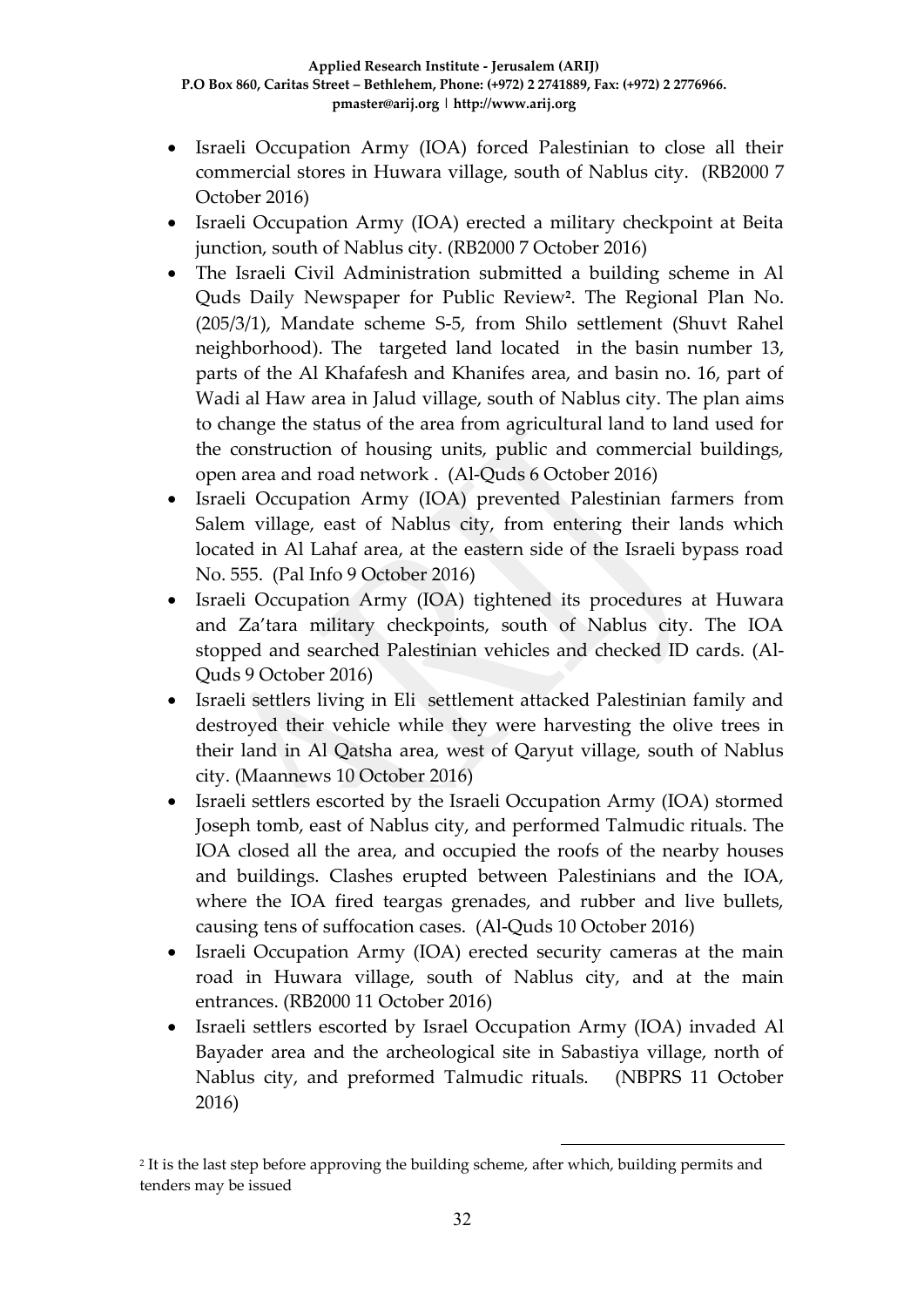- Israeli Occupation Army (IOA) demolished a Palestinian house in Nablus city. The targeted house is owned by the family of the Palestinian prisoner in the Israeli jail; Amjad 'Alawi. (Wafa 11 October 2016)
- Israeli Occupation Authorities handed out a military order to demolish a 53 square meters house, a 600 square meters park and a fence in Frush Beit Dajan village, east of Nablus city. The targeted house is owned by Khalousi Abed Ar Rahim Haj Hamad (52 years), and inhabited by 7 family members. (Al-Quds 11 October 2016)
- Israeli Occupation Army (IOA) invaded Beit Furik village, east of Nablus city, and toured between Palestinian houses. The IOA also, erected a military checkpoint at the entrance of the village. (Pal Info 12 October 2016)
- Israeli Occupation Army (IOA) raided the archeological area in Sabastiya village, north of Nablus city, and removed the Palestinian flags. (Pal Info 12 October 2016)
- Israeli Occupation Army (IOA) raided and searched two Palestinian houses in Nablus city. The targeted houses are owned by the families of two Palestinian martyrs; Ashraqat Qatani and Bassem Salah. Noted that the IOA prepared to demolish these houses. (Al-Quds & Maannews 13 October 2016)
- Israeli settlers living in Itamar settlement tried to attack Palestinian farmers while they were harvesting olive trees in Beit Furik village, south of Nablus city. (Al-Quds 14 October 2016)
- A new video tape showed an Israeli settler opened fire at a Palestinian vehicle near Kfar Tapuah settlement, south of Nablus city, and causing the damage in the vehicle. (Al-Quds 14 October 2016)
- Israeli Occupation Army (IOA) tightened its procedure at Za'tara military checkpoint, south of Nablus city. (Orient FM 15 October 2016)
- Israeli Occupation Army (IOA) invaded and searched a Palestinian house in Askar refugee camp, east of Nablus city. The targeted house is owned by Midhat Nadi. (Wafa 16 October 2016)
- Israeli Occupation Army (IOA) tightened its procedures at Za'tara military checkpoint, south of Nablus city. The IOA stopped and searched Palestinian vehicles and checked ID cards. (Wattan 16 October 2016)
- Israeli Occupation Army (IOA) forced Palestinian farmers from Beit Furik village, east of Nablus city, to leave their land which located near the Israeli settlement of Itamar, south of Nablus city, and prevented them from harvesting the olive trees. (RB2000 16 October 2016)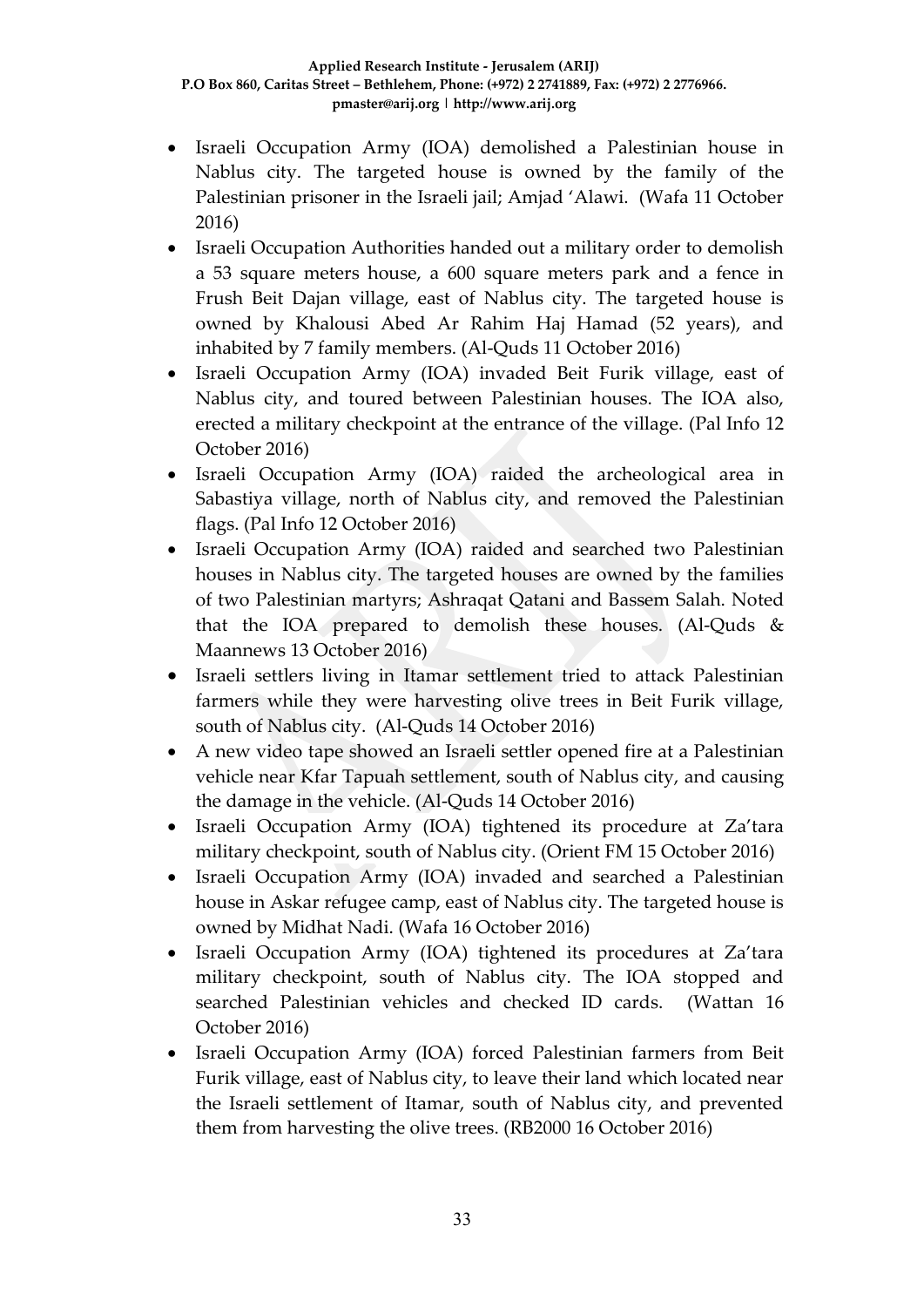- Israeli settlers attacked Palestinian farmers while they were harvesting olive trees in their land in Sarra village, southwest of Nablus city. (Al-Quds 16 October 2016)
- Israeli setters attacked Palestinian farmers while they working in their land and harvesting olive trees in Fara'ta village, southwest of Nablus city. (Raya 16 October 2016)
- Israeli Occupation Army (IOA) closed a Palestinian apartment and a store in Nablus city. (Orient FM 16 October 2016)
- Israeli Occupation Army (IOA) closed a room in a Palestinian house in Askar refugee camp, east of Nablus city. The targeted room is owned by the Family of the Palestinian pensioner; Yousif An Nadi. (ARN 16 October 2016)
- Israeli Occupation Army (IOA) stormed and toured in several areas and neighborhood in Nablus city. (Orient FM 17 October 2016)
- Israeli Occupation Army (IOA) raided Iraq Burin village, south of Nablus city, and fired stun grenades at Palestinian houses. (Orient FM 17 October 2016)
- Israeli Occupation Army (IOA) prevented tens of Palestinian farmers from harvesting the olive trees after forcing them to leave their lands which located near the Israeli bypass road, link between 'Asira Ash Shamaliya and An Naqura village, north of Nablus city. (Wafa 18 October 2016)
- Israeli Occupation Army (IOA) raided and toured in several areas in Beita village, south of Nablus city, and fired stun grenades at Palestinian houses. (Safa 18 October 2016)
- Israeli settlers escorted by the Israeli Occupation Army (IOA) invaded the archeological area in Al Bayara area in Sabasitya village, north of Nablus city, and set up a number of tents. The IOA closed the area and prevented Palestinians from entering it, and removed the Palestinian flags. (Safa 18 October 2016)
- Israeli Occupation Army (IOA) closed for few hours Beit Furik military checkpoint at the eastern part of Nablus city. (Safa 18 October 2016)
- Israeli Occupation Army (IOA) shoot and killed Rahiq Shaje' Mohammad Al Birawi (19 years) from 'Asira Ash Shamaliya village, north of Nablus city, while she was crossing Za'tara military checkpoint, south of Nablus city. (Wafa & Maannews 19 October 2016)
- Israeli Occupation Army (IOA) stormed and searched a Palestinian house in Awarta village, south of Nablus city. The targeted house is owned by the family of the Palestinian prisoner in the Israeli Jail; As'ad Lolah. (Safa 19 October 2016)
- Israeli settlers escorted by the Israeli Occupation Army (IOA) invaded the archeological site in Al Biyara area in Sabastiya village, north of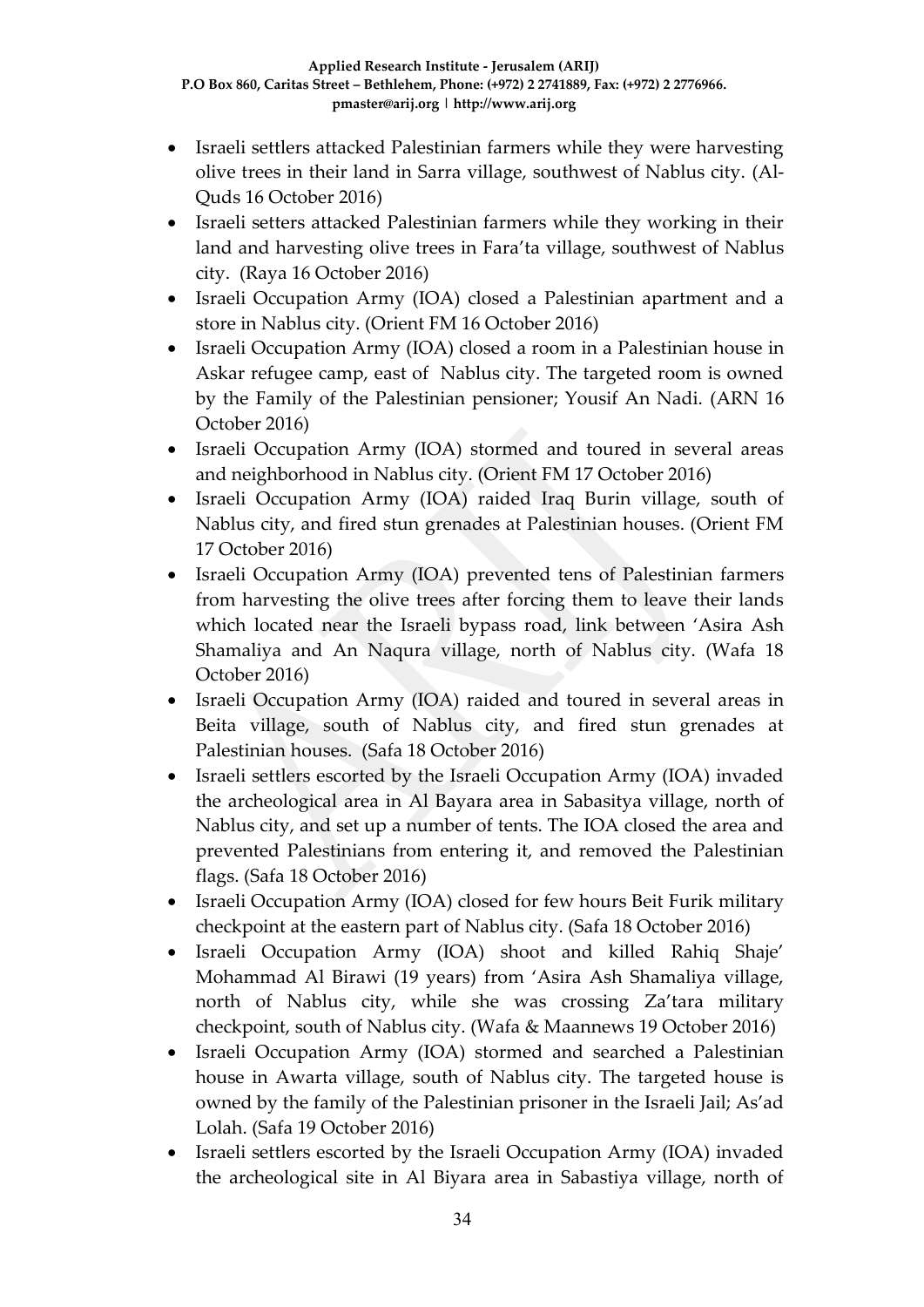Nablus city, and preformed Talmudic rituals. Clashes erupted between Palestinians and the IOA, where the IOA fired teargas grenades, causing tens of suffocation cases. (Al-Quds 19 October 2016)

- Israeli Occupation Army (IOA) demolished part of the house wall in Balata refugee camp, east of Nablus city. The targeted house is owned by Abed Ar Ra'ouf Said Majdalani. The IOA also, handed out Mr. Majdalani a military order to close the second floor in his house. (Wafa & Wattan 19 October 2016)
- Israeli Occupation Army (IOA) invaded and searched tens of Palestinian houses in Qaryut village, south of Nablus city, and threatened the residents. Four of the targeted houses are owned by: Moayyad Salem, Mohammad Tahir, Yousif Sadiq, Jehad Salah Ad Diyen. Noted that the most of the targeted houses are owned by Palestinian activists. (Al-Quds & Wattan 20 October 2016)
- Israeli settlers escorted by the Israeli Occupation Army (IOA) invaded Joseph tomb, east of Nablus city, and performed Talmudic rituals. Clashes erupted between Palestinians and the IOA, where the IOA fired rubber bullets and teargas grenades, causing dozens of suffocation cases and the injury of a Palestinian. During the operation, the IOA closed the eastern part of Nablus city. (Al-Quds 20 October 2016)
- Israeli Occupation Army (IOA) closed the Israeli bypass road No.60 at the section from Ariel settlement to Za'tara military checkpoint, under the claim that the Israeli settlers will carry out a marathon (Al-Quds 21 October 2016)
- Israeli settlers living in Elon Moreh settlement razed vast area of Palestinian land within the village boundary of Deir Al Hatab village, east of Nablus city, and located 2 kilometers away from the settlement (Sama News 21 October 2016)
- Israeli Occupation Army (IOA) tightened its procedures at Za'tara military checkpoint, south of Nablus city. The IOA stopped and detained tens of Palestinian vehicles. (Raya 23 October 2016)
- Israeli Bulldozers razed vast area of Palestinian land in Ras Al Ein area in Deir Al Hattab village, east of Nablus city, to construct a new road. Noted that the targeted area located near the Israeli settlement of Elon Moreh. (NBPRS 23 October 2016)
- Israeli Occupation Army (IOA) raided and toured in several areas in Kafr Qallil village, south of Nablus city. (RB2000 24 October 2016)
- Israeli Occupation Army (IOA) invaded and searched a Palestinian house in Beir Furik village, southeast of Nablus city. The targeted house is owned by Rasem Hinni. (PNN 24 October 2016)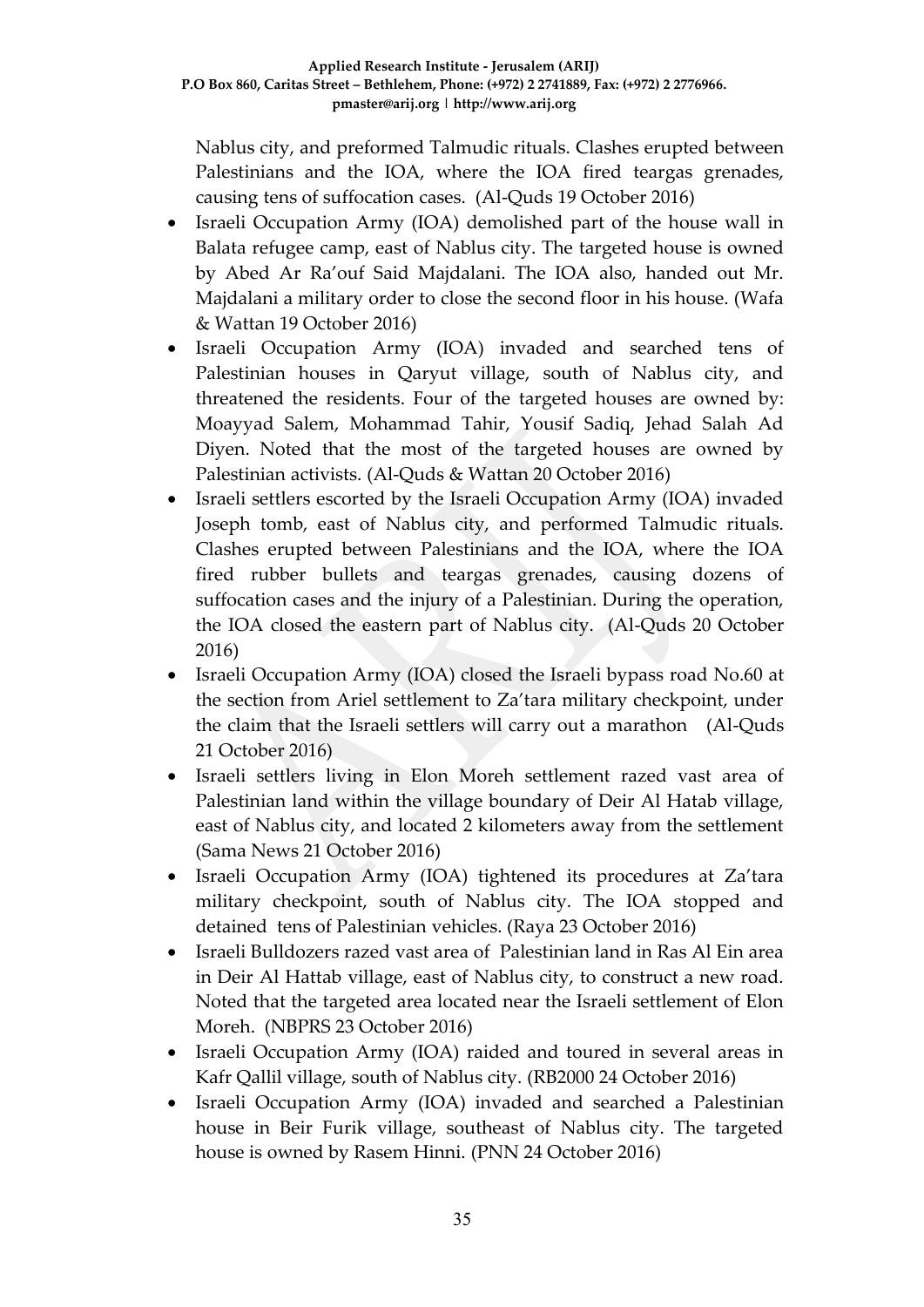- Israeli Occupation Army (IOA) prevented Palestinian farmers from Deir AL Hatab village, east of Nablus city, from entering their lands to harvest olive trees. (Wafa 25 October 2016)
- Israeli Occupation Army (IOA) raided and searched a Palestinian house in Talfit village, south of Nablus city. The targeted house is owned by: Ahmed Yousif Haj Mohammad. (Wafa 26 October 2016)
- Israeli Occupation Army (IOA) invaded and searched Al Bukhari library in Nablus city, and confiscated some of its consists. The targeted library is owed by Ala Islam At Tirawi. (Wattan 27 October 2016)
- Israeli Occupation bulldozers closed an agricultural road near Beit Dajan village, east of Nablus city. During the operation, the IOA destroyed a water tank owned by Zuhdi Nasasrah from Beit Furik village. (Safa 27 October 2016)
- Israeli settlers escorted by the Israeli Occupation Army (IOA) attacked Palestinian farmers while they were harvesting olive trees in their land in Einabus village, south of Nablus city. (Pal Info 28 October 2016)
- Israeli setters escorted by the Israeli Occupation Army (IOA) demonstrated in Huwara village, south of Nablus city, and chanted anti-Palestinian slogans. During the operation, the IOA closed Huwara military checkpoint. (Al-Quds & Orient FM 28 October 2016)

### **Gaza**

- Israeli Occupation Navy opened fire at Palestinian fishing boats while they were sailing at As Sudaniya shore, northwest of Gaza city. (Wafa 1 October 2016)
- Israeli Occupation Army (IOA) opened fire at Palestinian houses located near the border fence at the eastern part of Khan Younis city, south of Gaza strip. (Wafa 2 October 2016)
- Israeli Occupation Army (IOA) launched missiles at an area located at the eastern part of Beit Hanun town, north of Gaza strip. (Maannews 5 October 2016)
- Israeli Occupation Army (IOA) opened fire at Palestinian land located near the border fence, east of Az Zaytoun and Ash Shuja'iya neighborhoods, east of Gaza city. (Wafa 5 October 2016)
- Israeli Occupation Navy opened fire at Palestinian fishing boats while they were sailing at As Sudaniya shore, northwest of Gaza city, and near Khan Younis shore, south of Gaza strip. (Wafa 5 October 2016)
- Israeli Occupation jeeps and bulldozers staged 150 meters into Palestinian land located near the border fence, east of Rafah city, south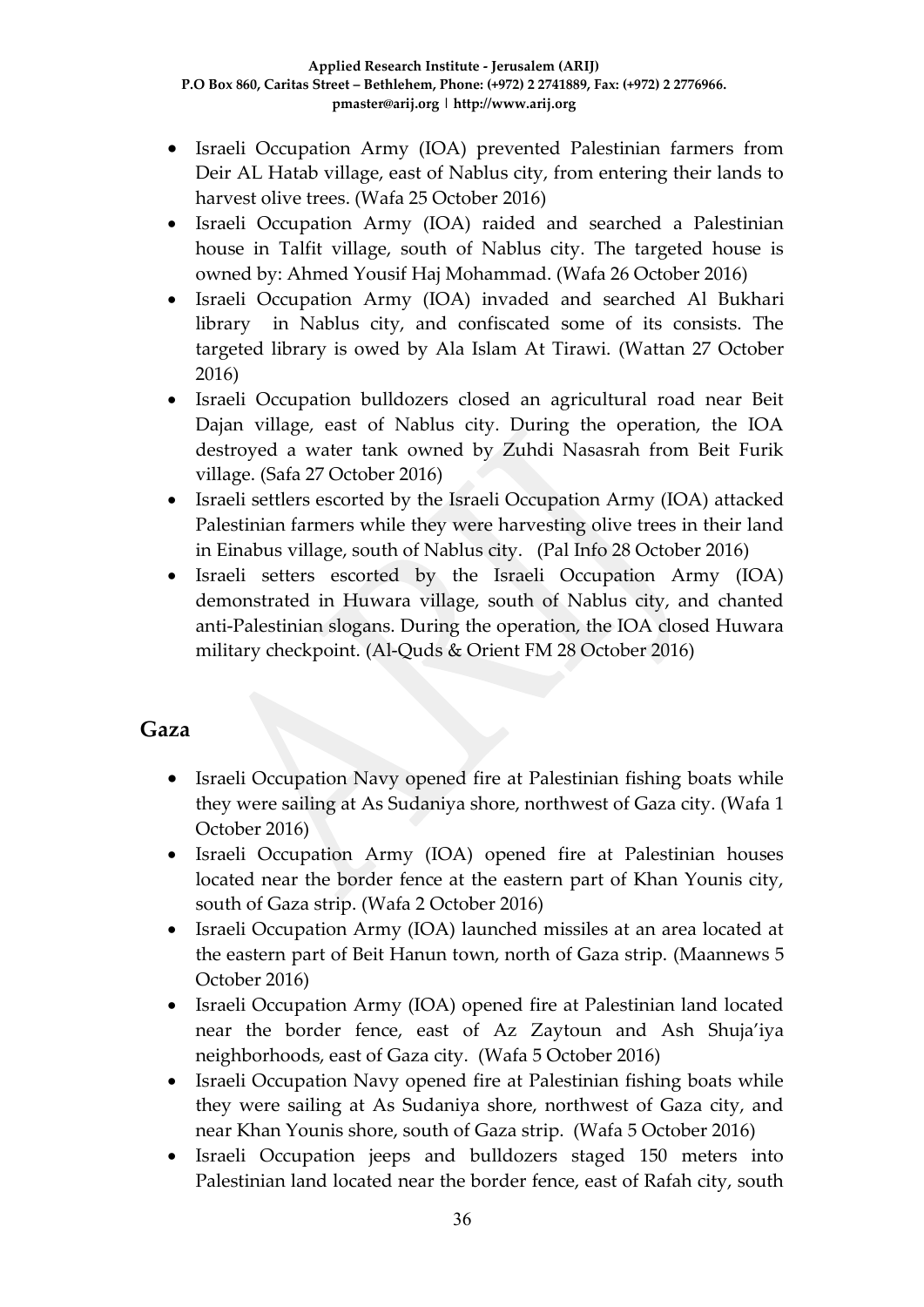of Gaza strip, and razed vast area of land. (Maannews & Wafa 6 October 2016)

- Israeli Occupation warplanes launched missiles at the headquarter of Palestinian Navy, northwest of Beit Lahiya town, north of Gaza strip. (Maannews 6 October 2016)
- Israeli Occupation warplanes launched missiles at an open area in Jabl Al Raiyes and Ash Shuja'iya neighborhood, east of Gaza city. (Maannews 6 October 2016)
- Israeli Occupation warplanes launched missiles at an area west of Khan Younis city, south of Gaza strip. (Maannews 6 October 2016)
- Israeli Occupation warplanes launched missiles at an area located at the eastern part of Beit Hanoun town, north of Gaza strip. (Maannews 6 October 2016)
- Israeli Occupation Army (IOA) opened fire at Palestinians while they were near the border fence, east of Ash Shuja'iya and Az Zaytouna neighborhoods, east of Gaza city, and at the eastern part of Khan Younis city. (PNN 7 October 2016)
- Clashes erupted between Palestinians and the Israeli Occupation Army (IOA) near the border fence, east of Gaza city. The IOA fired live bullets, and teargas grenades, causing the injury of three Palestinians and tens of suffocation cases. (Wafa & Al-Quds 7 October 2016)
- Clashes erupted between Palestinians and the Israeli Occupation Army (IOA) near the border fence, east of Al Burij refugee camp, in the Gzaa strip. The IOA fired teargas grenades and live bullets, causing tens of suffocation cases. (Wafa & Al Quds 7 October 2016)
- Israeli Occupation jeeps and bulldozers staged few meters into the eastern part of Al Burij refugee camp in the Gaza strip. (Pal Today 10 October 2016)
- Israeli Occupation Navy opened fire at Palestinian fishing boats while they were sailing at As Sudaniya shore, northwest of Gaza strip. (Pal Toady 10 October 2016)
- Israeli Occupation Army (IOA) opened fire at Palestinians while they were near the border fence, east of Ash Shuja'iya neighborhood, east of Gaza city. (Wafa 10 October 2016)
- Israeli Occupation Army (IOA) opened fire at Palestinian houses located near the border fence, east of Al Khaza'a town, east of Khan Younis city, south of Gaza strip. (Wafa 11 October 2016)
- Israeli Occupation Navy opened fire at Palestinian fishing boats while they were sailing at Al Waha shore, northwest of Beit Lahiya town, north of Gaza strip. (Wafa 11 October 2016)
- Israeli Occupation Army (IOA) opened fire at Palestinian farmers while they were working in their land near the border fence, east of Al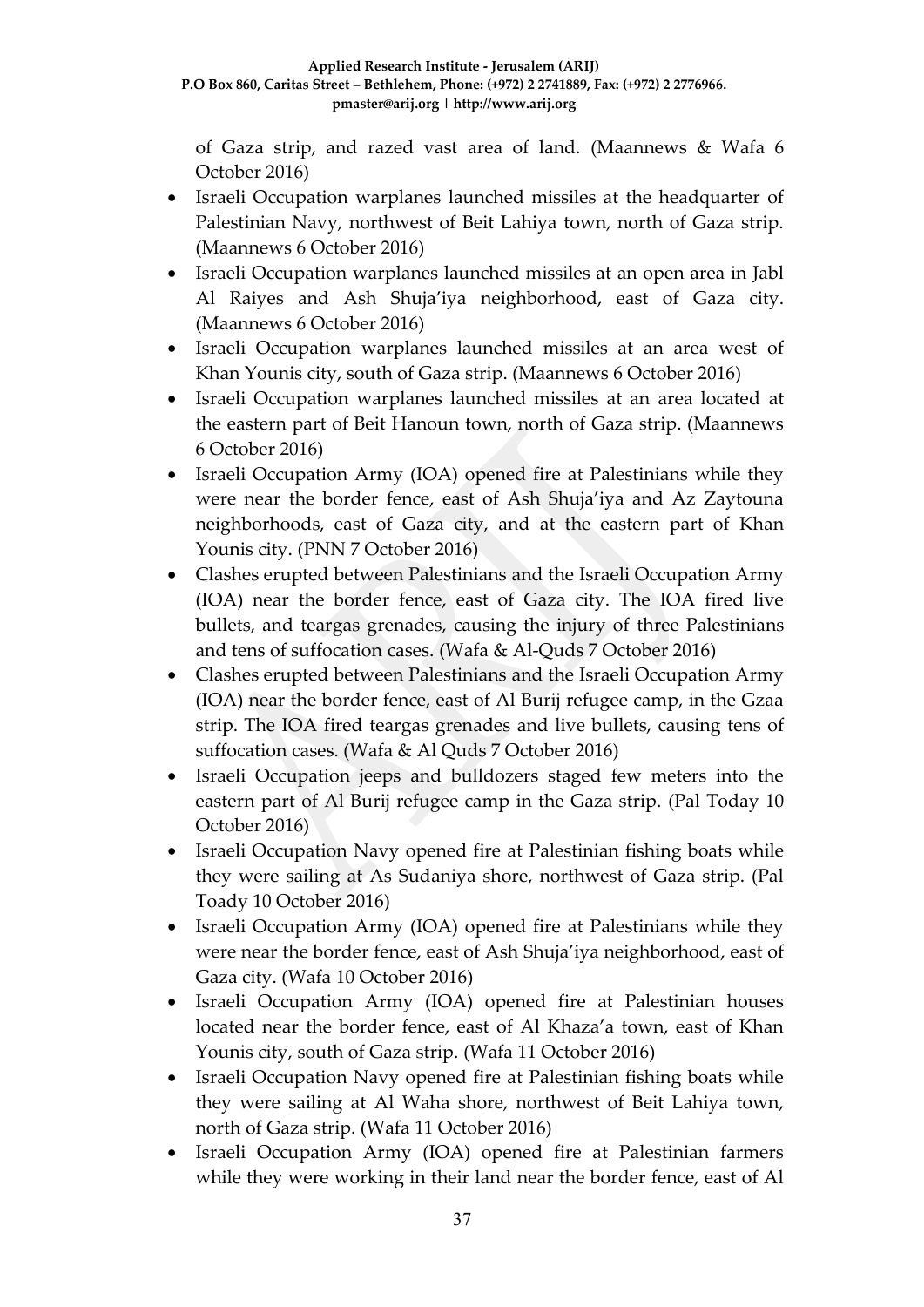Qarara town, east of Khan Younis city, south of Gaza strip. (Wafa 11 October 2016)

- Israeli Occupation Army (IOA) opened fire at Palestinians while they were near the border fence, east of Khan Younis city, and east of Al Qarar town, south of Gaza strip. (Wafa 12 October 2016)
- Israeli Occupation Army (IOA) opened fire at Palestinian farmers while they were working in their land, east of Ash Shuja'iya and Az Zaytouna neighborhoods, east of Gaza city. (Wafa 12 October 2016)
- Israeli Occupation Navy opened fire at Palestinian fishing boats while they were sailing at Al Waha and As Sudaniya shores, northwest of Gaza strip. (Wafa 12 October 2016)
- Israeli Occupation Navy opened fire at Palestinian fishing boats while they were sailing at Al Waha shore, northwest of Beit Lahiya town, north of Gaza strip. (Maannews 13 October 2016)
- Israeli Occupation Army (IOA) opened fire at Palestinian houses and lands located near the border fence, east of Rafah city, south of Gaza strip. (Wafa 13 October 2016)
- Abdalla Nasser Abu Imdief (12 years) was killed after the Israeli Occupation Army (IOA) opened fire at him while he was at an area, east of Al Qarar town, northeast of Khan Youns city, south of Gaza strip. (Wafa 13 October 2016)
- Israeli Occupation Army (IOA) opened fire at Palestinian land located near Beit Hanoun terminal, north of Gaza strip. (RB2000 14 October 2016)
- Clashes erupted between Palestinians and the Israeli Occupation Army (IOA) near the border fence, east of Gaza city. The IOA fired live bullets and teargas grenades, causing the injury of a Palestinian. (Al-Quds 14 October 2016)
- Clashes erupted between Palestinians and the Israeli Occupation Army (IOA) near the border fence, east of Al Burij refugee camp in the Gaza strip. (Al-Quds 14 October 2016)
- Israeli Occupation Navy opened fire at Palestinian fishing boats while they were sailing at Khan Younis shore, southwest of Gaza strip. (Wattan 15 October 2016)
- Israeli Occupation Army (IOA) opened fire at Palestinian houses and land located near the border fence, east of Gaza city. (Maannews 5 October 2016)
- Israeli Occupation Army (IOA) opened fire at Palestinian houses and lands located near the border fence, east of Al Khaza'a town, east of Khan Younis city, south of Gaza strip. (Orient FM 17 October 2016)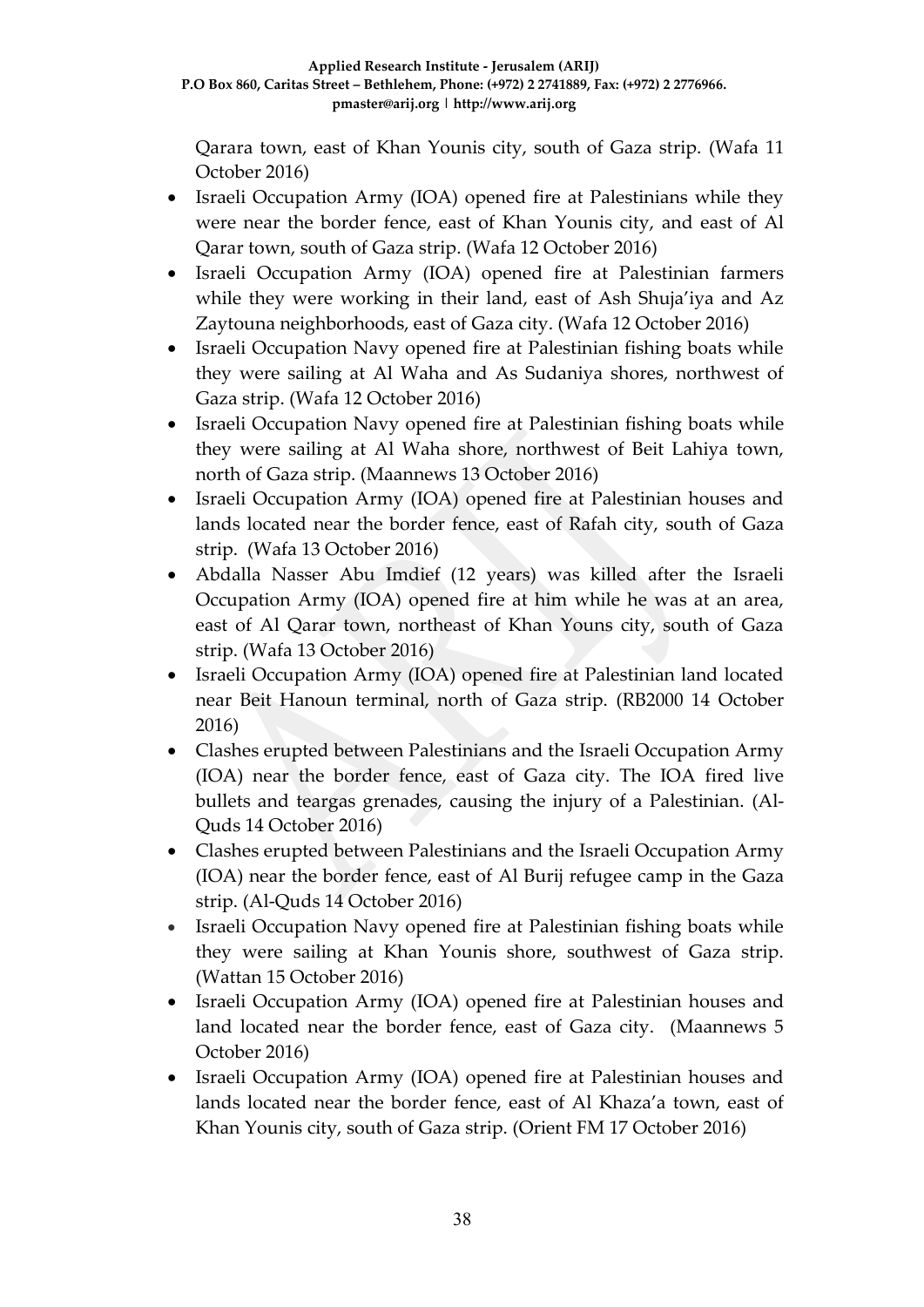- Israeli Occupation Navy opened fire at Palestinian fishing boats while they were sailing at Al Waha shore, northwest of Beit Lahiya town, north of Gaza strip. (Maannews 17 October 2016)
- Israeli Occupation jeeps and bulldozers staged 60 meters into the Palestinian land located at the eastern part of Beit Hanun town, north of Gaza strip, and razed vast area of land. (Al-Quds 19 October 2016)
- Israeli Occupation Navy opened fire at Palestinian fishing boats while they were sailing at Al Waha and As Sudaniya shores, northwest of Gaza strip. (Al-Quds 20 October 2016)
- Israeli Occupation Navy opened fire at Palestinian fishing boats while they were sailing at Deir Al Balah shore, west of the central part of Gaza strip. (Al-Quds 21 October 2016)
- Clashes erupted between Palestinians and the Israeli Occupation Army (IOA) near the border fence, east of Al Burij refugee camp in the Gaza strip. The IOA fired teargas and stun grenades, causing tens of suffocation cases, and the injury of a Palestinian. (Al-Quds 21 October 2016)
- Clashes erupted between Palestinians and the Israeli Occupation Army (IOA) near the border fence, east of Ash Shuja'iya neighborhood, east of Gaza city. The IOA fired teargas and stun grenades at Palestinians. (Al-Quds 21 October 2016).
- Israeli Occupation Navy opened fire at Palestinian fishing boats while they were sailing at As Sudaniya shore, northwest of Gaza strip, causing the injury of two boats. (Sama News & Wattan 22 October 2016)
- Israeli Occupation Army (IOA) opened fire at Palestinian agricultural land located near the border fence, east of Gaza city. (Sama News & Wattan 22 October 2016)
- Israeli Occupation Navy opened fire at Palestinian fishing boats while they were sailing at As Sudaniya shore, northwest of Gaza city. (ARN & Pal Today 23 October 2016)
- Israeli Occupation Army (IOA) launched missiles at an area located at the eastern part of Beit Hanoun town, north of Gaza strip. (Maannews 24 October 2016)
- Israeli Occupation Navy opened fire at Palestinian fishing boats while they were sailing at Al Waha and As Sudaniya shores, northwest of Gaza strip. (Pal Today 24 October 2016)
- Israeli Occupation Army (IOA) opened fire at Palestinian farmers while they were working in their land, east of Al Maghazi refugee camp in the Gaza strip. (Maannews 24 October 2016)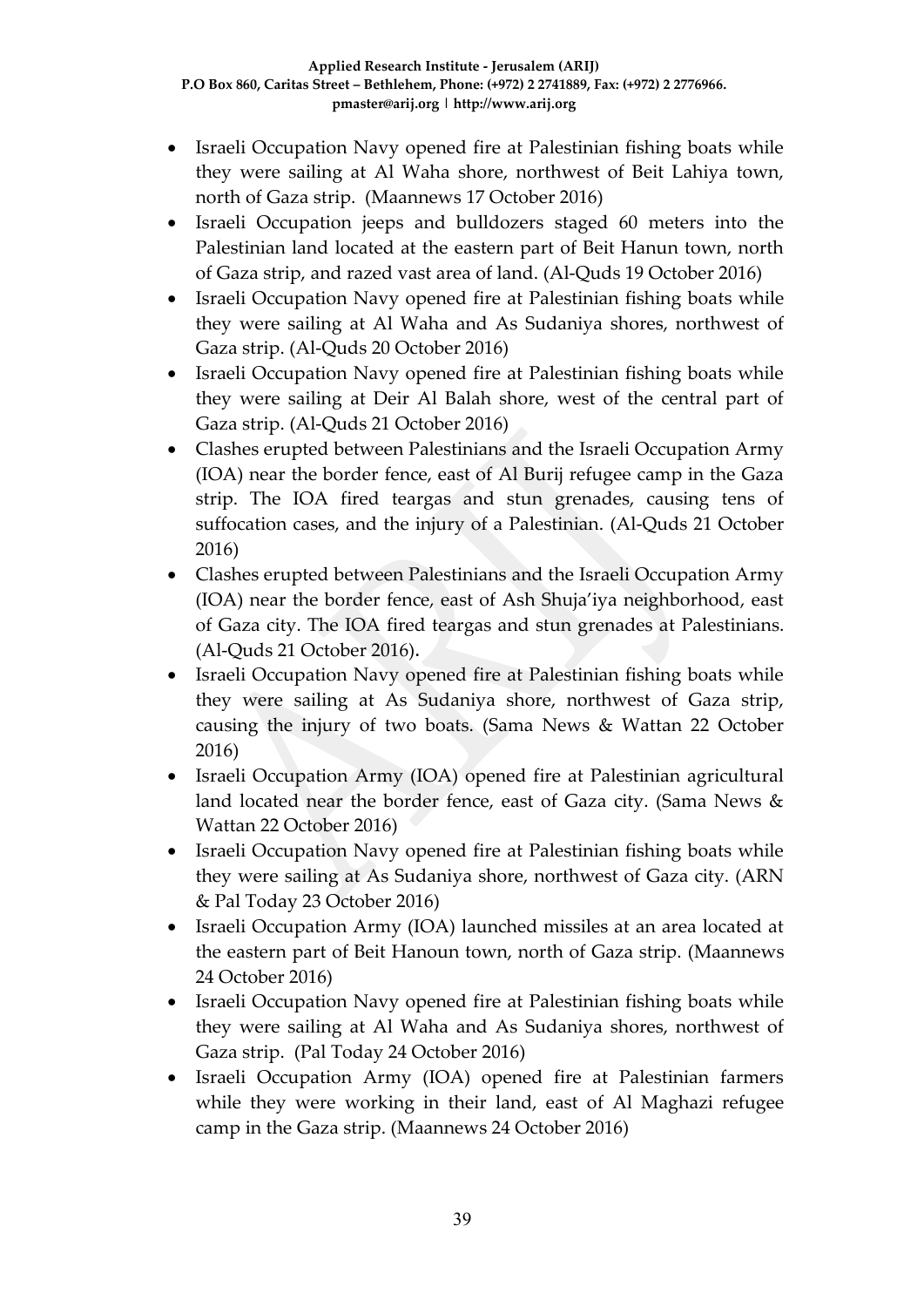- Israeli Occupation Navy opened fire at Palestinian fishing boats while they were sailing at As Sudaniya and Al Waha shores, northwest of Gaza strip. (Al-Quds 25 October 2016)
- Israeli Occupation Army (IOA) opened fire at Palestinian farmers while they were working in their land in Abu Safiya area, east of Jabaliya town, north of Gaza strip. (Al-Quds 25 October 2016)
- Israeli Occupation Army (IOA) opened fire at Palestinian farmers while they were working in their land near the border fence in Abu Samra area, northwest of Beit Lahiya town, north of Gaza strip. (Al-Quds 25 October 2016)
- Israeli Occupation Army (IOA) opened fire at Palestinians while they were near the border fence at the eastern parts of Al Burij and Al Maghazi refugee camps in the Gaza strip. (Al-Quds 25 October 2016)
- Israeli Occupation bulldozers escorted by the Israeli Army staged 150 meters into Palestinian agricultural lands, located near the border fence, east of Al Burij refugee camp in the Gaza strip. (Wafa 26 October 2016)
- Israeli Occupation Army (IOA) opened fire at Palestinian lands located near the border fence, east of Al Khaza'a town, east of Khan Younis city, south of Gaza strip. (Safa 26 October 2016)
- Israeli Occupation Army (IOA) opened fire at Palestinian houses and land, at As Sanati area, east of Abbsan town, east of Khan Younis city, south of Gaza strip. (Safa 26 October 2016)
- Israeli Occupation Navy opened fire at Palestinian fishing boats while they were sailing at Rafah shore, southwest of Gaza strip. (Safa 26 October 2016)
- Israeli Occupation jeeps and bulldozers staged 150 meters into Palestinian agricultural land, east of Al Burij refugee camp in the Gaza strip, razed vast area of land and erected earth mounds in the area. (Wafa 27 October 2016)
- Israeli Occupation Navy opened fire at Palestinian fishing boats while they were sailing at As Sudaniya and Al Waha shores, northwest of Gaza strip. (Wafa 27 October 2016)
- Clashes erupted between Palestinians and the Israeli Occupation Army (IOA) near the border fence, east of Ash Shuja'iya neighborhood at the eastern part of Gaza city. The IOA fired teargas and stun grenades, and rubber bullets, causing tens of suffocation cases and the injury of a Palestinian. (Al-Quds 28 October 2016)
- Clashes erupted between Palestinians and the Israeli Occupation Army (IOA) near the border fence, east of Al Burij refugee camp in the central of Gaza strip. The IOA fired rubber bullets and teargas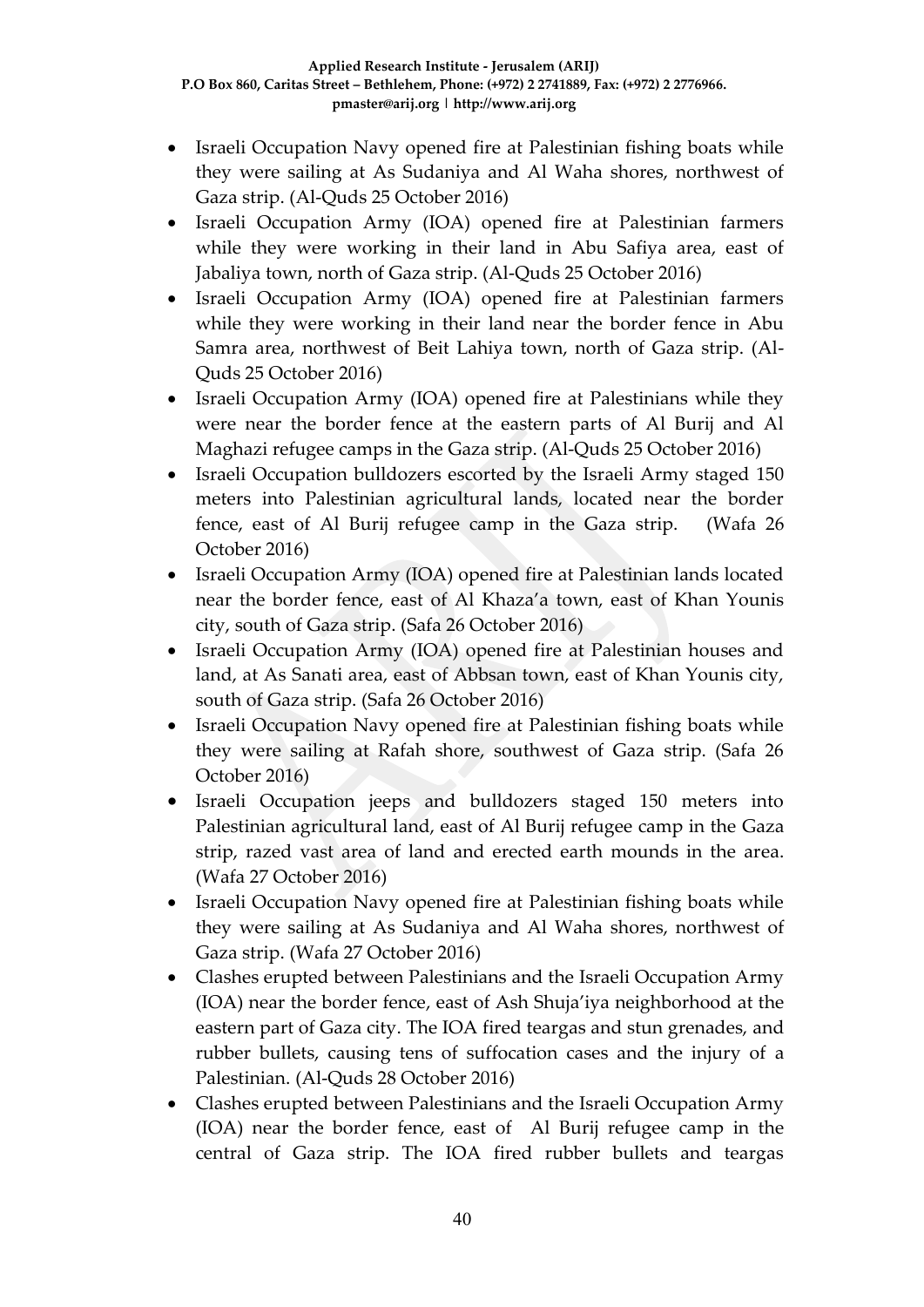grenades, causing the injury of two Palestinians and tens of suffocation cases. (Al-Quds 28 October 2016)

- Israeli Occupation Army (IOA) opened fire at Palestinian houses and land, located near the border fence, east of Khan Younis city, south of Gaza strip. (Al-Quds 28 October 2016)
- Israeli Occupation Navy opened fire at Palestinian fishing boats while they were sailing at Al Waha and As Sudaniya shores, northwest of Gaza strip. (Al-Quds & Wafa 29 October 2016)
- Israeli Occupation Army (IOA) opened fire at Palestinian houses and land located near the border fence, at the eastern part of Gaza strip. (Orient FM 30 October 2016)
- Israeli Occupation Navy opened fire at Palestinian fishing boats while they were sailing at As Sudaniya shore, northwest of Gaza city, causing the injury of a Palestinian fisherman, identified as: Rami Bakir (39 years), (Safa & Orient FM 30 October 2016)
- Israeli occupation jeeps and bulldozers staged few meters into the eastern part of Al Khaza'a town, east of Khan Younis city, south of Gaza strip, and razed vast area of land. (Safa 31 October 2016)

### **Others**

 **Peace Now Settlement Watch: Plan Promoted for a New Settlement Near Shiloh.** On Wednesday, September 28th, two plans were promoted by the Civil Administration's Higher Planning Committee (HPC): one plan for a new settlement east of Shilo (approved for depositing), most likely meant for the settlers of the illegal outpost o Amona, and another for a new industrial zone west of Ramallah (approved for validation). see details below. 1. Approval for depositing of a plan for a new settlement east of Shiloh. 98 housing units were approved for depositing, which are part of a larger plan for 300 housing units (The 202 remaining units have not yet been promoted). The lands are lands of the village of Jalud that were declared as "state lands." The Israeli Government is likely to argue that it is "only" an expansion of an existing settlement, however, it is located approx. 1 km from Shvut Rachel (which is an outpost that was recently approved as an official settlement, located 1 km from Shiloh. both the new plan and Shvut Rachel are officially considered "neighborhoods" of Shilo but in fact are independent settlements). Based on [previous](http://trailer.web-view.net/Links/0X56564E9301DE2A9F01CC14A1E7EE9F377B88B150D94BE34F5C06A65779AC8CD1381000166AAFD273AE8BD5ED3361B96F5D70AA20A944EAE722130F0C6CDBDB209984675BDDB0AF1B.htm)  [publications,](http://trailer.web-view.net/Links/0X56564E9301DE2A9F01CC14A1E7EE9F377B88B150D94BE34F5C06A65779AC8CD1381000166AAFD273AE8BD5ED3361B96F5D70AA20A944EAE722130F0C6CDBDB209984675BDDB0AF1B.htm) we estimate that this is the plan for the settlers of the illegal outpost of Amona, that are expected be evicted by the 26th of December 2016 according to the High Court's ruling. It is likely that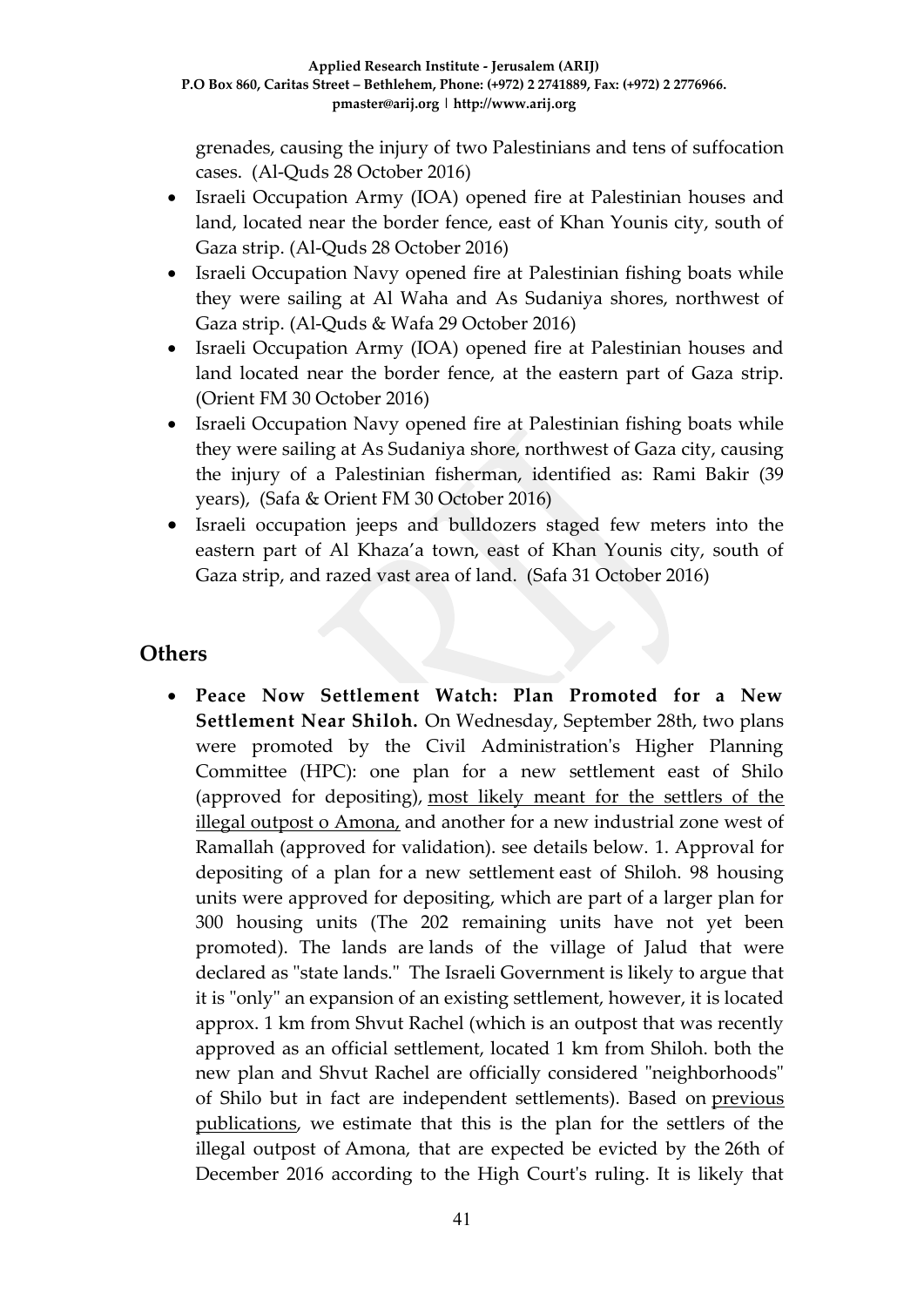this will be a part of the "compensation deal" for the settlers - who lost Amona but we give a whole new settlement with a potential for 300 units. The HPC will now publish an ad announcing the depositing of the plan and then will allow the public time to file objections. After the objections will be heard, the HPC may convene to approve the plan for validation. This is not likely to be completed by December, meaning that the Israeli government might ask the court for a postponement of the fulfillment of the verdict on Amona, or, alternatively, will build them a temporary site through "fast track" approvals. 2. Approval for validation of a new industrial area, west of Ramallah, close to the Green Line. This is the final approval required. After the bureaucratic procedures are completed, the plan will be published as valid and two weeks later construction permits can be issued. The new industrial zone can be considered as another kind of settlement as the Israeli government will be encouraging investors to build their factories in this area, which is potentially highly attractive for industries because of its close proximity to both Tel Aviv and Jerusalem. [\(Peace Now](http://peacenow.org/issue.php?cat=blog#.V_H35Pl96M-) 1 October 2016)

 Bennett: We Must Act Now and 'Give Our Lives' for the Annexation of the West Bank. Education minister and Habayit Hayehudi leader says will act to legalize Amona outpost, set to be evicted by year's end. 'We have to mark the dream, and the dream is that Judea and Samaria will be part of the sovereign State of Israel,' he says. Education Minister and Habayit Hayehudi leader Naftali Bennett said Thursday that "we must give our lives" for the cause of annexing the West Bank to Israel. Bennett, who was speaking at a at a conference in Jerusalem in memory of settler figure Hanan Porat, also criticized Prime Minister Benjamin Netanyahu over the plans to evict the illegal outpost Amona by the end of the year . "On the matter of the Land of Israel, we have to move from holding action to a decision," Bennett said. "We have to mark the dream, and the dream is that Judea and Samaria will be part of the sovereign State of Israel. We have to act today, and we must give our lives. We can't keep marking the Land of Israel as a tactical target and a Palestinian state as the strategic target ". Bennett didn't mention Netanyahu by name, but criticized the prime minister's statements in favor of the two-state solution. Bennett also made a veiled attack at the Supreme Court over its rulings on Amona and on the eviction of other illegal West Bank outposts . "Like Hanan said, we have no right to divide the land," Bennett said. "Not with words, not with actions, not by silent acquiescence, not with quiet excuses. Not by politicians and not by jurists," the education minister said. "The path of concessions,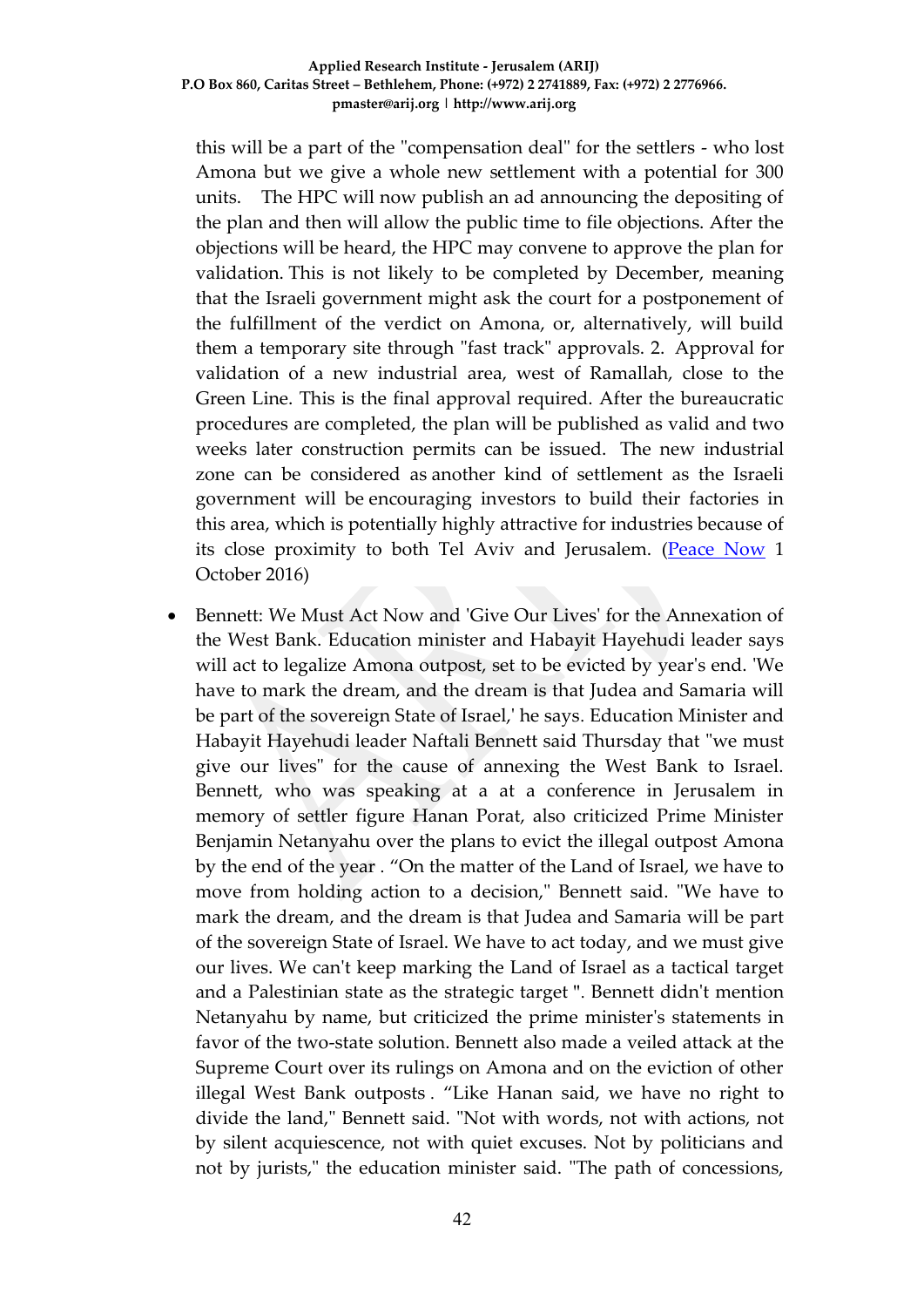the path of dividing (the land), has failed ". Bennett also blasted leftists groups that filed petitions to the Supreme Court demanding the eviction of illegal outposts built on private Palestinian land, claiming that they were trying to circumvent the people's will with legal measures. "Those who don't view the settlement in the Land of Israel kindly, have given up the heart of the people of Israel," he said . "I can't not comment on the gathering storm over thousands of homes in Judea and Samaria," Bennett said, promising to lead a strategic solution for all Israeli settlements: "I hereby announce: We take responsibility. No more tactical solutions – but strategic regularization," he said. Tzipi Livni, co-chair of the Zionist Union and a former foreign minister blasted Bennett's remarks, saying that he has finally shed his mask: "Bennett's dream and the minority that he represents are the nightmare of all the people of Israel: A state with an Arab majority, with a continuous violent conflict ". The Supreme Court has ruled that Amona, which was built on private Palestinian land, must be evacuated by the end of the year. The state has since proposed that the residents of Amona be relocated to a planned new settlement in the area of Shvut Rachel. On Tuesday, the U.S. blasted the plans, saying the plans violate Netanyahu's commitment not to build new West Bank settlements. [\(Haaretz](http://www.haaretz.com/israel-news/1.746266?utm_content=%24sections%2F1.746266&utm_medium=email&utm_source=smartfocus&utm_campaign=%24segmentId&utm_term=20161006-23%3A10) 6 October 2016)

- The Israeli Civil Administration submitted a building scheme in Al Quds Daily Newspaper for Public Review**<sup>3</sup>** . The Regional Plan No. (1567/17/07), Mandate scheme RJ/5, parts of basin number 16, parts of the plots no. 0, 11, 22, 23, 24, 46, 47, 49, 52, 53, in Mikhmas village in Ramallah governorate. The plan aims determinate the land for residential areas and road networks. (Al-Quds 6 October 2016)
- West Bank Land Was Given to Farms in Israel. Rural communities in heart of Israel use Palestinian land granted to them in 80's by Israel Lands Authority. Several rural communities in central Israel are working land located across the pre-1967 border that was improperly allocated to them by the Israel Lands Authority, Haaretz has learned. The Civil Administration has launched an investigation of the matter following a query from Haaretz. The land – an estimated 15,000 dunums (375 acres), over which the ILA has no jurisdiction – is located near the settlement of Mevo Horon near the pre-1967 border. The communities which were given the land for cultivation are all moshavim in the Mateh Yehuda Regional Council, outside Jerusalem. They include Mesilat Tzion, Even Sapir, Eshtaol, Taoz and Naham ,

1

<sup>3</sup> It is the last step before approving the building scheme, after which, building permits and tenders may be issued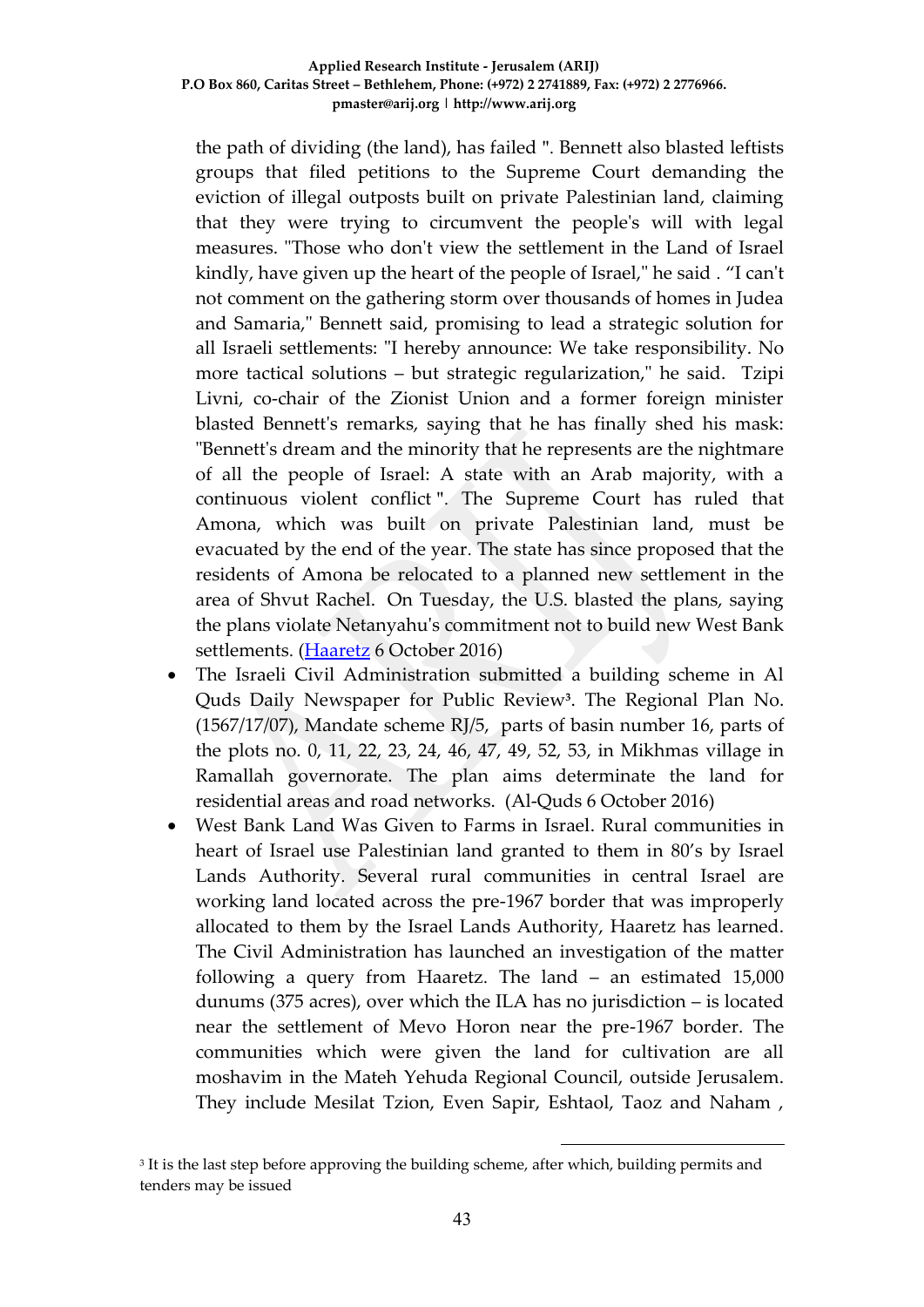which are all on the Israeli side of the border, also called the Green Line. Members of the moshavim confirmed to Haaretz that they are working this land. "It's true, but we have only 150 dunums [on the other side of the Green Line]. I got it like that, when I got here, so you have to ask the ILA," an individual from Mesilat Tzion said. "They raise mainly non-irrigated crops there. I don't know when it happened, it certainly was before I got here," he added. "We work with the ILA and under their supervision," said a member of Moshav Naham, located near Beit Shemesh. "It's from back in the '80s, it's decades". Conversations with officials familiar with the details said the Authority allocated the land more than 30 years ago, but had no right to do so. But as far as the moshavim working the land are concerned, they are legally leasing the land. Dr. Ronit Levine Schnur, of the Interdisciplinary Center, Herzliya, and a former legal consultant to the Civil Administration, said that one method of allocating the land was to grant the World Zionist Organization permission to use it, since that organization is allowed to give it to any other entity to settle. "Whether it's an illegal outpost or a community in Israel, it doesn't matter," she added. Levine Schnur, who served as a Civil Administration consultant until about 2010, said she had seen documents showing that the Israel Lands Authority had allocated land near Mevo Horon. However, she could not confirm whether these are the same lands the moshavim were given. "It's a very, very problematic location, the Latrun enclave, they may not have been precise about the [border] lines". Palestinians from three villages that existed in the Latrun area until the 1967 Six-Day War say the land is theirs, and that they have documents to prove it. Dima Abu Gosh, from East Jerusalem, was born in the village of Imwas, which was demolished after the Six-Day War. Her father has official documents from the land registry office proving ownership of some of the land, she told Haaretz. "The other residents don't want to go to the Israeli courts. We are discussing it, and we might want to do it in the future". Haider Abu Ghosh , who was a14 year-old resident of Imwas when the Six- Day War broke out, says he remembers the land in question clearly. "The crops and some of the roads in the area are on land that was ours before 1967," says Abu Ghosh. According to anti-settlement activist Dror Etkes of Kerem Navot, an NGO that researches land ownership in the West Bank, there is no doubt the Palestinians own that land. "Aerial photos show that this land was worked by Palestinians who lived here before the villages were demolished. It's not clear how the Israel Lands Authority got its hands on it," Etkes said, "but it was clearly not in the Authority's jurisdiction to hand it over to other entities". This is not the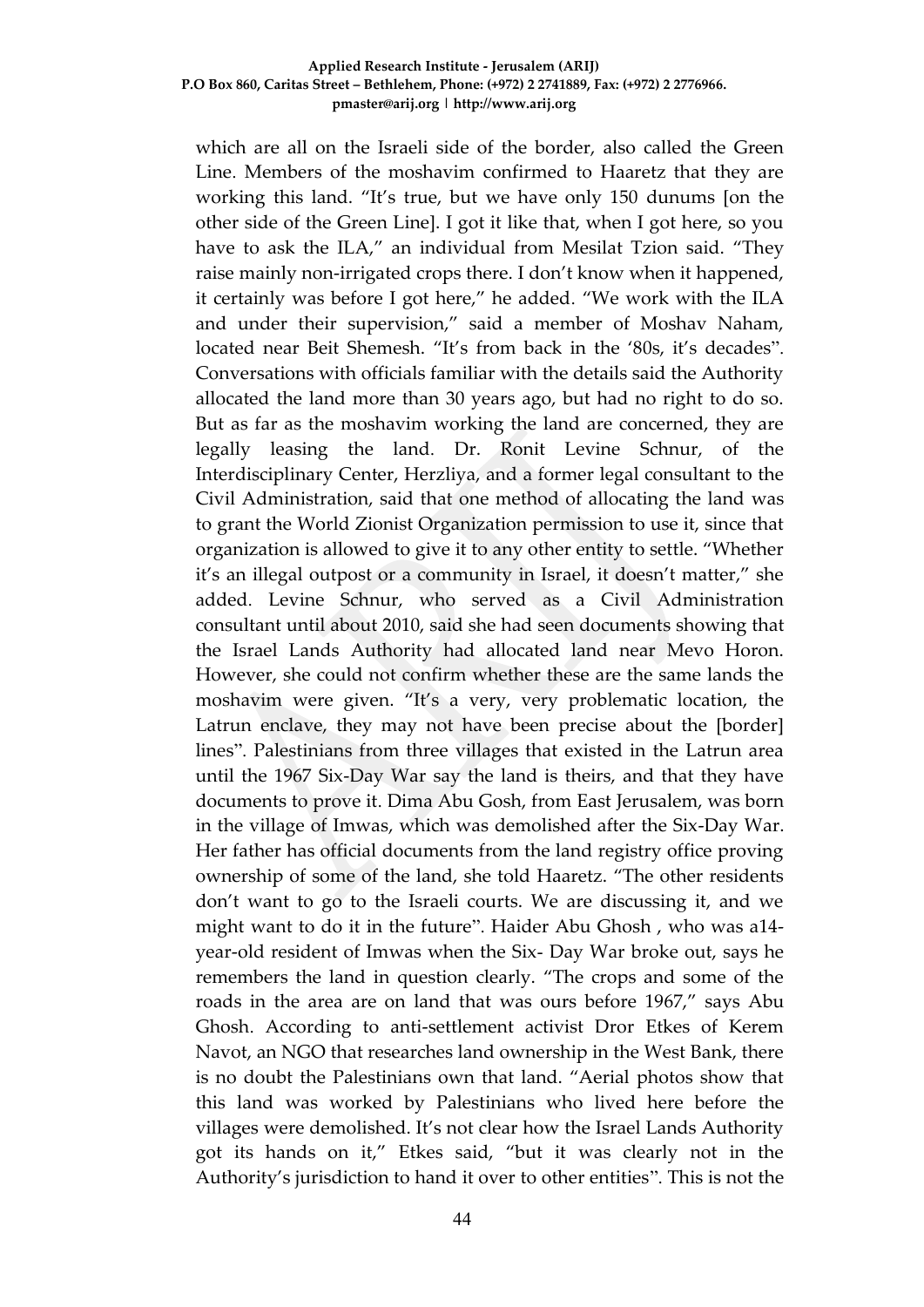first time the Authority has acted beyond the scope of its powers, which are limited to the State of Israel within the Green Line. In 2013, the Authority conceded that it had given private Palestinian land in the north to Kibbutz Merav in the 1980s. The kibbutz, located on Mount Gilboa, worked the land until a few weeks ago, as reported in Haaretz. The kibbutz evacuated the area, incurring major economic damage, Merav's business director told Haaretz. The land now lies unused, because the Palestinians who claim to own it are on the other side of the separation barrier and have no access to it. The Mateh Yehuda Regional Council said: "Each community has a lease contract with the Israel Lands Authority, which is the body responsible for this matter." The Israel Lands Authority did not respond for this report. [\(Haaretz](http://www.haaretz.com/israel-news/.premium-1.747171) 13 October 2016)

 Under Right-wing Pressure, Netanyahu to Ask Court for Further Delay in Evacuating West Bank Outpost. Far-right Minister Naftali Bennett pressures Netanyahu for a six-month delay. The High Court has already postponed the demolition of Amona several times. The state will ask the High Court of Justice for a six-month delay in evacuating the illegal West Bank outpost Amona, Prime Minister Benjamin Netanyahu and Habayit Hayehudi leaders Naftali Bennett and Ayelet Shaked agreed in a meeting Thursday. The meeting, also attended by Attorney General Avichai Mendelblit, was held after Education Minister Bennett threatened Netanyahu overnight that his party might cause a crisis for the governing coalition if the state did not petition the court for a delay. The High Court has already given the state two years to arrange Amona's evacuation. Over the past six months, the Defense Ministry and the attorney general were supposed to come up with a solution that would allow the outpost's demolition. On Monday, Bennett had asked Netanyahu for an urgent meeting, which was held on Wednesday after Yom Kippur ended. In the meeting, Bennett asked Netanyahu to be more involved in finding a solution for Amona's residents. In a meeting Thursday attended by Netanyahu, Bennett, Shaked and officials from the defense and other ministries, it was agreed to petition for a delay . After delaying the evacuation of Amona a number of times, the High Court ruled that it must be demolished by December 25. On Thursday, Mendelblit suggested a relocation of Amona residents to alleged absentee property nearby, but a source at the Justice Ministry told Haaretz that the attorney general's position was an "international mistake, unrealistic and not feasible". MK Tzipi Livni (Zionist Union), a former justice minister, criticized the government's move. "As usual, the government decides not to decide on Amona – sending the ball back to the High Court. Later they will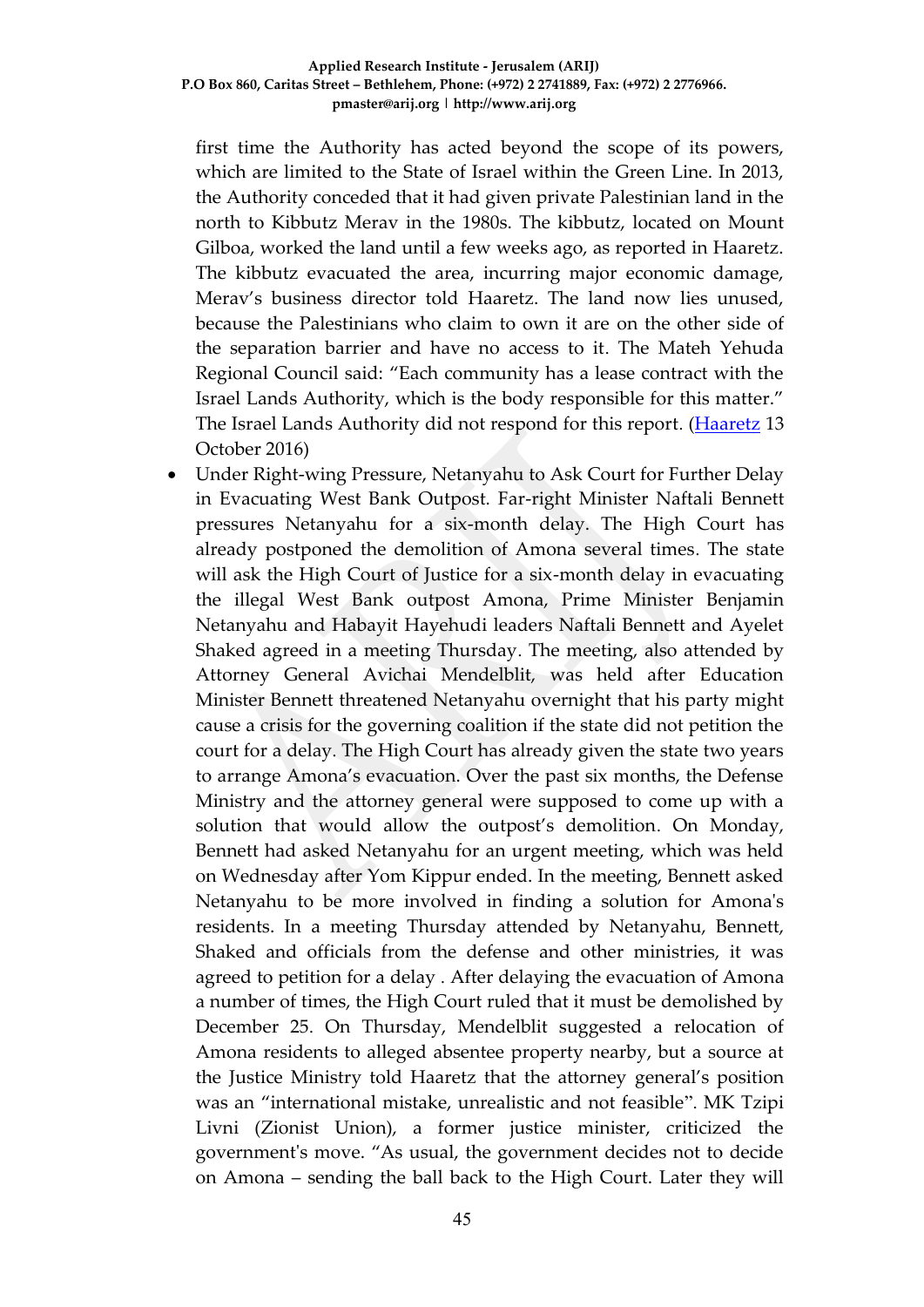complain … and attack the court," she said. A Habayit Hayehudi source said the goal was to let Amona stay on the same hilltop but not at its current location. He declined to give details, and Amona residents say that when Bennett spoke with them earlier this week, he would not elaborate on the proposal. Habayit Hayehudi sources say one option is an Economic Arrangements Bill that would enable the appropriation of private Palestinian land. Still, such a law would probably be struck down by the High Court, and the attorney general has already called such a bill unconstitutional. On Monday, Bennett and Shaked met separately with residents of Amona and the settlement of Ofra to discuss the planned demolitions there. Nine homes in Ofra are slated for demolition in February. The meeting was scheduled because it had become clear that the absentee-property variant had low chances of success. This plan would make it possible to move Amona to adjacent plots of land. But Palestinians from nearby villages have presented the Civil Administration with documents they say prove their ownership of the vast majority of the land. Even some advocates of the plan now admit it cannot be implemented if the Palestinians' claims are solid. According to a person at Bennett's meeting with Ofra residents, the minister said that he could not prevent the demolition of the homes because of the High Court ruling, and that Shaked agreed. Nor would either minister promise to break up the coalition if the demolition proceeded. Local people allegedly reacted with despair. Also, earlier this week, the Civil Administration received an objection regarding another plot of land, further reducing the area where the Civil Administration had hoped to build at least temporary housing. [\(Haaretz](http://www.haaretz.com/israel-news/.premium-1.747242) 13 October 2016)

• Jewish presence in East Jerusalem up  $40\%$  since  $2009 - NGOs$ . Data collected by left-wing Israeli groups Peace Now, Ir Amim published as UN Security Council meets on 'illegal settlements' A report by two leftwing Israeli NGOs reportedly claims the number of Jewish residents in Palestinian neighborhoods in East Jerusalem has grown by almost 40 percent over the past seven years. According to advance data from the report, to be published jointly by Peace Now and Ir Amim, the number of Jewish residents in the so-called Holy Basin area of the Old City of Jerusalem has grown by 70% since 2009, and the number of housing units earmarked for Jews has doubled during that time. The report will also reportedly claim the number of Jewish residents in Palestinian neighborhoods of East Jerusalem has grown by 40% since 2009, while the number of housing projects in Eastern Jerusalem intended for use by Jews has grown by a parallel 39%. The data was published Friday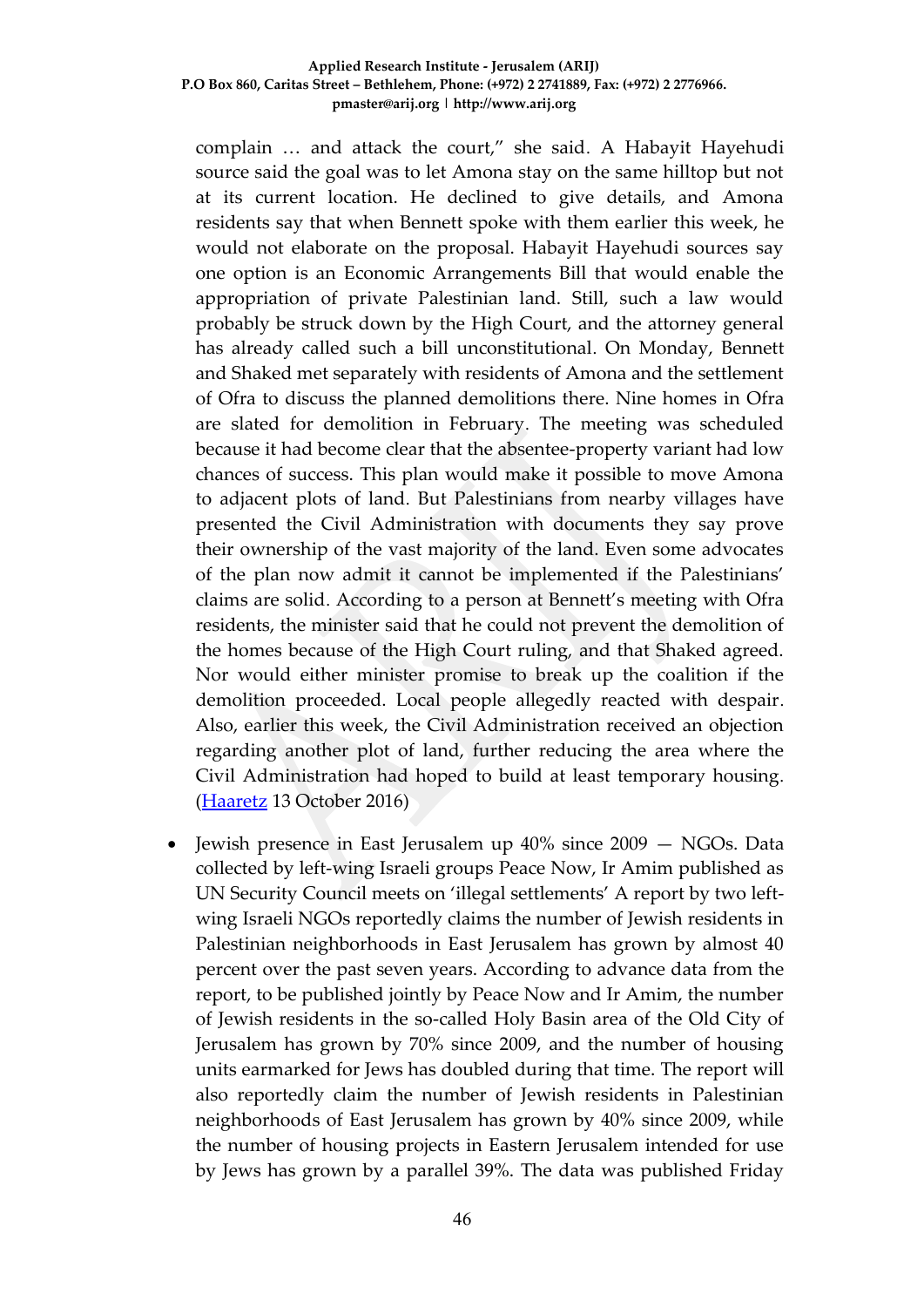by the Hebrew-language Walla website ahead of the release of the report, as the UN Security Council was [meeting](http://www.timesofisrael.com/un-discusses-settlements-includes-speeches-from-btselem-peace-now/) to discuss Israel's "illegal [settlements"](http://www.timesofisrael.com/un-discusses-settlements-includes-speeches-from-btselem-peace-now/) in a special session co-sponsored by Egypt and Malaysia. According to Peace Now and Ir Amim, until 2009 — when Prime Minister Benjamin Netanyahu was elected for his second term — there were 102 compounds inside Palestinian neighborhoods, housing some 2,000 Jewish residents. Since then, another 40 compounds have been added for an additional 778 Jewish residents. Thirty-one of the new compounds are inside the Holy Basin, four are in the Old City and five more are in other neighborhoods. In the Holy Basin specifically, there was an increase of 60% in the number of new "settlement compounds," as they are called in the report. According to the two NGOs, some 68 Palestinian families were evicted from the homes they lived in – 60 in East Jerusalem's Sheikh Jarrah neighborhood and eight others in the Muslim Quarter. Some 55 of evacuations took place over the past two years, and there remain an additional 300 families in the Holy Basin who are under constant threat of being evacuated or their homes being demolished, the NGOs say. The report also says the Housing Ministry budget to secure Jewish residents of East Jerusalem has risen from NIS 37.6 million (\$9.8 million) in 2009 to NIS 82.4 million (\$21.5 million) today. The security budget per capita grew in Jerusalem by 54%, and the sum allotted to defending each Jewish resident in a Palestinian neighborhood today stands at NIS 2,750 per month (\$720). The NGOs also say settler organizations use different strategies to turn Batan al-Hawa, a predominantly Arab area of Silwan in East Jerusalem, into "the largest settlement compound in the heart of a Palestinian neighborhood in the Old City, while uprooting a hundred Palestinian families from the area." "Uprooting families from Batan al-Hawa is another violent move by the authorities against the Palestinian population of East Jerusalem," the organizations were quoted by Walla as saying. "Together with collective punishment, selective enforcement and policing of the Palestinian population in East Jerusalem, the state's institutions, whether directly through the general custodian or indirectly by turning a blind eye to what is going on with land registrations at the Justice Ministry, are helping to expel dozens of families and to leave them homeless." "The settlers' moves in Silwan, near the Old City and the Temple Mount compound, aided by the state, escalate the conflict in Jerusalem even more, increase desperation and frustration, push the chance to reach a diplomatic agreement further away and only serve to put Jerusalem again and again in a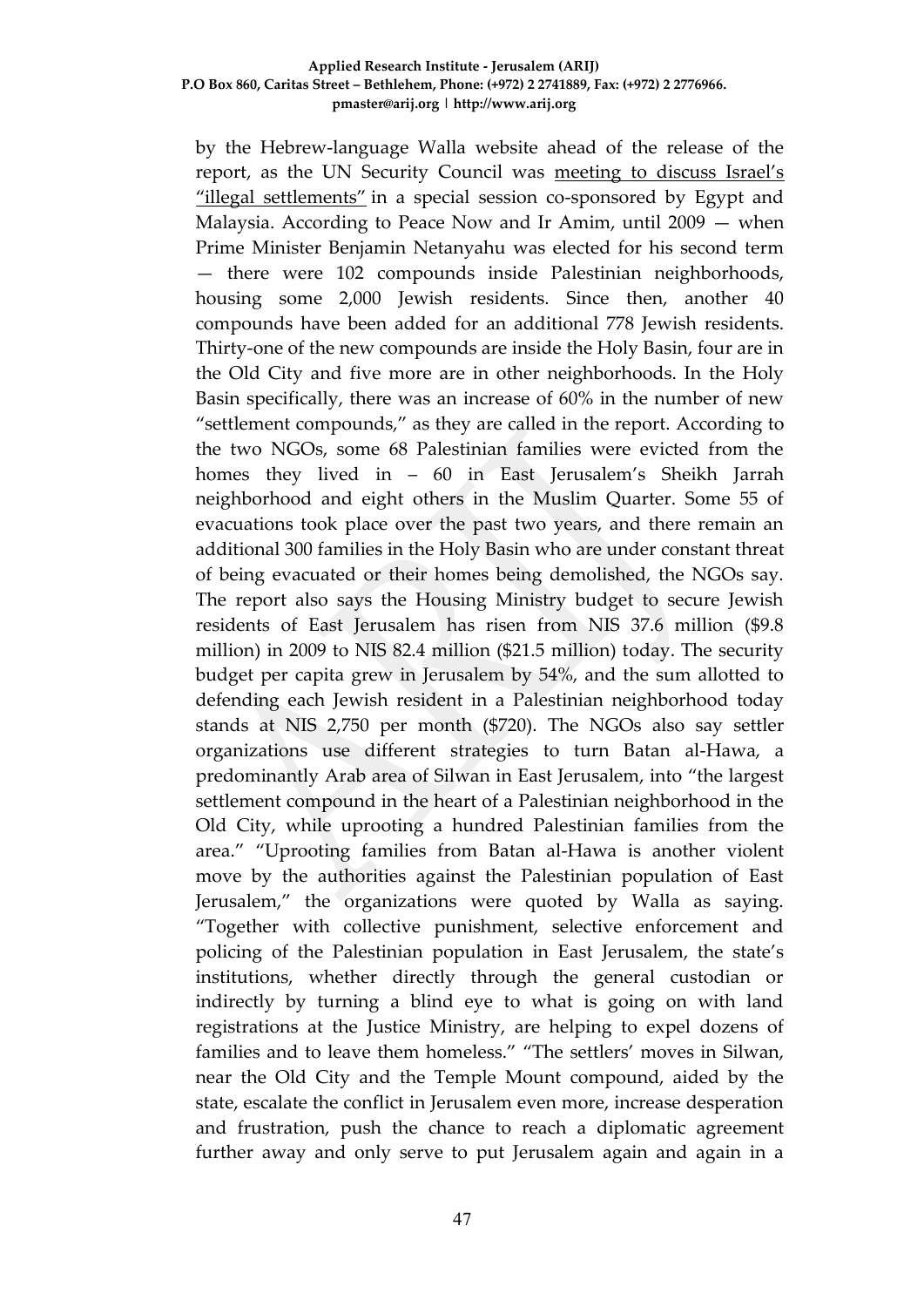cycle of violence," the organizations said. [\(Time of Israel](http://www.timesofisrael.com/jewish-presence-in-east-jerusalem-up-40-since-2009-ngos/) 14 October 2016)

 U.S. Tells UN Security Council: Israeli Activities in West Bank Creating One-state Reality. Security Council holds special session on Israeli settlements as 'obstacle to peace'; Russia: Without two-state solution, threat to Israel will grow; Israeli official: Claims recycle Palestinian demand that Palestine be free of Jews. Israeli policies in the West Bank and in East Jerusalem, and particularly continued settlement construction were severely criticized in a special UN Security Council session on Friday. The meeting, titled "Illegal Israeli Settlements: Obstacles to Peace and the Two-State Solution," did not involve a vote. It was held at the behest of member states Egypt, Venezuela, Malaysia, Senegal and Angola, with a push from the Palestinians. The initators made use of the Arria Formula clause, allowing them to call for debates on subjects of specific interest to them. Attendance is not mandatory . The U.S. representative to the session said that the U.S. is "deeply concerned and strongly opposes settlements which are corrosive to peace." He said that Israeli activities in the West Bank, primarily settlement construction, "creates a one state reality on the ground". Deputy U.S. Ambassador to the UN David Pressman noted that there is dramatic rise in the demolition of Palestinian homes, primarily in Area C of the West Bank. The U.S. calls on both sides to adopt policies and take immediate steps toward "implementing the two-state solution," he said. Pressman further condemned Palestinian terror attacks on Israelis, and said that Palestinian figures who incite violence are sending a message to the international community that they aren't interested in peace . The Russian representative said that the conflict is approaching "the moment of truth." He noted that there is a consensus about the illegality of Israeli settlement construction, house demolitions and violence. "Settlement construction must stop," he said, asserting that it creates "Palestinian enclaves" that are disconnected from the outside world. "Israel needs security, but without the twostate solution, the threat to Israel will grow," he said . The Russian envoy said his country is promoting a meeting between Israeli Prime Minister Benjamin Netanyahu and Palestinian President Mahmoud Abbas in Moscow. The sides have expressed willingness to meet, but no date has been set, he said . Responding to the session, a senior Israeli official said that claims that Jewish communities in the West Bank are an obstacle to peace are baseless. "These claims deny thousands of years of deep connection between the people of Israel and its land – just like it was done yesterday with UNESCO's absurd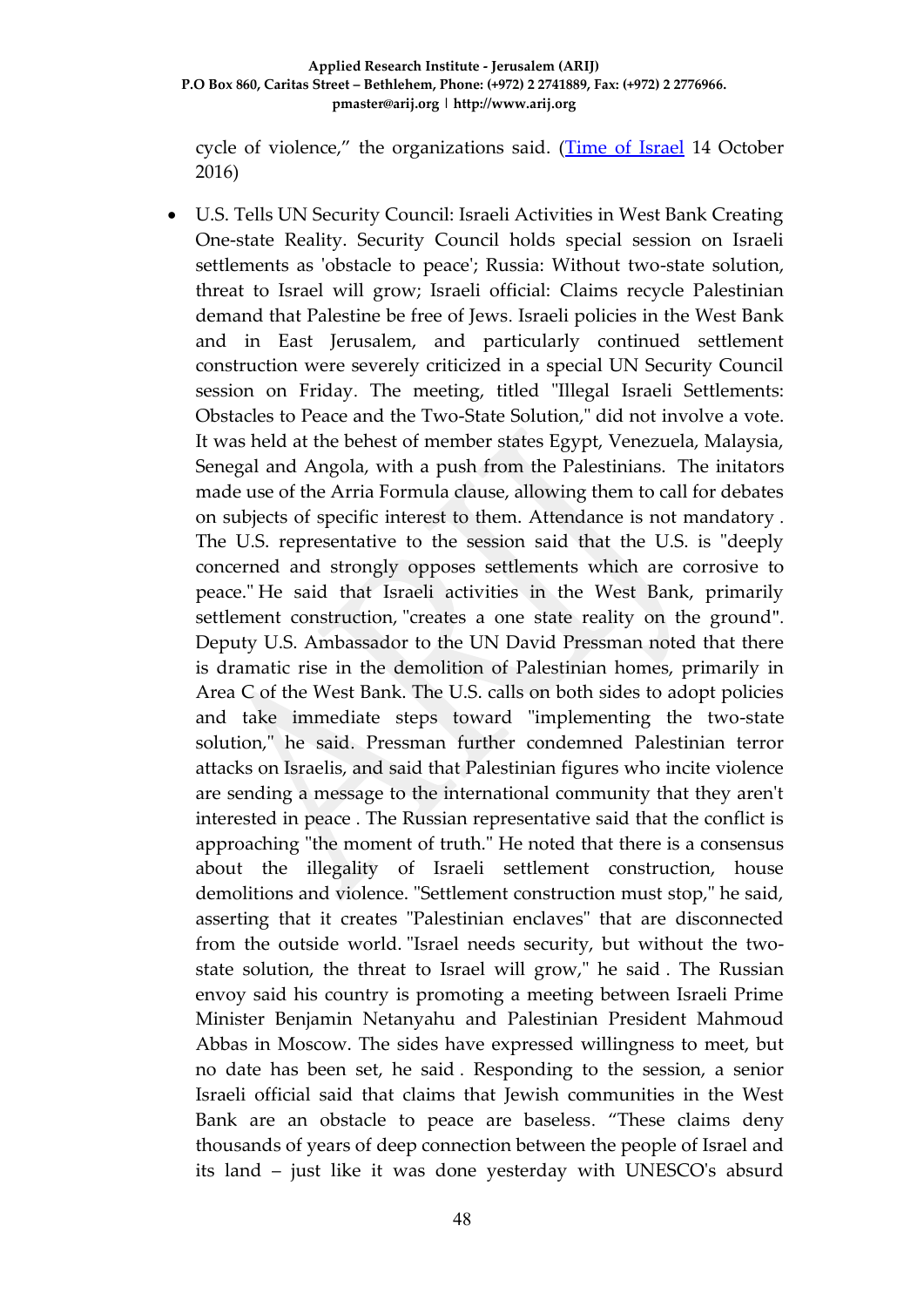decision," the official said. "Referring to Israeli communities as an obstacle to peace recycles the scandalous Palestinian demand that Palestine be free of Jews. In any other case, such a demand would be rejected out of hand. No one would think to say that a condition for peace is that Israel be free of Arabs". "The real obstacle to peace is the continued Palestinian refusal to recognize a Jewish state within any borders," he added. "This refusal is expressed through the demand to cleanse Judea and Samaria of Jews and the relentless Palestinian incitement to terrorism". **B'Tselem: Israel can't maintain occupation, call itself democracy** "Opening the session, Egyptian ambassador to the UN said that Israeli policy includes the destruction of Palestinian homes, forced transfer of Palestinians and appropriation of their land in the West Bank. "There are generations of Palestinians who only know fear and dare not dream of a better future," Amr Abdellatif Aboulatta said. Lara Friedman, director of policy at Americans for Peace Now, the sister organization of the Israeli-based Peace Now, noted at the session that while the meeting deals with human rights, some of the participating states are human rights violators themselves. She added that she has agreed to participate because of how harsh the climate is in Israel for rights groups. These groups' work is too important to be silenced, she said. Friedman noted that the number of Israeli settlers has grown dramatically over the past 20 years due to Israeli government policy. She said that between 2009 and 2015, under Prime Minister Benjamin Netanyahu, the construction of 11,000 new housing units was promoted. Friedman asserted that there is an entire Israeli system dedicated to expanding the settlements . Friedman said that Israeli investment in settlements indicates that the state is trying to thwart the two-state solution, and called on the countries taking part in the session to send a message to Israel on the matter . The executive director of Israeli NGO B'Tselem, Hagai El-Ad, said at the session that the occupation controls all aspects of Palestinians' daily life, and that the Israeli legal system condones the injustice . El-Ad accused Israel of using the peace process to buy time to take over West Bank territories through settlement construction. He said it is the Security Council's moral imperative to send a message to Israel that "it can't occupy another people for 50 years and call itself a democracy." He further asserted that words have no effect on Israel, calling on the Council to take action to end the occupation . The French ambassador to the UN condemned Israeli settlement construction as well as Palestinian terror attacks against Israelis, calling on Palestinian leaders to make efforts to stop them. He said France seeks to promote an initiative to renew the Israeli-Palestinian negotiations vis-à-vis an international peace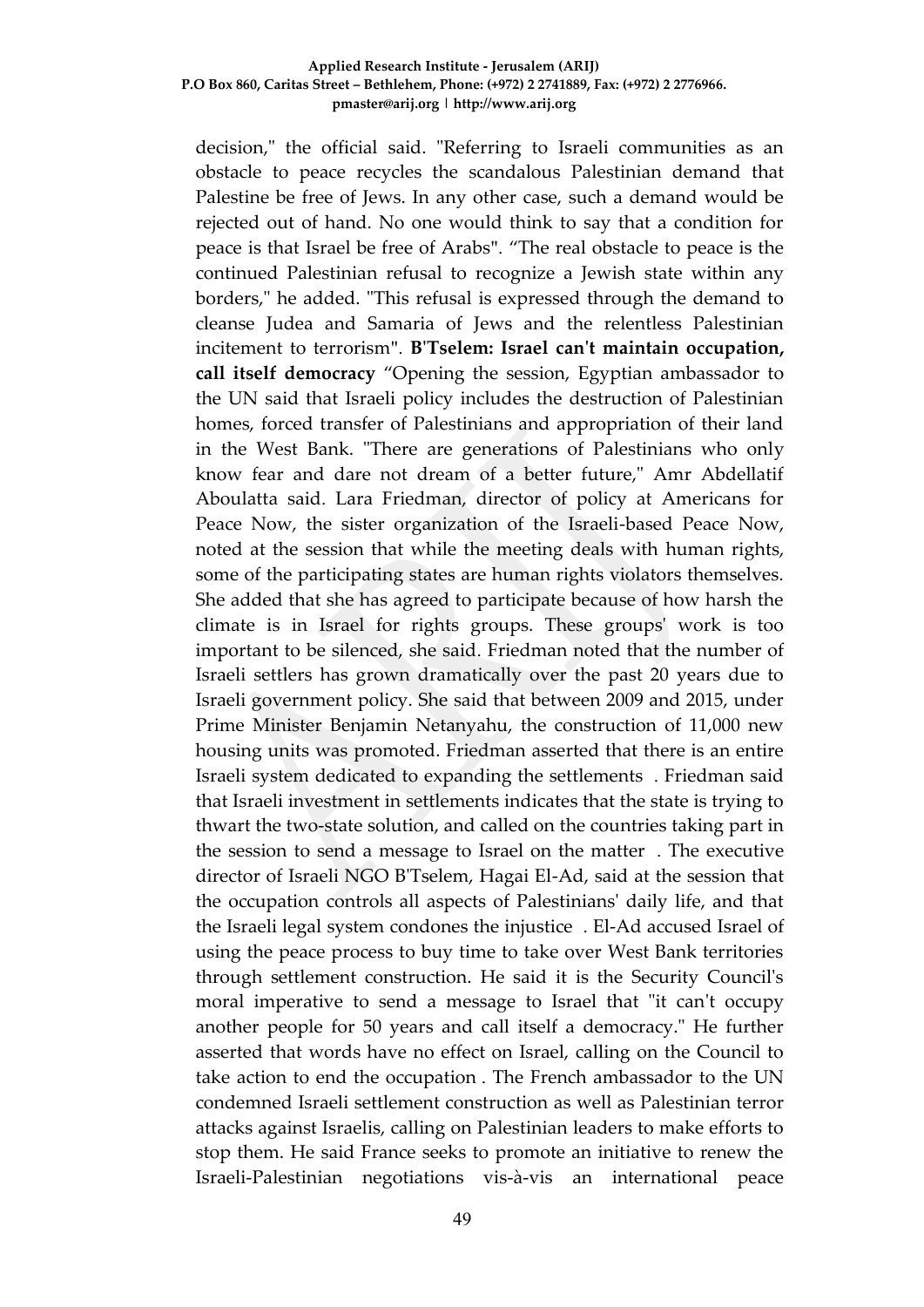conference scheduled for the end of the year . The British ambassador condemned Palestinian terrorism as well. He then said that Israeli settlement expansion is an obstacle to peace and undermines the establishment of a sustainable Palestinian state. He called on Israel to let Palestinians build homes legally . The Venezuelan envoy said the Security Council should be ashamed that it has yet to take action against Israeli violations of international law, and accused the U.S. of blocking all such efforts . The Chinese envoy said the establishment of an independent Palestinian state within the 1967 lines and with East Jerusalem as its capital is the key to solving the Israeli-Palestinian conflict. The Japanese representative said nothing justifies Palestinian violence, but noted that settlement construction is generating frustration among Palestinians, who are losing hope for a state. The Malaysian ambassador said "we don't need to give Israel any more carrots, but more sticks ". Jerusalem officials have expressed concern the atmosphere from the informal meeting could affect the Security Council's monthly meeting on the Middle East on October 28, as well as set the stage for an anti-settlement resolution in the Security Council after the U.S. election in November. In May the group held a Security Council meeting to discuss international protection for the Palestinians in the West Bank, East Jerusalem and Gaza. Palestinian President Mahmoud Abbas told the UN General Assembly last month that the Palestinians would renew their efforts to pass a Security Council resolution condemning the settlements and declaring them illegal. Arab UN ambassadors met in New York on Wednesday to discuss possible articles for a resolution, though Arab states have not reached a consensus on a draft resolution. Senior Israeli officials and Western diplomats believe the Palestinians are unlikely to push seriously for a Security Council resolution on the settlements until after the November 8 U.S. election. The meeting is held a day after the UN's education, science and culture agency, UNESCO, adopted an anti-Israel resolution that disregards Judaism's historic connection to the Temple Mount and casts doubt on the link between Judaism and the Western Wall. [\(Haaretz](http://www.haaretz.com/israel-news/1.747478) 14 October 2016)

**• UNESCO** vote: No link between Al-Aqsa and Judaism. UNESCO today voted on a resolution which denied any Jewish connection to Al-Aqsa Mosque and Al-Buraq (Western) Wall in occupied Jerusalem. Twentyfour member states voted in favour of the resolution, six against and 26 abstained. The proposal was put forward by Egypt, Algeria, Morocco, Lebanon, Oman, Qatar, Sudan and the Palestinians. Outlining that the city is holy to all three monotheistic religions, Judaism, Christianity and Islam, the resolution says Al-Aqsa Mosque and its [courtyards](http://unesdoc.unesco.org/images/0024/002462/246215e.pdf) are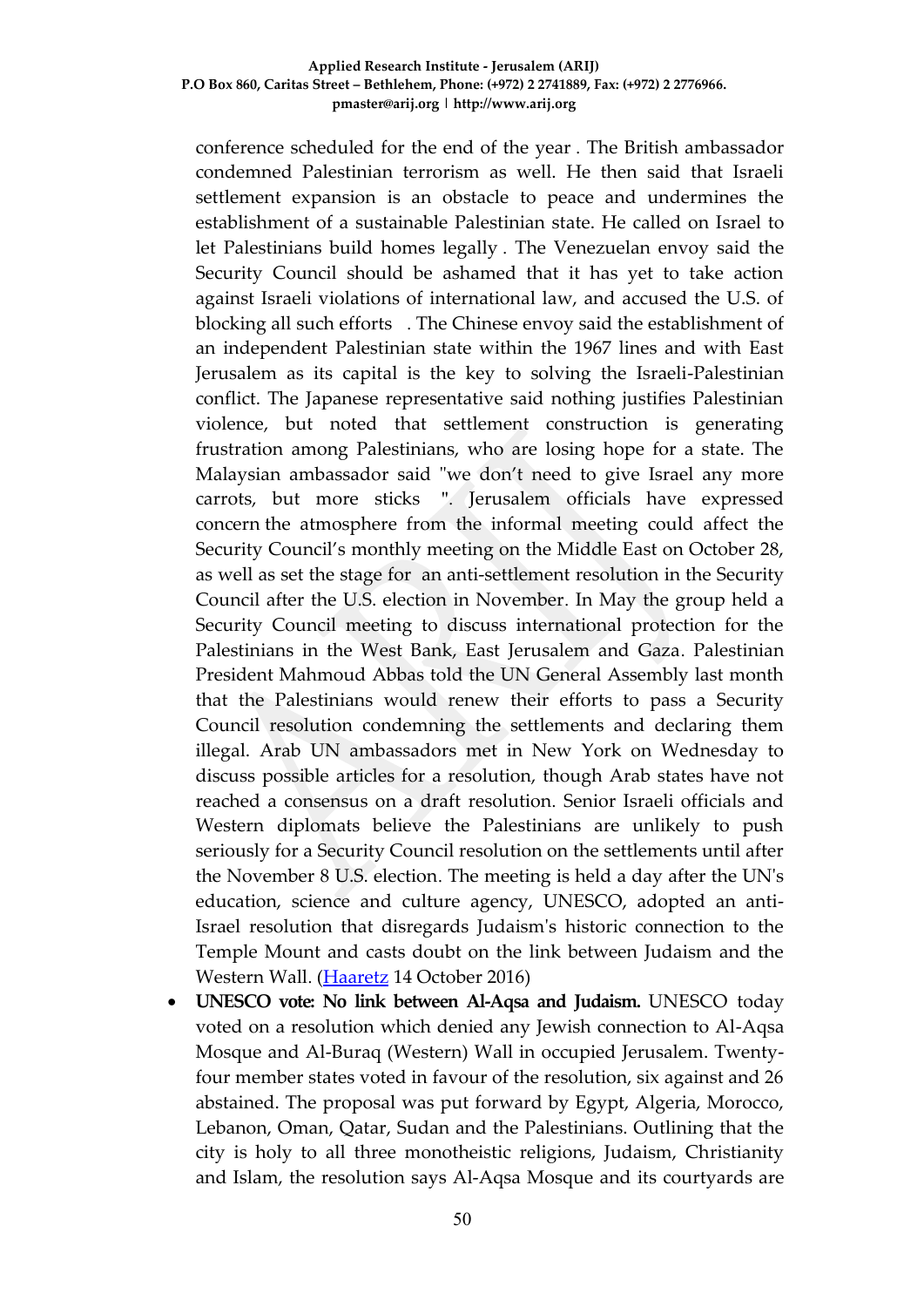only sacred to [Muslims.](http://unesdoc.unesco.org/images/0024/002462/246215e.pdf) Israeli diplomats have over recent weeks attempted to convince UNESCO member states to oppose or at least abstain during the vote. [\(Middle East Monitor](https://www.middleeastmonitor.com/20161013-unesco-vote-no-link-between-al-aqsa-and-judaism/) 14 October 2016)

- Israeli weekly Newspaper of "Kool Ha'ir" revealed that the so called "Euro Israeli" construction company sold out the third building within "Euro project" in Neve Yacouv settlement, north of Jerusalem city, where the project consist of 78 housing units distributed on four buildings, each one consist of 9 floors. According to the company, they sold about 64 housing units, and the implementation in the first two buildings reach to the final stage. Furthermore, the Euro Israeli company implemented three projects in the Israeli settlements, where it's constructed 122 housing units in Har Homa settlement (south of Jerusalem), 24 housing units in Pisgat Ze'ev settlement (north of Jerusalem), 78 housing units in Neve Yacov settlement (north of Jerusalem), 32 housing units in Ariel settlement (north of Salfit governorate), and 96 housing units in Modi'in settlement (west of Ramallah governorate). Moreover, the so called "Tsarvi Shomron" company declared that they sold out all the housing units in the second building in their project in Har Homa settlement. Where the project consist of three buildings, each one consist of 7 floors, with total 142 housing units. Also, the A. Haroun construction company sold out 21 housing units within "Habart project" in Pisgat Ze'ev settlement (north of Jerusalem city), where this project consist of 65 housing units distributed on three buildings. The A. Haroun company also, implemented a project in Gilo settlement (south of Jerusalem city) to build 88 housing units, where the tenders will be issued in the next few months. While the Israeli construction company "Novi Hami'een" implemented the new commercial area at the entrance of Mishor Adumim settlement, with invest reach to NIS 350 million, on 72 dunums of land, included three Purchases areas (the construction area reach to 60,000 square meters) – wedding hall, restaurant areas and parks. Where according to the Israeli resources, the targeted land owned by the Israeli Civil Administration which it sold it out to the construction company by NIS 45 million. (Al-Quds 15 October 2016)
- **FIFA silent on future of settlement soccer clubs. Tokyo Sexwale, chairman of the FIFA Monitoring Committee Israel-Palestine, reported on the results of the meetings in a brief statement, making no explicit mention of the clubs.** FIFA did not make a decision regarding the fate of six [soccer](http://www.jpost.com/Arab-Israeli-Conflict/UN-reminds-FIFA-that-settler-soccer-teams-are-illegal-469967) clubs based in West Bank settlements during the meetings of one its top bodies, the FIFA Council, on Thursday and Friday. Tokyo Sexwale, chairman of the FIFA Monitoring Committee Israel-Palestine, reported on the results of the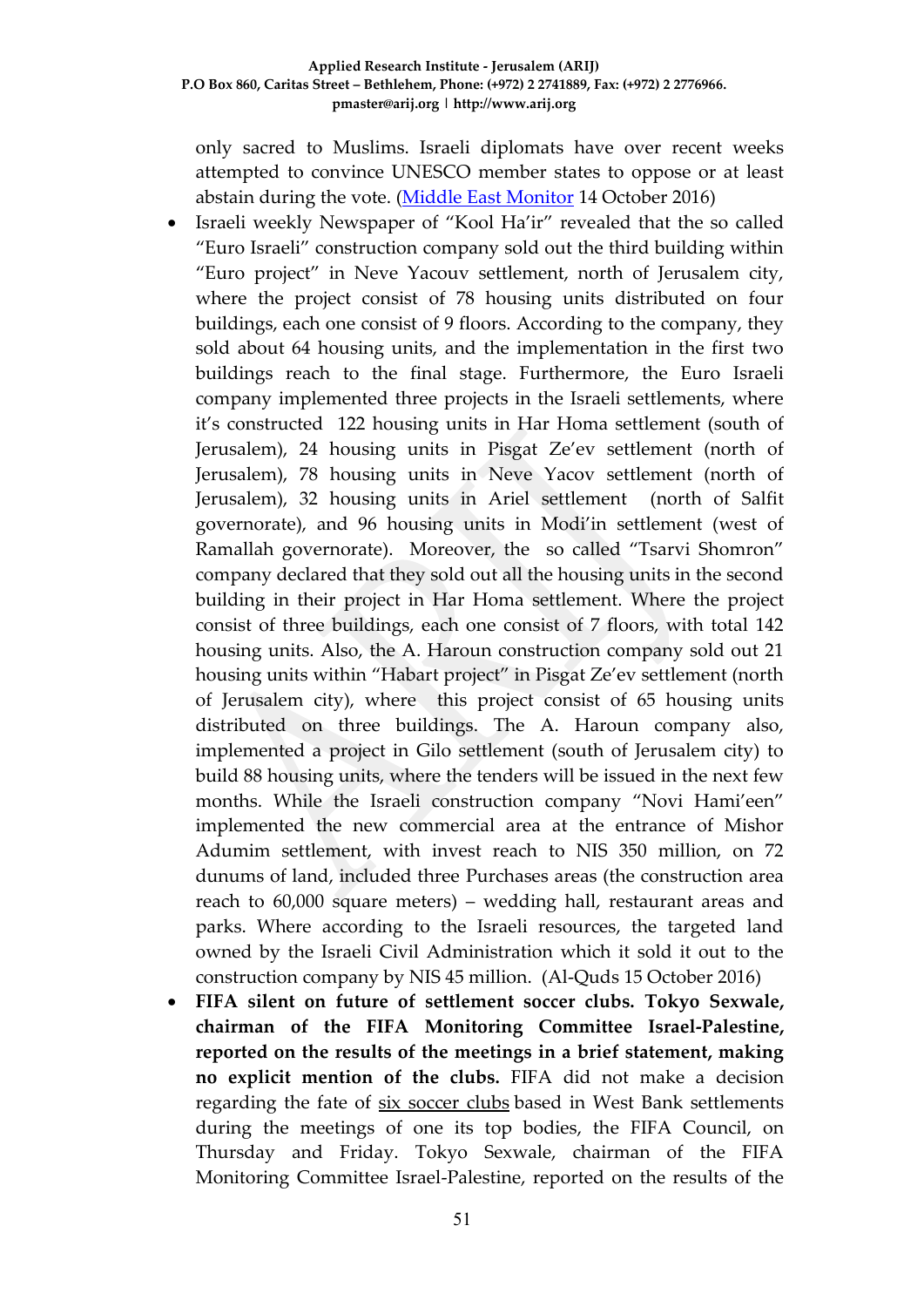meetings in a brief statement, making no explicit mention of the clubs. "We are dealing with a highly sensitive situation in that part of the world, yet at the same time, what is of utmost importance is to ensure the game of football is not entwined in political conflict. At the end [of the day], we want to ensure that both Israelis and Palestinians can enjoy the game in accordance with the FIFA Statutes," said Sexwale. Sexwale added that he updated the council on the work of the monitoring committee and encouraged both the Palestinian and Israeli sides to attend its next meeting in November. The monitoring committee is comprised of members of the Israeli and Palestinian soccer associations, and was established in 2015 to resolve soccerrelated concerns of the Palestinian Football Association, including that of the settlement clubs. The PFA has been calling on FIFA to enforce Article 72 (2) of its bylaws, which states, "member associations and their clubs may not play on the territory of another member association without the latter's approval." The PFA is arguing that the settlement clubs are in clear violation of the article, because the UN has said that the West Bank is "a part of the occupied Palestinian state." Supporters of the settlement teams have challenged the PFA's interpretation of Article 72 (2), saying that it would only be applicable if the borders of a Palestinian state were defined. "In the case that FIFA does not make a clear decision to end the suffering of Palestinian sports, namely the organization of matches in settlements, we will resort to the Court of Arbitration for Sport," PFA chairman Jibril Rjoub said on Wednesday, during a press conference in Ramallah. The Palestinian and Israeli associations did not immediately respond to requests for comment following the meetings of the FIFA Council. Israel and Palestine Human Rights Watch Director Sara Bashi said on Friday evening that FIFA "should provide the public with a detailed update of the [FIFA] Council discussion and a timeline for deciding whether FIFA will stop sponsoring matches on land that has been illegally seized from Palestinians." The watch issued a report in late September, calling on FIFA to order the Israel Football Association to relocate the settlement clubs within Israel's internationally recognized borders. (IPOST 16 October 2016)

 Settlers Build New Illegal Outpost on Private Palestinian Land - With Israeli Authorities' Knowledge. Israeli army says stop-work orders have been issued and further enforcement efforts will be taken in Jordan Valley, but Haaretz saw work continuing on Thursday. A new, unauthorized outpost is being constructed in the northern Jordan Valley on privately owned Palestinian land. The outpost has been established in close proximity to another illegal outpost, Givat Salit,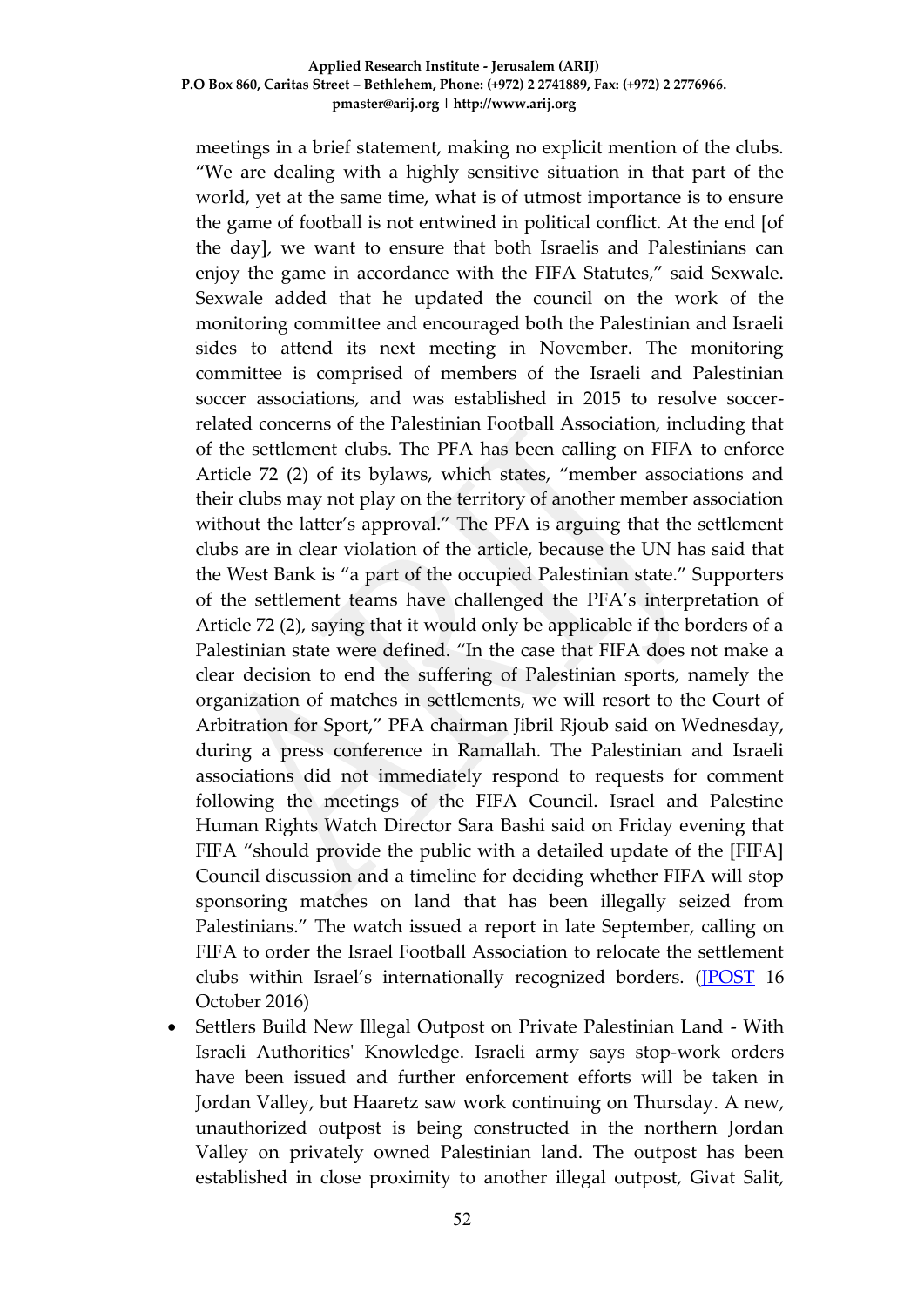which was created in 2001. A man identified as "Tzuriel" and who was said by his associates to be the "boss" of the new outpost, refused to answer questions from Haaretz on the matter last Thursday. The Coordinator of Government Activities in the Territories said a stopwork order has been issued at the outpost. It added that a patrol conducted on Thursday revealed construction at the site had ceased, and that further enforcement activity will be carried out as necessary. However, a visit by Haaretz the same day revealed that construction was continuing. The area in which construction was being carried out had expanded to an adjacent hilltop and included the laying of a water pipe and the initial construction of a livestock pen. The hilltop, it should be noted, is considered state-owned and not privately owned Palestinian land. On Thursday, COGAT issued a statement saying: "At the end of September, illegal construction was noted, against which stop-work orders have been issued. Continued enforcement will be carried out in accordance with professional and operational considerations. A patrol today found that work had stopped. After the [Sukkot] holiday, an additional patrol will be arranged and any additional enforcement steps required will be taken". More than a week ago, the people at the outpost allegedly began threatening Palestinian shepherds, preventing them from bringing their flocks to their regular grazing lands on the hilltop. One of the settlers, Tzuriel, was allegedly seen armed with a gun. On September 27, shortly after the outpost was established, forces from the Israeli Civil Administration demolished a Palestinian family's entire tent encampment. The Ayoubs, a family of shepherds, have lived at the site for many years. Shepherds from the area, as well as members of the Arab-Jewish activist group Ta'ayush, have told Haaretz that the outpost was established about five weeks ago in an area of eucalyptus trees. It consists of a large, curved wooden hut and a structure serving as a sukkah. Sofas and armchairs have been set up outside, along with an exterior kitchen with a refrigerator, sink and running water. Last Thursday morning, there were 11 Israelis at the site: a couple who looked to be in their 40s, a baby, a boy, four older girls and three young men. Two of the girls took sheep out to graze. An older man and several young men dug a channel from the top of the hill to the outpost and ran the water pipe down the hill through it. "We've managed to do a lot today," one of them remarked on Thursday morning. Prior to that, they pounded iron fencing into the ground for what appeared to be a future livestock pen, as well as posts for what was seemingly the beginning of another structure. On Thursday afternoon, about 10 Israelis continued to carry out construction work at the site, Haaretz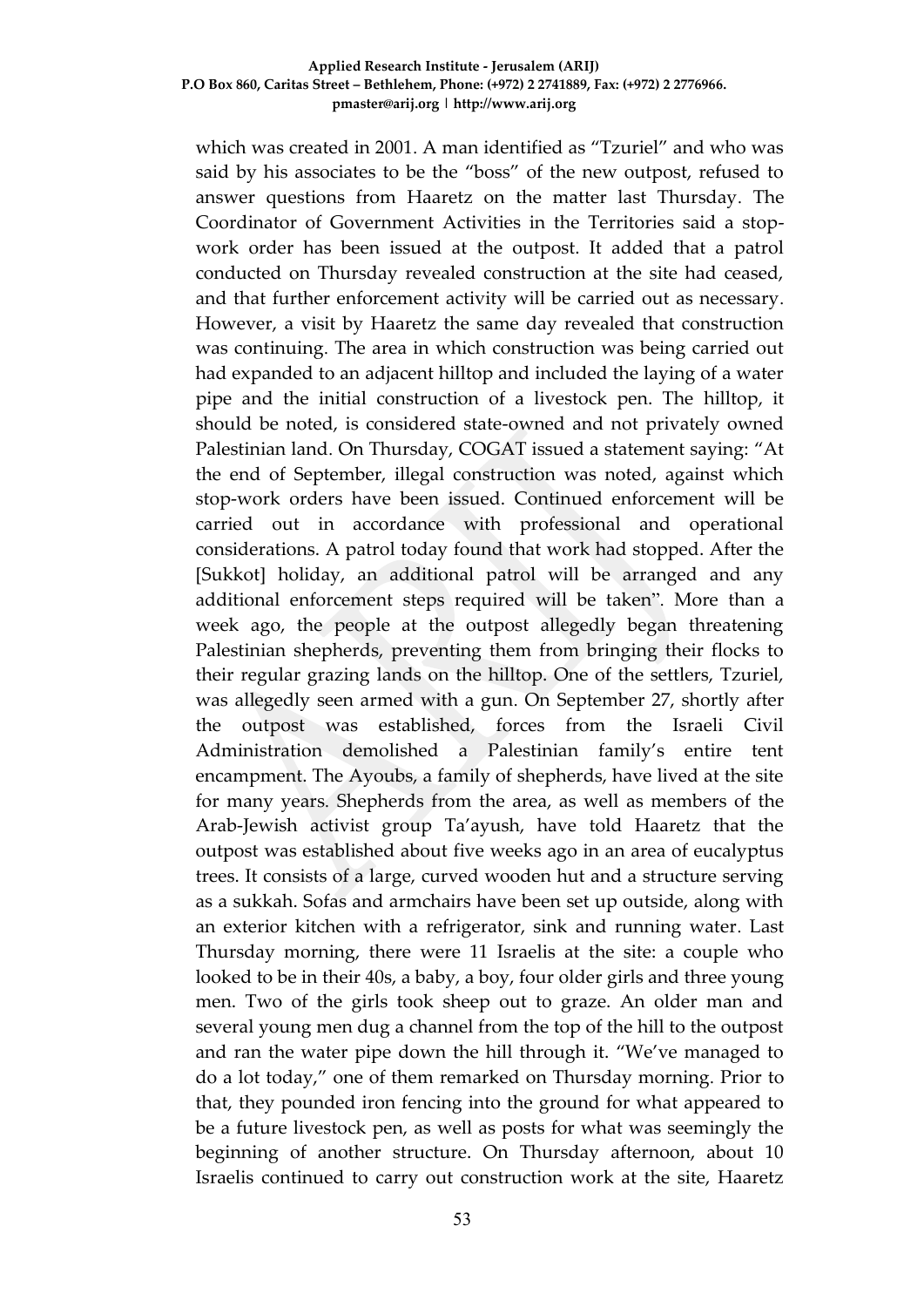has learned. On Friday, sources told Haaretz that a water tank was installed at the site and additional iron posts installed. Thursday morning also saw an Israeli jeep speed into a flock of livestock owned by the Ayoub family. The vehicle was identified as belonging to a resident of Shadmot Mehola, a settlement on the other side of the road in the area. It was built on land owned by Palestinians who have lived abroad since 1967. Members of the shepherd family said they are now concerned that the people from the outpost and their associates will physically harm their flocks, in addition to barring access to their pastures. The separate unauthorized outpost of Givat Salit sits on 41 dunums (just over 10 acres) of land, some of which has been designated state-owned (and was registered as such before 1967). Another part, however, was built on privately owned Palestinian land. In recent years, settlers from Givat Salit have assumed control of another 33 dunums of private Palestinian land and planted olive trees and date palms there. Some of the grove is within an Israel Defense Forces firing zone. [\(Haaretz](http://www.haaretz.com/israel-news/.premium-1.748747) 23 October 2016)

 **Amona: We're not moving anywhere.** Amona residents sent a letter to the PM, in which they emphasized that they will not cooperate with any plan seeking to relocate them. Residents of Amona made clear last night, in a letter sent to the PM, their opposition to the conception outlined in a petition for the postponement of the destruction of Amona that the government is set to hand to the Supreme Court. The letter, signed by Amona's rabbi, Secretary and head of the Staff for the Struggle in Amona, notes: "It was brought to our attention that the State of Israel is set to hand a petition requesting a postponement to the implementation of the verdict on Amona to the Supreme Court. This petition assumes the need to complete preparations at the 'alternative site' in Shevut Rachel." The letter goes on to state that "the residents of Amona are not interested in this 'alternative' or any other one; the relocation of the community to Shevut Rachel or any other place is totally out of the question; we will not cooperate with any plan of this nature." "Contact was never made with us regarding 'the Shevut Rachel solution.' We never appointed a representative to judge on this matter in our name. Any contact that was made in this matter was not in accordance with our wishes and is unacceptable to us." The residents also sent a thinlyveiled threat, whereby, "if need be, we will voice our opinion to the court, as well." Nevertheless, the residents hinted that they would be ready to accept the **['absentee property plan,'](http://www.israelnationalnews.com/News/News.aspx/215441)** whereby demolition of the community is contingent on the completion of housing adjacent to the current location of the community and which, at this stage, seems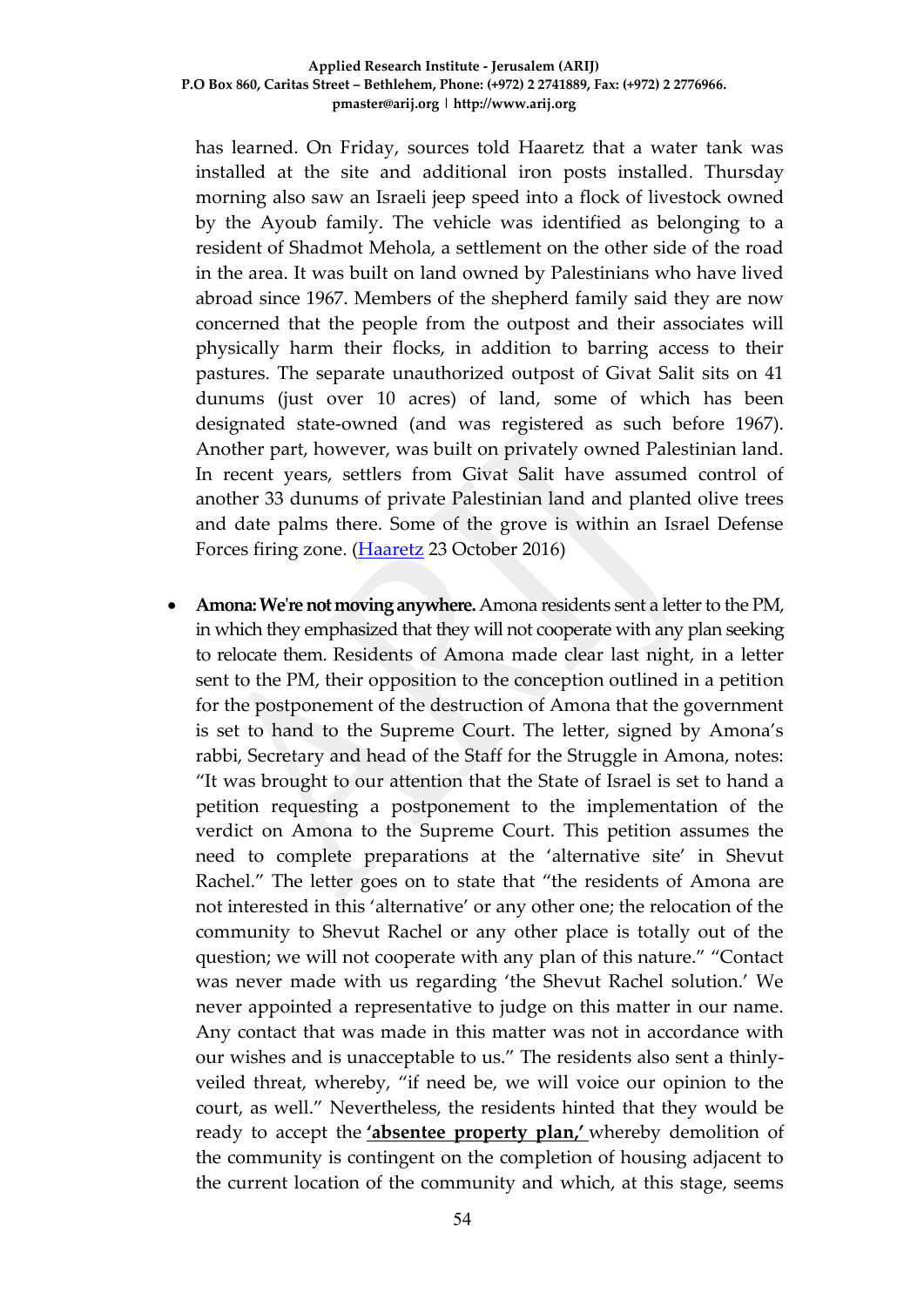to have gotten stuck: "We will be happy to deliberate with relevant authorities on any solution whereby Amona will stay in place - within the context of the State's obligation to carry out the verdict." "In summary, we give our thanks for the efforts to regulate the status of Amona; we are certain that the matter is in your hands, and that you are aware of the unneeded injustice inherent in the destruction of a Jewish community and the expulsion of its inhabitants, and the difficult value, public, political, and even humanistic implications inherent in such destruction," the three representatives concluded. [\(Israel National News](http://www.israelnationalnews.com/News/News.aspx/219365) 26 October 2016)

- Peace Now Settlement Watch: Update on The New Outpost in the Northern Jordan Valley. News from Peace Now's (Israel) Settlement Watch: Earlier this week **[Haaretz](http://trailer.web-view.net/Links/0X9448B153D34EA4431468558EA60D1AC7DC4BF45EAA91A8B1EFB8D9F41F0AD14AC141BE12FA40A194AE8BD5ED3361B96F92F6C37C3754D7EB22130F0C6CDBDB209984675BDDB0AF1B.htm)** reported that a new illegal outpost is being established on private Palestinian land near Givat Salit and near the Palestinian community of Al-Khaimah. Yesterday (25.10) the settlers moved the outpost from the private lands and reestablished it on "state lands" in a nearby hill. It is yet to be seen whether the government takes action to evacuate the illegal structures or allows for the substantiation of a new outpost. All of the structures in Al-Khaimah were demolished completely by the Civil Administration approximately a month ago and Peace Now tends to think that the demolition of Al-Khaimah and the establishment of the new outpost are related, in the sense that the settlers exerted pressure on the government to demolish specifically in that area. Furthermore, It is possible that the new illegal outpost is meant to serve as a bargaining chip by the settlers, who will demand demolitions of more Palestinian homes if the government will seek to enforce the law and evacuate them. Peace Now is familiar with at least one case in which this method was utilized by the settlers, when two years ago settlers established an illegal outpost near the settlement of Maskiyot and the Palestinian community of Ain al Hilweh and agreed to evacuate only after several Palestinian homes were demolished. [\(Peace Now](http://peacenow.org/entry.php?id=21225#.WBGbwy196M8) 27 October 2016)
- 780 Palestinian homes razed in occupied W Bank's Area C in 2016. A new report has revealed that the number of Palestinian homes demolished by Israeli authorities in the largest division of the occupied West Bank since the beginning of the current year stands at more than 700. Israel's Hebrew-language *Haaretz* newspaper reported on Friday that a total of 780 Palestinian homes have been demolished in Area C of the West Bank, which constitutes about 61 percent of the territory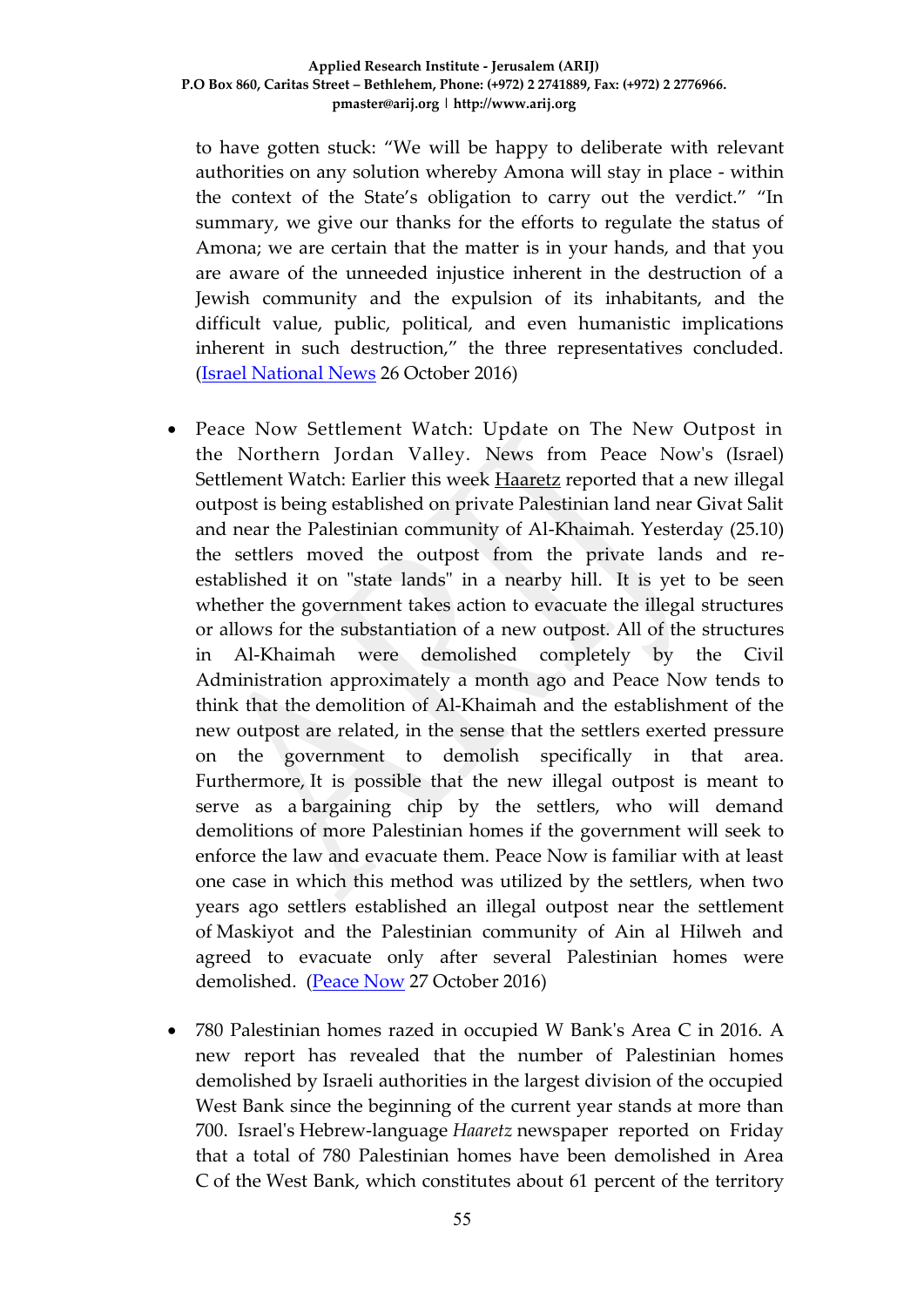and is under full Israeli military control, since January, leaving 1,129 people homeless. That compares to 453 demolitions in the area last year, which left 580 Palestinians without any place of residence. The newspaper noted that a total of 125 Palestinian homes have also been destroyed in East Jerusalem al-Quds since the start of the year, up from 78 last year. The demolitions affected 164 Palestinians in the region, marking an increase from 108 the previous year. The revelations came only two days after Israeli military forces razed three Palestinian homes in the Beit Hanina and Silwan neighborhoods of East Jerusalem al-Quds, displacing at least 44 people, including minors. International bodies and rights groups argue that Israel's sustained demolitions of Palestinian homes and structures in the occupied West Bank and East Jerusalem al-Quds are an attempt by the Tel Aviv regime to uproot Palestinians from their native territories, and confiscate more land for expansion of illegal settlements. More than half a million Israelis live in over 230 illegal settlements built since the 1967 Israeli occupation of the Palestinian territories of the West Bank and East Jerusalem al-Quds. The presence and continued expansion of Israeli settlements in occupied Palestinian lands have created a major obstacle for the efforts to establish peace in the Middle East. The Palestinian Authority wants the West Bank as part of a future independent Palestinians state, with East Jerusalem al-Quds as its capital. [\(Press TV](http://www.presstv.ir/Detail/2016/10/28/491056/Israel-demolitions-Palestinian-homes-Area-C-West-Bank) 28 October 2016)

 Ministers Set to Discuss Legalization of Israeli Outposts in West Bank. With deadline for Amona evacuation drawing near, Ministerial Committee for Legislation will discuss and possibly vote on bill deemed unconstitutional by attorney general. The Ministerial Committee for Legislation will hold a discussion Sunday on a bill to legalize West Bank settlement outposts, including the current hot potato of Amona, even though the attorney general said that the bill is unconstitutional. The High Court of Justice has ordered Amona evacuated by December 25, and some members of the ruling coalition have threatened a coalition crisis if the evacuation takes place. People close to Justice Minister Ayelet Shaked, who chairs the committee, said she intends to hold a vote on the bill at Sunday's meeting. But they also noted that Prime Minister Benjamin Netanyahu might postpone the vote. Attorney General Avichai Mendelblit has said that the bill is unconstitutional and wouldn't withstand a High Court challenge. Last week, Shaked said that it is not the role of the attorney general to make decisions on legislative issues. "A civil servant, as senior as they may be, has no veto" over legislation, said Shaked. Shaked said decisions on legislative issues should be made by the Ministerial Committee on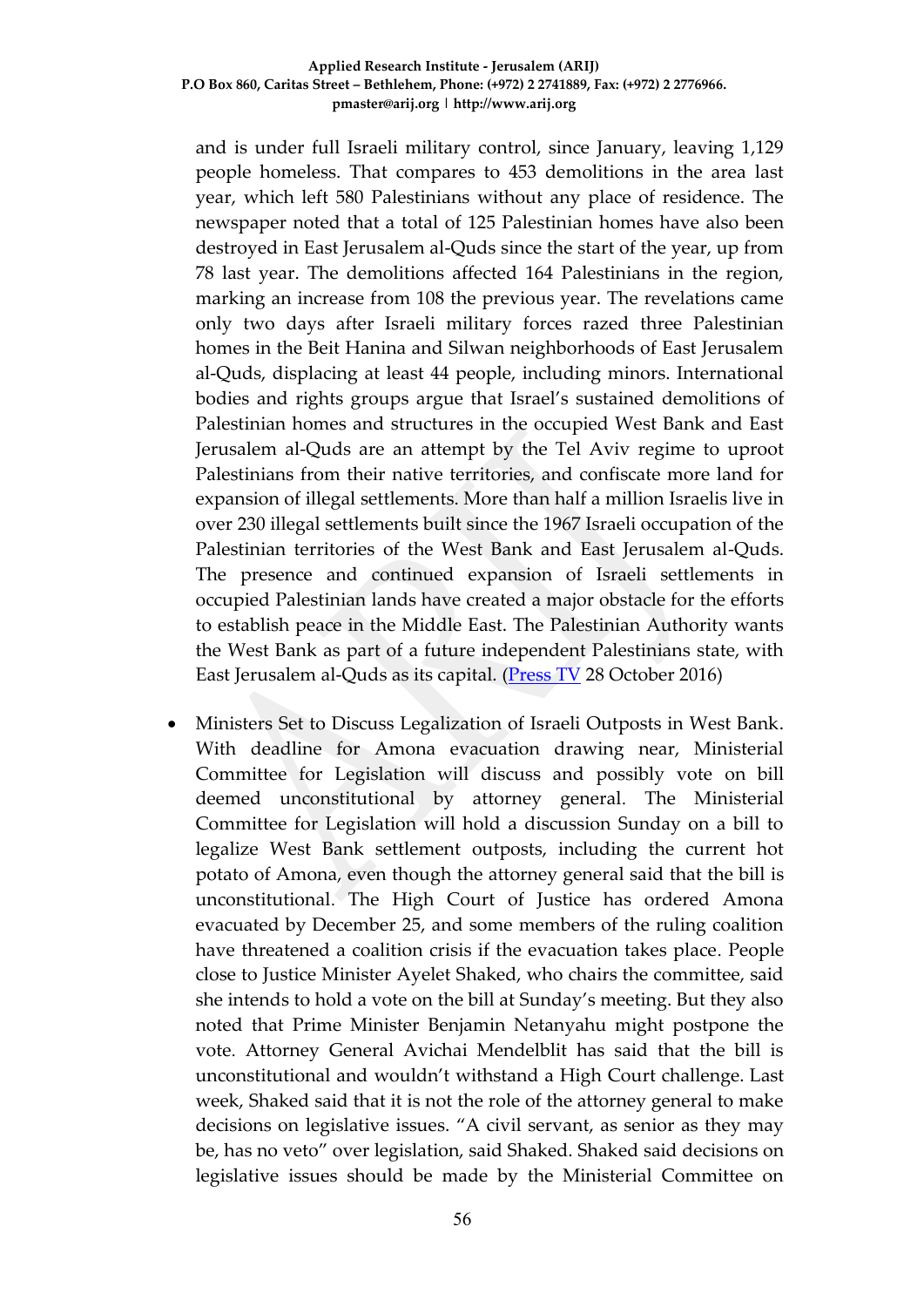Legislation, which she heads . Sometime in the next few days, the state plans to ask the court to extend the deadline for evacuating Amona's 40 families. Earlier this month, Netanyahu agreed to a request by the heads of two coalition parties, Naftali Bennett of Habayit Hayehudi and Avigdor Lieberman of Yisrael Beiteinu, that the government seek a six-month extension . The fact that the request hasn't yet been submitted has caused some grumbling within the coalition. Coalition sources said it should have been done well before now, so that the court would have ruled one way or the other before the Knesset reconvenes for its winter session on Monday . The delay stems from the difficulty of coming up with reasonable grounds for seeking the extension. Whatever justification is ultimately used, the court is considered unlikely to grant the request. According to one source involved in the issue, a government official told Amona residents last week that the state plans to say it needs the extra time to prepare alternative housing for the families. The state has proposed relocating them to a site near another settlement in the area, Shvut Rachel . But the residents said they have no intention of leaving their hilltop, and told the official they would say as much in court if the state tried using this excuse. That makes it highly unlikely the court would consent to an extension on those grounds. Last week, the residents sent a letter to Netanyahu reiterating this stance. "No talks have ever been held with us over the Shvut Rachel solution, and we never consented to have any representative of the settlement movement discuss this in our names," they wrote . But Shaked's office denied that the delay in submitting the request has anything to do with the residents' threat to tell the court that they refuse to relocate to Shvut Rachel. [\(Haaretz](http://www.haaretz.com/israel-news/1.749827) 30 October 2016)

 Bennett: Time for Israel to annex Judea and Samaria (the occupied West Bank). Education Minister calls for Israel to extend sovereignty over Judea and Samaria. Education Minister Naftali Bennett (Jewish Home) called for Israel to extend its sovereignty over Judea and Samaria at the National Union conference in Jerusalem. "Something new is starting, and something new is continuing." Bennett said at the conference, where he was the guest of honor. "When we started four years ago, we knew that we had to do this together, and we did it together, despite it not being easy. We did it once, we did it twice, and we have to be united again." "The National Union party brought the idea of unity to religious Zionism. You, who were the National-Religious party before, opened the door to non-religious Jews. That was a dramatic step. I see here haredim and secular people. I see Jews and non-Jews who believe in (the cause of) Zionism, who believe in the path of the Jewish Home and the National Union. Anyone who believes in our principles is welcome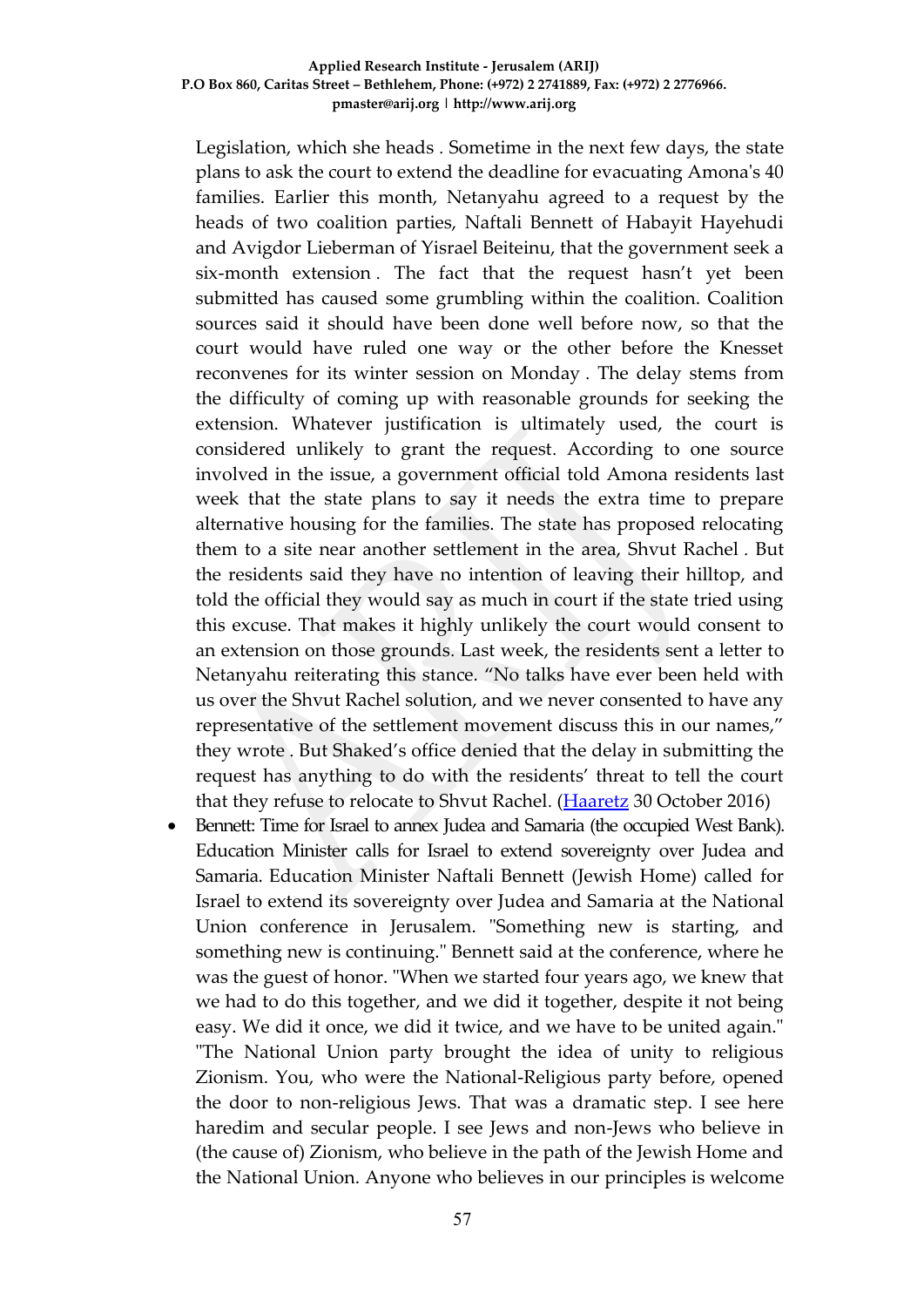to join us." Bennett recounted his recent visit to Gush Etzion. "Gentlemen, it is time to extend our sovereignty in the land of Israel. On Friday my family and I had the chance to go out to visit Oz VeGaon in Gush Etzion. When they found the bodies of the three boys a little over two years ago, two women decided to do the impossible, and to make it so that that place belonged to us, the Jews. Nadia Matar and Yehudit Katzover: they had that vision and determination already that very night, They sent out messages on WhatsApp and then hundreds and later thousands of good Israelis-from Judea and Samaria, but also from Tel Aviv-and today there is a beautiful memorial to the glory of the Nation of Israel." "Why do I say this? The entire story of settling (the land) and Zionism is a story of a great vision and the determination to see that vision through. Herzl was a dreamer, put he was determined and persevered. Ben Gurion and the pioneers before him, and the fathers of this generation's settlements, Hanan Porat, and Moshe Levinger, and all of the settlements. And each time there was a clear vision and the determination to carry out that vision. The next step is the responsibility of us all...after 50 years, it is time for sovereignty." Bennett spoke of the possibility that the UN Security Council would pass a resolution against the Jewish towns in Judea and Samaria, and said that Israel should prepare an appropriate response for such an eventuality. "There is discussion that in the coming months the UN Security Council will force a resolution on Israel. If that happens, we need to have an appropriate Zionist response, immediate sovereignty over Judea and Samaria, including Maaleh Adumim, Gush Etzion, Ariel, Ofra, and Beit El." [\(Israel National News](http://www.israelnationalnews.com/News/News.aspx/219547) 30 October 2016)

- Israeli sources, said that the Israeli Occupation Authorities opened a new Free- Cafe "entertainment" service point, for soldiers and settlers guards passing by this point near one of the illegal Israeli outposts of the Ateret Cohanim settlement Association in Al Wad street which leading to the gates of Al-Aqsa Mosque in Jerusalem city. The so-called "Jewish youth" group in the old city of Jerusalem gathered for this purpose more than 50 thousand shekels. (ARN 30 October 2016)
- Major Settlement of Ma'ale Adumim Demands Annexation and Official Israeli Sovereignty. Israel's right wing united on Monday morning for a campaign aimed at extending Israeli sovereignty to the settlement of Ma'ale Adumim, located 4 miles east of Jerusalem, based upon the [Annexation Bill proposal](http://www.breakingisraelnews.com/72187/knesset-introduces-bill-annex-judean-city-maale-adumim/) of the Knesset Lobby for the Land of Israel. The campaign is run by the Ma'ale Adumim municipality, the Regavim movement and the Yesha Council governing organization of the Jewish communities of *[Judea and Samaria](http://www.breakingisraelnews.com/77638/historic-shift-jewish-federations-will-begin-missions-settlements/)* (the occupied West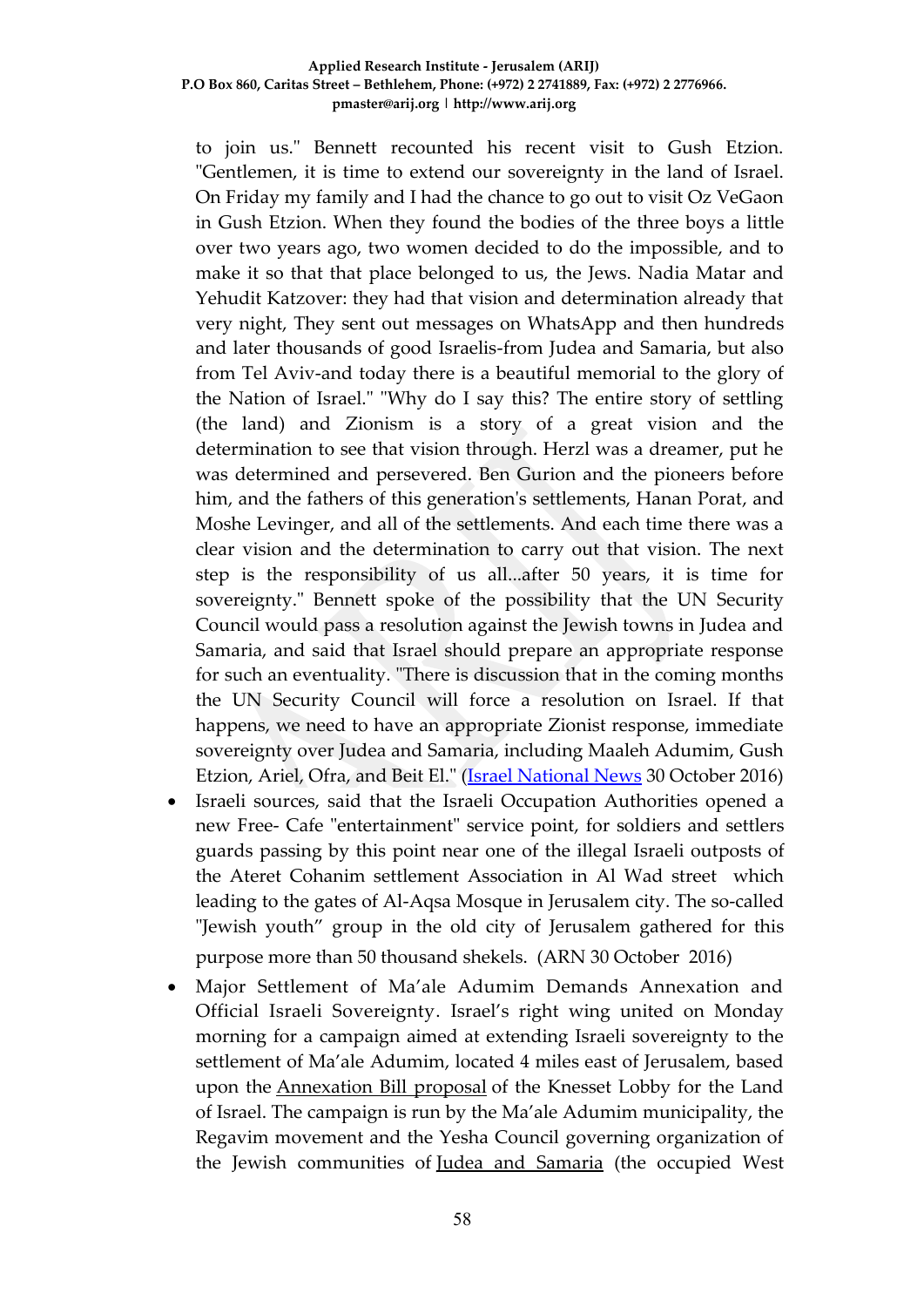Bank). Mayor Benny Kashriel and Deputy Mayor Guy Ifrah led a large convoy of cars, trucks and buses from city hall to the Knesset, where they will demonstrate together with city council members, municipal employees, youth movements, and residents as the parliament begins its Winter Session. "Ma'ale Adumim has struggled in recent years to unfreeze construction in the city. Attempts to apply Israeli sovereignty over Maale Adumim started in the 90's, and the annexation bill then initiated by MK Emanuel Zisman (Labor) failed by only two votes," Guy Ifrah told *Tazpit Press Service* (TPS). "We also want to use the fact that all our prime ministers have supported Ma'ale Adumim and saw the city as an integral part of Israel," he stated. The campaign will feature giant billboards at the entrance to Jerusalem and around the Knesset, featuring late president [Shimon Peres,](http://www.breakingisraelnews.com/76554/gathering-kings-peres-funeral-unmistakable-fulfillment-isaiah-60-messiah-prophecy/) former prime ministers Ehud Barak and Ariel Sharon, along with the slogan "Following in their Path." It also features statements by the former leaders supporting the issue of Israeli sovereignty for Ma'ale Adumim to prove the legitimacy of the enterprise. But left-wing politicians and members of the Peres family slammed the use of the former president, who died last month, saying the pro-settlement movement used a 30-year-old quotes, taken out of context, to indicate that Peres supported the sovereignty movement. They said that members of the protest movement know full well that that Peres' views had changed by the time he died. "Peres fought with all his might for peace. There is no limit to the campaigners' cynicism. They know full well that Peres opposed the occupation with all his might," Dr. Rafi Walden, Peres' son-in-law, told Army Radio. The demonstration comes as the settlement community is battling a series of High Court of Justice rulings to raze Israeli communities that Palestinians say were built on privately-owned land. [Pro-settlement groups](http://www.breakingisraelnews.com/76330/bennett-us-elections-opportunity-imposing-israeli-sovereignty/) are pressing the government to pass legislation to retroactively legalize homes in the Amona, Ofra and Netiv Ha'avot communities. The court has given the government until December 25 to complete the eviction and demolition of the Amona community. Asked about the potential implications of the Ma'ale Adumim campaign on the campaign to legalize Amona, Guy Ifrah made a clear differentiation between the issues: "No one claims that Ma'ale Adumim was built on land privately owned by Palestinians, so the two issues are separate," explained Ifrah. "But I believe that our campaign does not detract from the endeavor to regulate the issues of Amona and Ofra and vice versa. On the contrary: These efforts reinforce each other. [We hope] the most right wing government we had in a decade will carry out its mandate and resolve